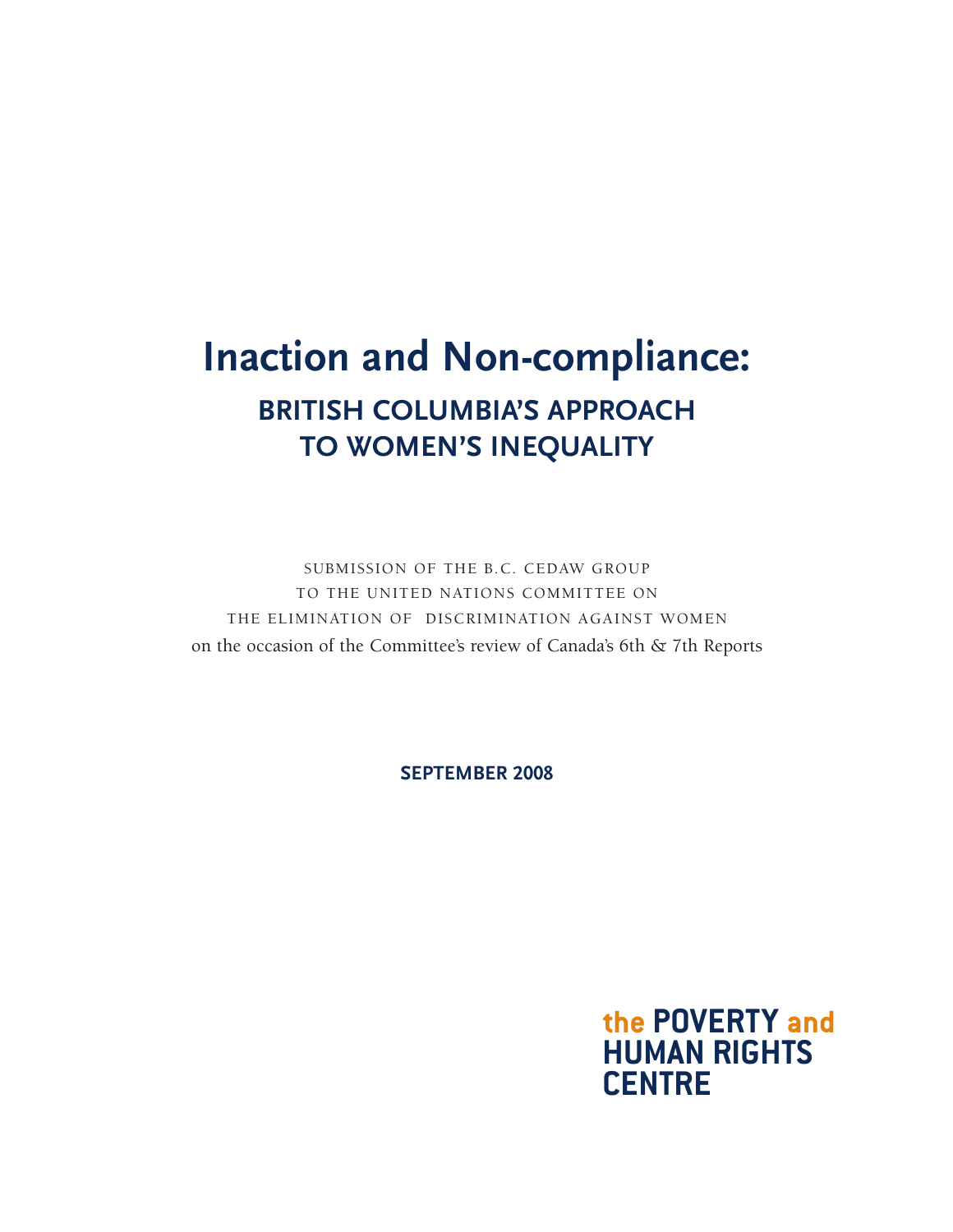## **Acknowledgments**

The 2008 BC CEDAW Group has been assisted in the preparation of this submission by The Poverty and Human Rights Centre, which is an initiative of the Canadian Human Rights Reporter Inc. The Poverty and Human Rights Centre undertakes research, writing and education on poverty as a human rights issue. The Social Rights Accountability Project, with which the Poverty and Human Rights Centre is associated, also gave support. The Social Rights Accountability Project is funded by the Social Sciences and Humanities Research Council of Canada, Community University Research Alliance. Support was also provided by the Centre for Feminist Legal Studies, University of British Columbia.

Aileen Smith, Margot Young and Shelagh Day served as authors and co-editors of this report, with key assistance from and many thanks to Gillian Creese, Lynell Anderson, Rita Chudnovsky, Cenen Bagon, Margi Blamey, Olive Dempsey, Alison Brewin, Daisy Kler, Caryn Duncan, Sharon McIvor, Narmeen Hashim, Jackie Lynne, Carrie Humchitt, Michelle Dodds, Lee Lakeman, Jane Pulkingham, and Asia Czapska.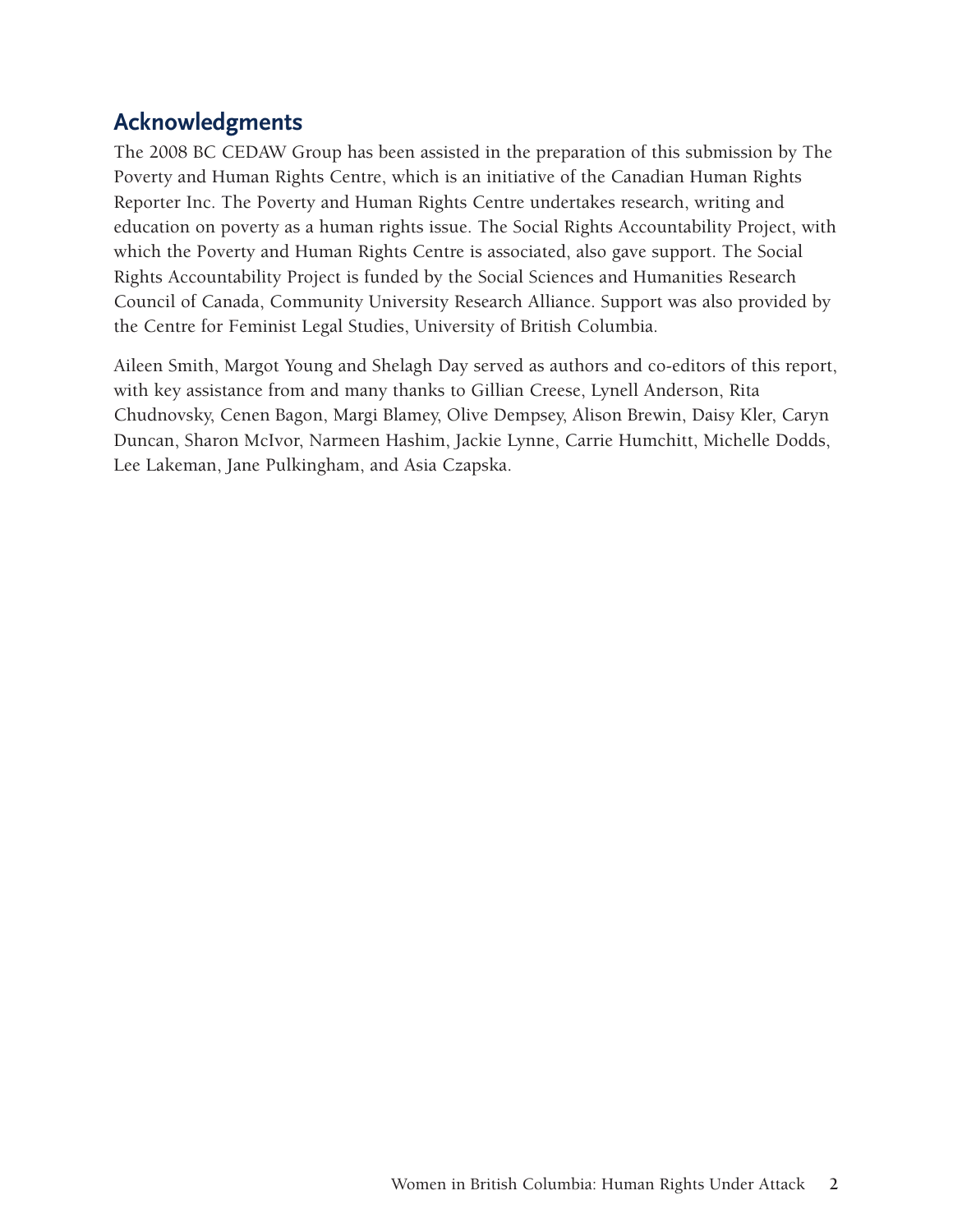# **Table of contents**

| Repeated Calls for British Columbia's Compliance with the Convention on the |
|-----------------------------------------------------------------------------|
| Article 2: Elimination of the Ministry of Women's Equality  17              |
|                                                                             |
|                                                                             |
|                                                                             |
|                                                                             |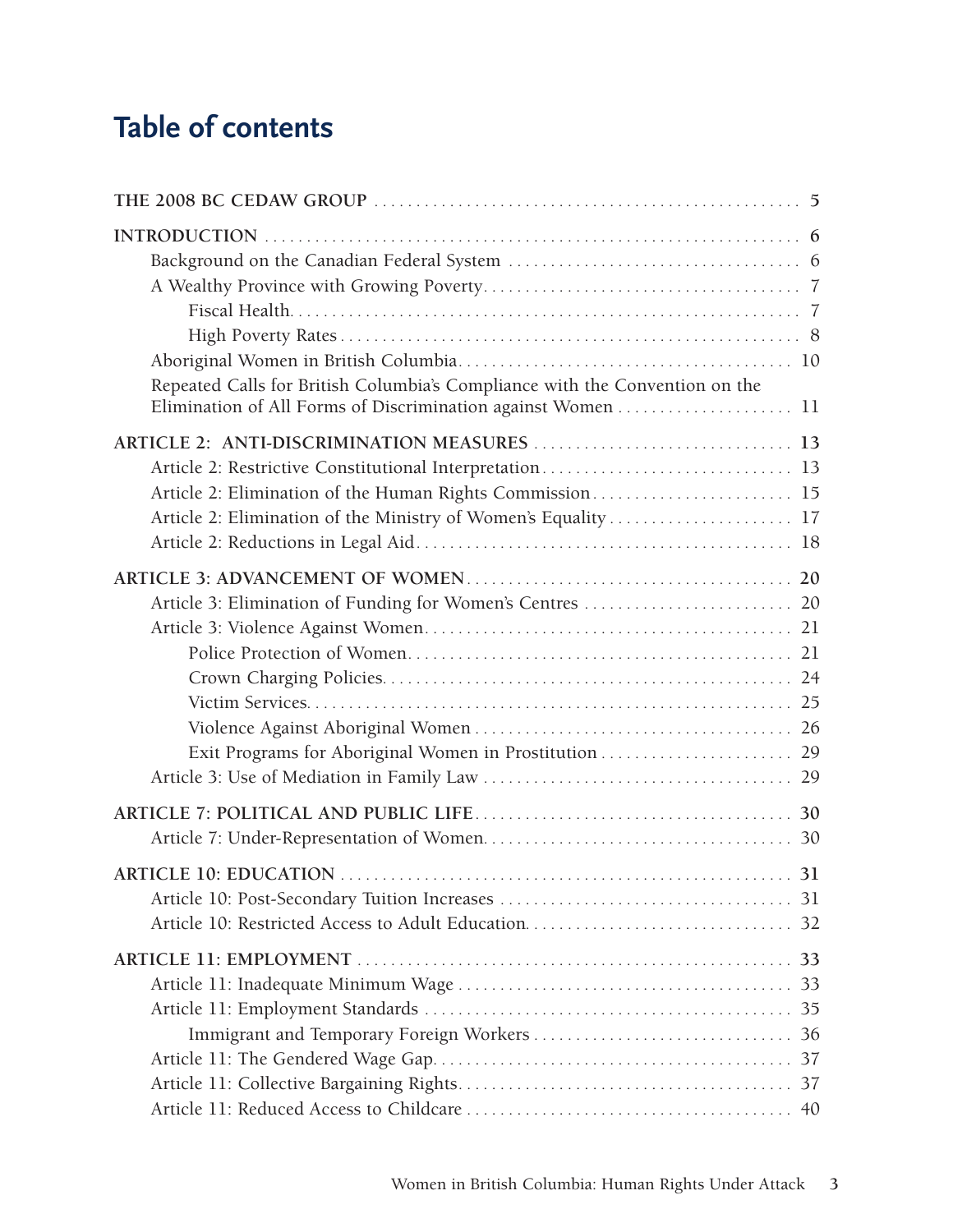| Reduced Community Consultation and Gender Analysis 45 |  |
|-------------------------------------------------------|--|
|                                                       |  |
|                                                       |  |
|                                                       |  |
|                                                       |  |
|                                                       |  |
|                                                       |  |
|                                                       |  |
|                                                       |  |
|                                                       |  |
|                                                       |  |
|                                                       |  |
|                                                       |  |
|                                                       |  |
|                                                       |  |
|                                                       |  |
|                                                       |  |
|                                                       |  |
|                                                       |  |
| <b>APPENDICES</b>                                     |  |
|                                                       |  |
|                                                       |  |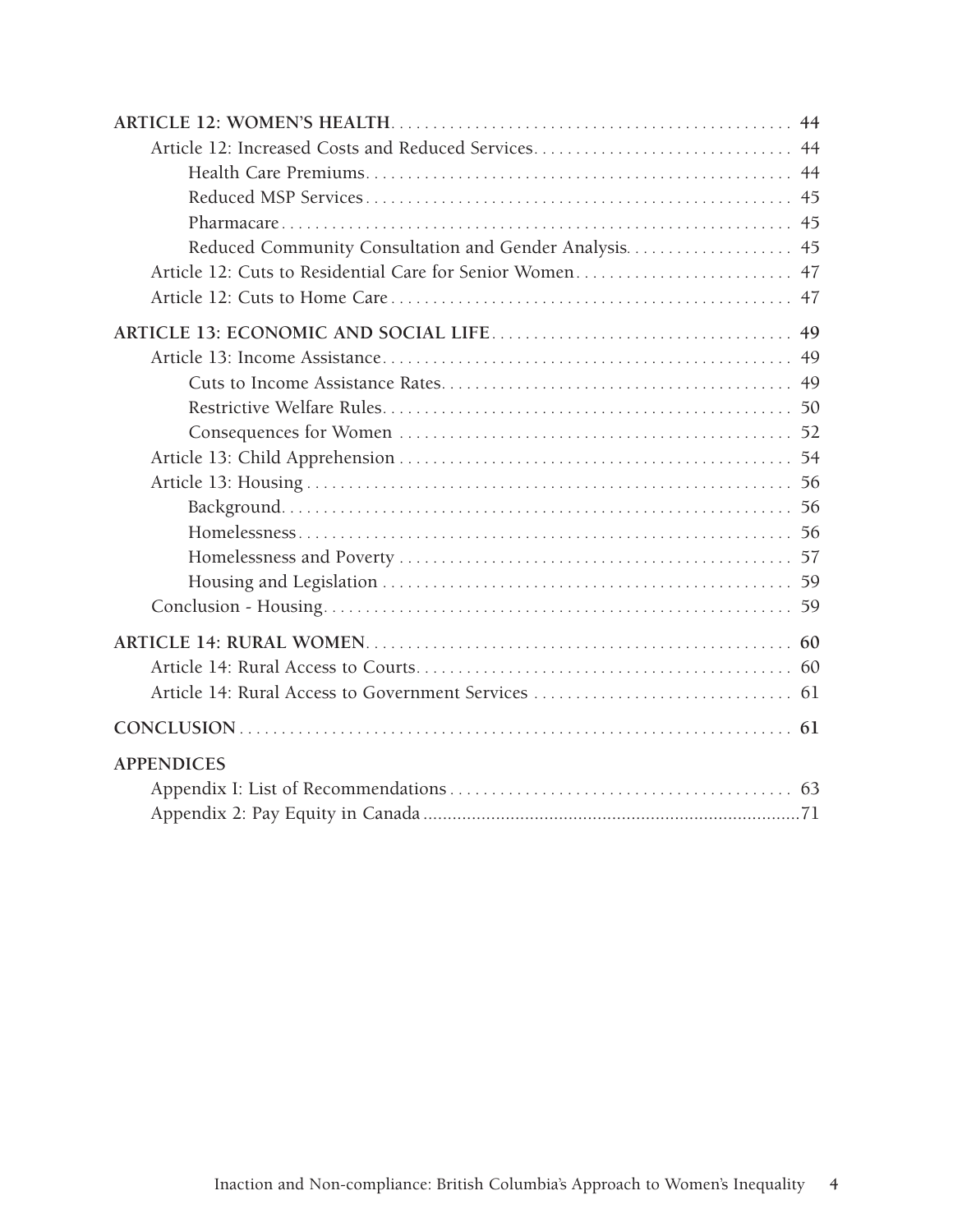The BC CEDAW Group is a coalition of women's non-governmental and non-profit British Columbia organizations that are committed to advancing the equality interests of women and girls. The coalition first came together in 2002 to prepare a submission on the province of British Columbia to the United Nations Committee on the Elimination of Discrimination against Women, on the occasion of the Committee's review of Canada's Fifth Report under the United Nations *Convention on the Elimination of All Forms of Discrimination against Women.*

The BC CEDAW Group re-formed in 2008 to prepare this submission for the review of Canada's Sixth and Seventh Reports under the United Nations *Convention on the Elimination of All Forms of Discrimination against Women.*

#### **The 2008 BC CEDAW Group includes:**

The Poverty and Human Rights Centre (www.povertyandhumanrights.org);

Aboriginal Women's Action Network;

Coalition of Child Care Advocates of BC (www.cccabc.bc.ca);

Hospital Employees' Union (www.heu.org);

Justice for Girls (www.justiceforgirls.org);

Womens Housing Equality Network (Canada) (www.equalityrights.org/NWG/index.html);

North Shore Women's Centre (www.northshorewomen.ca);

Vancouver Committee for Domestic Workers and Caregivers Rights;

Vancouver Rape Relief and Shelter (www.rapereliefshelter.bc.ca);

Vancouver Women's Health Collective [\(www.womenshealthcollective.ca/\)](http://www.womenshealthcollective.ca/);

West Coast LEAF (www.westcoastleaf.org).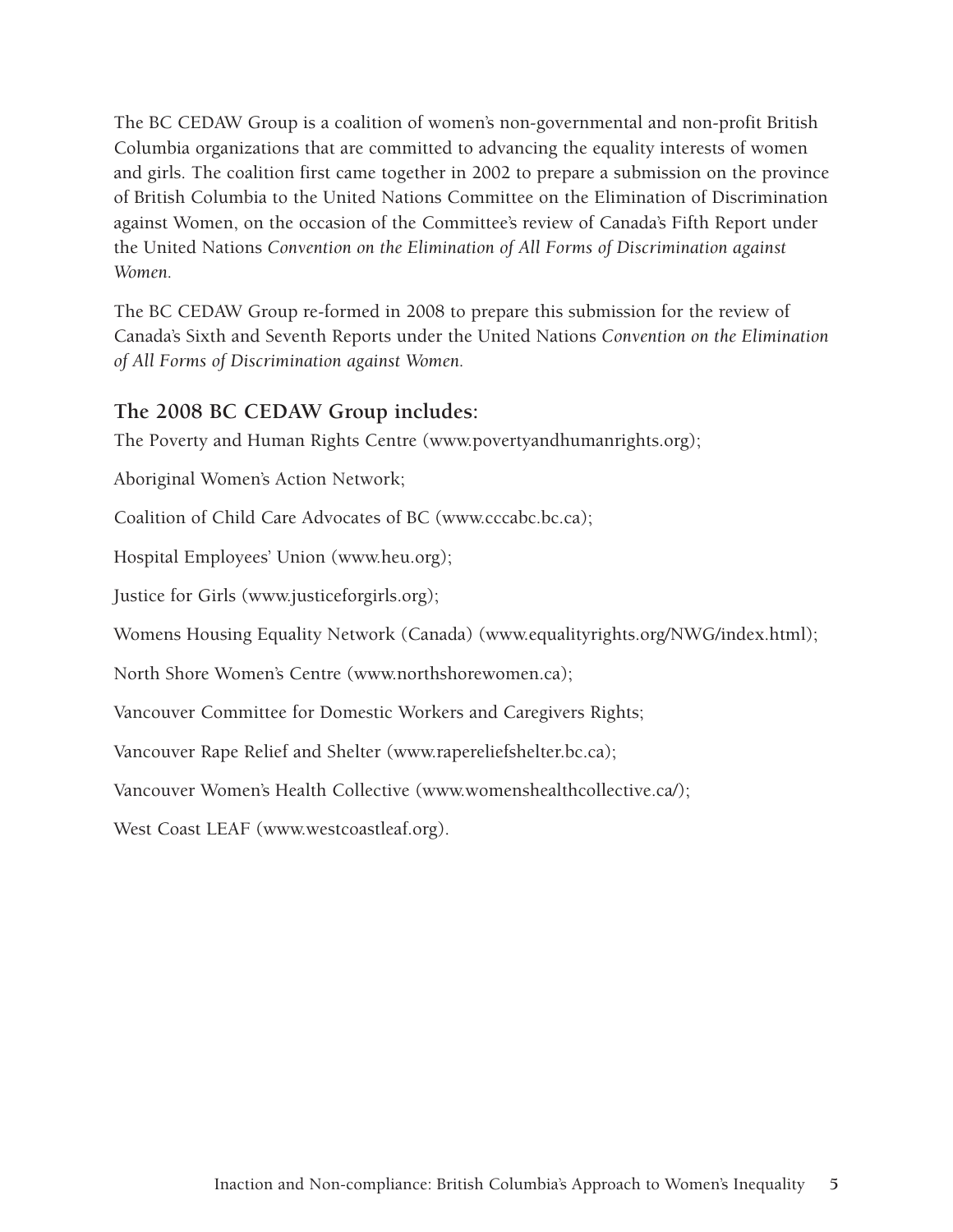# **INTRODUCTION**

The purpose of this submission is to provide the United Nations Committee on the Elimination of Discrimination against Women (CEDAW) with information necessary to conduct a full and informed review of British Columbia's compliance with its obligations under the *Convention on the Elimination of All Forms of Discrimination against Women.* 

The effects on women's equality in British Columbia (BC) of the many government policies and program changes described in this report have been organized under separate headings according to the articles of the Convention. Of course, the impact of these various policies and programs on women in BC is cumulative, rather than a set of discrete harms. The negative consequences of government breaches of the *Convention* overlap and intersect in the lives of British Columbian women, and particularly in the lives of those women already most vulnerable and marginalized. The constituent parts of this submission must therefore be read with these intersections in mind in order to grasp the full extent of the damage done to women's equality in British Columbia by government action and inaction during the reporting period.

# **Background on the Canadian Federal System**

It is appropriate, and essential, that the Committee examine both the central government's and the regional government's compliance with Canada's obligations under the *Convention*. This submission documents the Government of British Columbia's failure to implement its responsibilities under the *Convention*, but the underlying message is also one of shared provincial and federal responsibility for Canada's lapses in compliance with the guarantees of the *Convention*.

Canada is a federal state with government power distributed between two levels of government: federal (central) and provincial (regional). Each level has a constitutionally determined area of separate and distinctive lawmaking ability and each level is supreme within its own legislative jurisdiction. Neither level is subordinate to the other. For example, the federal government has sole jurisdiction to make laws in the areas of immigration law and substantive criminal law, while areas such as health, education, and welfare programmes are considered to lie primarily within the jurisdiction of the provincial governments. Consequently, each level of government has separate and distinctive responsibilities under the *Convention*.

However, the federal government may transfer federal monies to provincial or territorial governments, with any conditions the federal government chooses attached to the use of such funds. This federal government "spending power" thus allows for federal spending, and influence, in areas of provincial jurisdiction. By so stipulating conditions for provincial access to federal money, the federal government has historically been able to leverage the implementation of national standards in areas such as health, social assistance, and legal aid.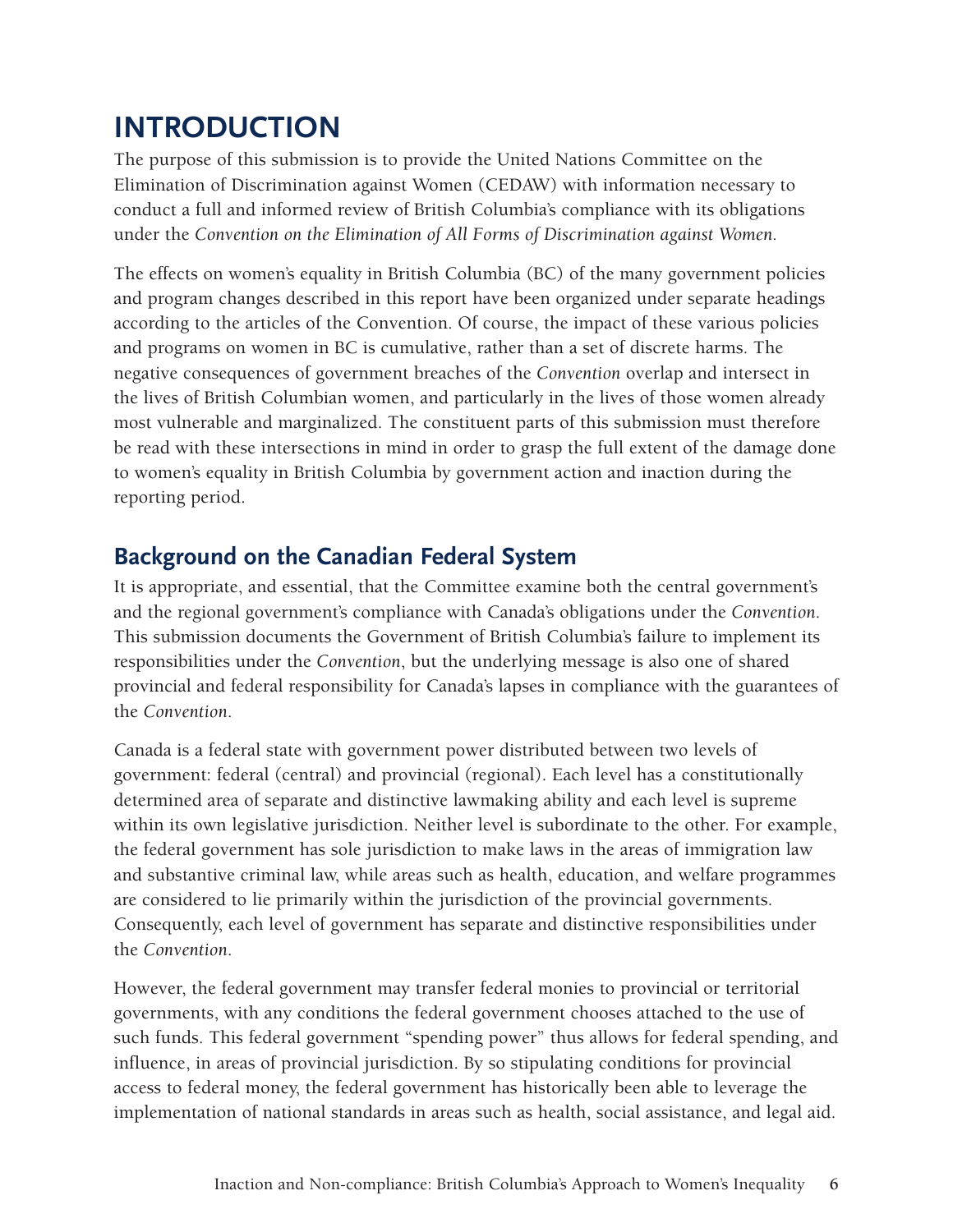This means that in areas of provincial jurisdiction that are key to the advancement of women, the federal government has considerable legitimate power to influence policy, programmes, and legislation.

The legitimacy of the spending power is supported both jurisprudentially in case law and textually in section 36 of the *Constitution Act,* 1982. Section 36 expresses a constitutional commitment that federal and provincial governments will work together to promote "equal opportunities for the well-being of Canadians" and to provide "essential public services of reasonable quality to all Canadians".

Consequently, the federal government, when transferring funds to the provinces, shares political responsibility for decisions about the character of provincial state action funded with these federal monies. Thus, it is essential that United Nations treaty bodies' reviews of Canada question and hold both federal and provincial governments accountable for social programs instituted at the provincial level.

In 2003, the CEDAW's Concluding Observations on Canada's Fifth Review included a recommendation that the federal government make necessary changes to fiscal arrangements "so that national standards of a sufficient level are re-established and women will no longer be negatively affected in a disproportionate way in different parts of the State party's territory." Our submission documents some of these negative effects on the women of British Columbia.

To date, no changes have been made by the federal government to comply with this CEDAW recommendation.

*Report of the Committee on the Elimination of Discrimination against Women, Twentyeighth session (13-31 January 2003) and Twenty-ninth session (30 June-18 July 2003),*  Fifty-eighth Session Supplement No. 38 (A/58/38), at para. 352, online: [<http://www.](http://www.fafia-afai.org/images/CEDAW_UNrecs_to_Canada_2003.pdf) [fafia-afai.org/images/CEDAW\\_UNrecs\\_to\\_Canada\\_2003.pdf](http://www.fafia-afai.org/images/CEDAW_UNrecs_to_Canada_2003.pdf)> (date accessed: 6 June 2008).

# **A Wealthy Province with Growing Poverty**

#### **Fiscal Health**

British Columbia has the fiscal capacity to address many of the issues raised in this report. The provincial budget for 2008 is the fifth consecutive balanced budget for the province. BC has the lowest unemployment rate in decades (3.2%), and economic growth reported at 3% for 2007 and forecasted to remain high through 2012. BC also boasts budget surpluses in the hundreds of millions of dollars, and the 2008 budget includes over \$400 million in tax cuts over three years.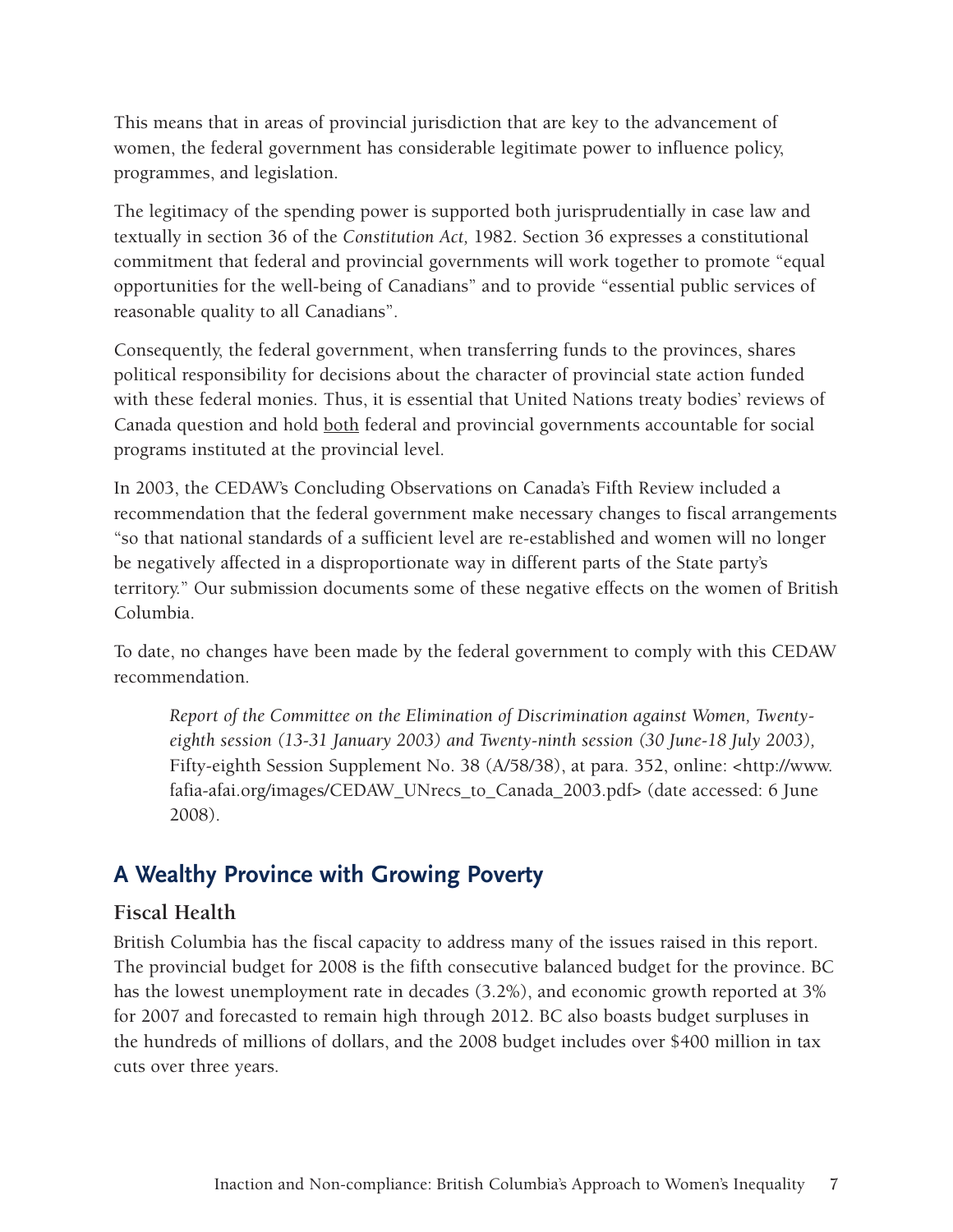Despite the vigour of BC's economy, the Government of BC is not using its wealth to address pressing social problems, such as poverty and homelessness, and has failed to make needed strategic investments in the future wellbeing of vulnerable British Columbians.

In contrast, significant resources are being expended on Vancouver's upcoming 2010 Olympic Games. The estimated total cost of this event is \$3 billion, with almost half of that amount coming from the provincial government. Promises that the Games would be "socially sustainable", including promises to protect rental housing stock and provide an affordable housing "legacy", have been broken. The negative impacts of the Games, including the loss of affordable housing and increased policing of the poor, have been documented in a 2007 report by local NGO's to the Centre on Housing Rights and Evictions in Geneva, Switzerland.

British Columbia Ministry of Finance. *Budget and Fiscal Plan: 2008/09 - 2010/11*  (February 19, 2008), online: Government of BC [http://www.bcbudget.gov.bc.ca/2008/](http://www.bcbudget.gov.bc.ca/2008/bfp/2008_Budget_Fiscal_Plan.pdf) [bfp/2008\\_Budget\\_Fiscal\\_Plan.pdf](http://www.bcbudget.gov.bc.ca/2008/bfp/2008_Budget_Fiscal_Plan.pdf) (date accessed: 9 June 2008): 1-6.

Seth Klein and Marc Lee, *Towards a More Democratic and Credible BC Budget, submission to the Select Standing Committee on Finance and Government Services, Legislative Assembly of BC* (21 September 2008), online: Canadian Centre for Policy Alternatives, [http://www.policyalternatives.ca/documents/BC\\_Office\\_Pubs/](http://www.policyalternatives.ca/documents/BC_Office_Pubs/bc_2007/2008_bc_budget_submission.pdf) [bc\\_2007/2008\\_bc\\_budget\\_submission.pdf](http://www.policyalternatives.ca/documents/BC_Office_Pubs/bc_2007/2008_bc_budget_submission.pdf) (date accessed: 22 July 2008).

David Eby, *Still Waiting at the Altar: Vancouver 2010's on-again, off-again, relationship with social sustainability,* Prepared for the June 14015, 2007 COHRE Expert Workshop on Protecting and Promoting Housing Rights in the Context of Mega Events, Geneva, Switzerland, online: Pivot Legal Society, [http://www.pivotlegal.org/](http://www.pivotlegal.org/pdfs/EbyJune2007.pdf) [pdfs/EbyJune2007.pdf](http://www.pivotlegal.org/pdfs/EbyJune2007.pdf) (date accessed 25 July 2008).

#### **High Poverty Rates**

While poverty rates, reflecting economic cycles, are down in other parts of Canada, BC's poverty rates over the same period have risen. The current provincial government's spending priorities have had a dramatic impact on those most vulnerable to poverty, a group which disproportionately includes lone mothers, Aboriginal women, women of colour, women with disabilities, and elderly women. More specifically:

- In 2004 BC had the highest general poverty rate for families in the country at 10.3%;
- The gap between rich and poor individuals increased by 8.7% between 2001 and 2005 in Metro Vancouver, BC's largest city, with the average income of the richest 10% of individuals now 10.3 times that of the poorest 10% (\$145,800 compared to \$14,100). This discrepancy worsened more in Vancouver than in any other Canadian city;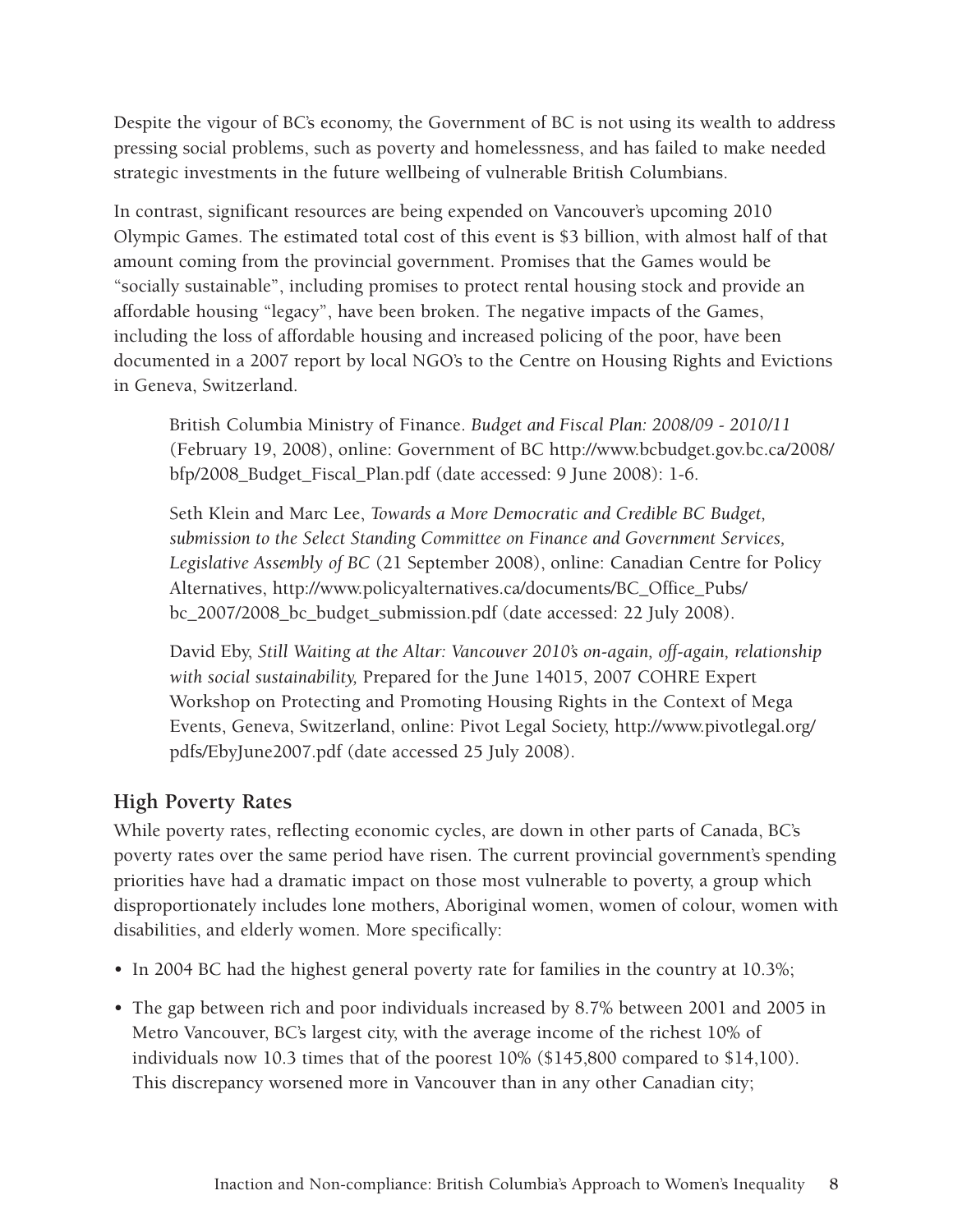- The gap between rich and poor households is even greater. The income ratio gap between the richest and poorest 10% of households increased from 10 to 1 in 1993, to 14 to 1 in 2005;
- British Columbia has one of the highest rates in Canada of poverty for lone mother-led families: at 49.1% after tax in 2004, the rate is considerably higher than in Canada generally (35.6% in Canada);
- Unlike in Canada generally, poverty among lone mothers rose 15.8 percentage points between 2000 and 2004; in Vancouver, it rose a staggering 24 percentage points;
- These BC women also have one of the deepest levels of poverty among lone-mother-led families in Canada, on average, after tax, \$7,300 below Statistics Canada's unofficial poverty line (Low-Income Cut-Off)<sup>1</sup> in 2004, an increase from \$6,200 in 2001;
- The incidence of poverty has risen from 50% for all lone-parent families, to 60% in families headed by a person of colour or an aboriginal parent, and 70% in families headed by a recent immigrant.

"Income of Canadians, 2004," *The Daily* (March 30, 2006), online: Statistics Canada, <http://www.statcan.ca/Daily/English/060330/d060330a.htm>(date accessed: 19 June 2008).

BC Campaign 2000, 2007 Poverty Report Card, Fact Sheet # 6, online: First Call BC, [http://www.firstcallbc.org/pdfs/EconomicEquality/3-2007%20report%20cards.pdf](http://www.firstcallbc.org/pdfs/EconomicEquality/3-2007 report cards.pdf) (date accessed: 19 June 2008).

Factors contributing to women's poverty in British Columbia include:

- inadequate income assistance rates and tightened eligibility rules;
- women's greater likelihood of performing unpaid care-giving duties for children, the sick, and the elderly;
- lack of affordable and accessible childcare;
- the sex-based wage gap and failure to implement equal pay for work of equal value;
- occupational segregation and women's greater likelihood of holding non-standard jobs, with no benefits or job security; and

<sup>1</sup> Statistics Canada's Low Income Cut Offs (LICOs) define a low-income household as one which spends a disproportionate amount of its income on food, shelter, and clothing. LICOs vary by the size of the family unit and the population of the area of residence, and are updated annually by Statistics Canada using the Consumer Price Index. LICO is based on income after government transfer payments but before federal, provincial or territorial income taxes are deducted.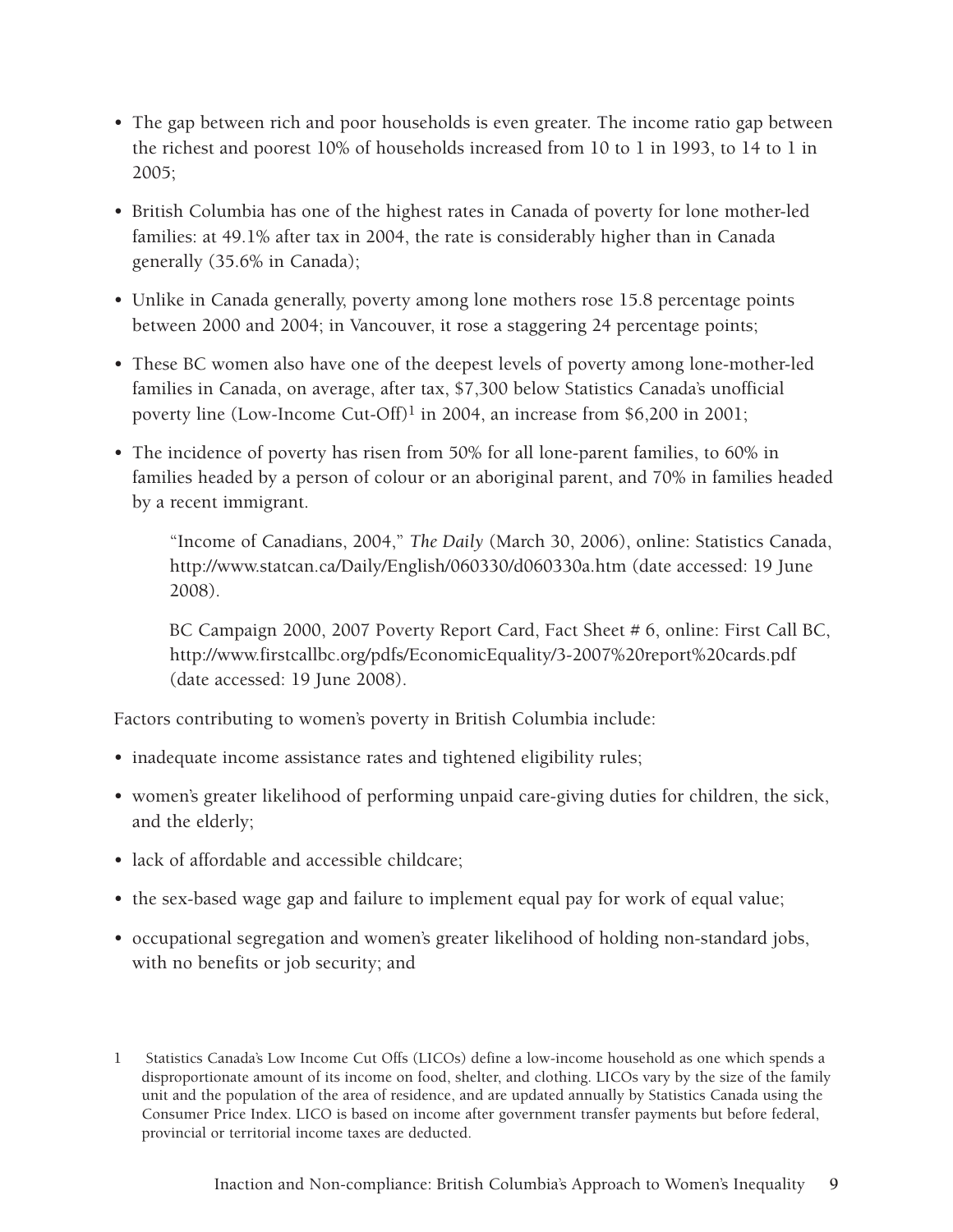• recent cuts to female-dominated public sector jobs, such as health and education services, that have resulted in disproportionate job loss and wage reduction for women.

Vancouver Foundation, *Metro Vancouver's Vital Signs 2007,* online: Vancouver Foundation, [<http://www.gvrd.bc.ca/sustainability/pdfs/VitalSigns2007\\_breakfast\\_](http://www.gvrd.bc.ca/sustainability/pdfs/VitalSigns2007_breakfast_presentation.pdf) [presentation.pdf](http://www.gvrd.bc.ca/sustainability/pdfs/VitalSigns2007_breakfast_presentation.pdf)> (date accessed: 19 June 2008).

National Council of Welfare, *Poverty Profile 2005,* online: NCW, [http://www.](http://www.ncwcnbes.net/en/research/poverty-pauvrete.html) [ncwcnbes.net/en/research/poverty-pauvrete.html](http://www.ncwcnbes.net/en/research/poverty-pauvrete.html) (date accessed: 12 July 2008).

Jane Pulkingham, "Bucking the National Trend: The Campbell Cuts and Poverty Among Lone Mother in BC," *SPARC BC News,* (Summer 2006), online: SPARC, [http://](http://www.sparc.bc.ca/sparcnews) [www.sparc.bc.ca/sparcnews](http://www.sparc.bc.ca/sparcnews) (date accessed: 24 June 2008): 26-27.

Sylvia Fuller and Lindsay Stephens, *Women's Employment in BC: Effects of Government Downsizing and Employment Policy Changes, 2001-2004* (December 2004), online: Canadian Centre for Policy Alternatives, [http://www.policyalternatives.ca/documents/](http://www.policyalternatives.ca/documents/BC_Office_Pubs/women_employment_bc.pdf ) [BC\\_Office\\_Pubs/women\\_employment\\_bc.pdf](http://www.policyalternatives.ca/documents/BC_Office_Pubs/women_employment_bc.pdf ) (date accessed: 21 June 2008).

# **Aboriginal Women in British Columbia**

The situation of Aboriginal women deserves special mention and as such is highlighted as a key provincial concern in this introductory section of the BC CEDAW Group report. Aboriginal women experience disadvantage in many intersecting ways, all of which militate against Aboriginal women's equal exercise and enjoyment of the rights guaranteed under the Convention.

Aboriginal women in BC face discrimination on three fronts: as women within their home communities due to the patriarchal effects of colonialism within Band Councils (local Aboriginal governments), as women in mainstream society, and as Aboriginals in mainstream society. Aboriginal women disproportionately live in poverty, with incomes considerably lower than Aboriginal men and non-Aboriginal women. Aboriginal women in BC also face unacceptably high risks of violence. Aboriginal women in BC face high rates of child apprehension and systemic discrimination within the criminal justice and social welfare systems.

Although jurisdiction over "Indians and lands reserved for Indians" is formally assigned to the federal government within the Canadian constitutional division of powers, federal legislation (s. 88 of the federal *Indian Act*) allows for substantial provincial legislative control over Aboriginal peoples. Thus, in practical terms, both the federal and provincial governments are responsible for the legal status and conditions of Aboriginal women and girls and their communities. Thus, it is critical that provincial governments be held accountable for the social and economic circumstances of Aboriginal women. For example,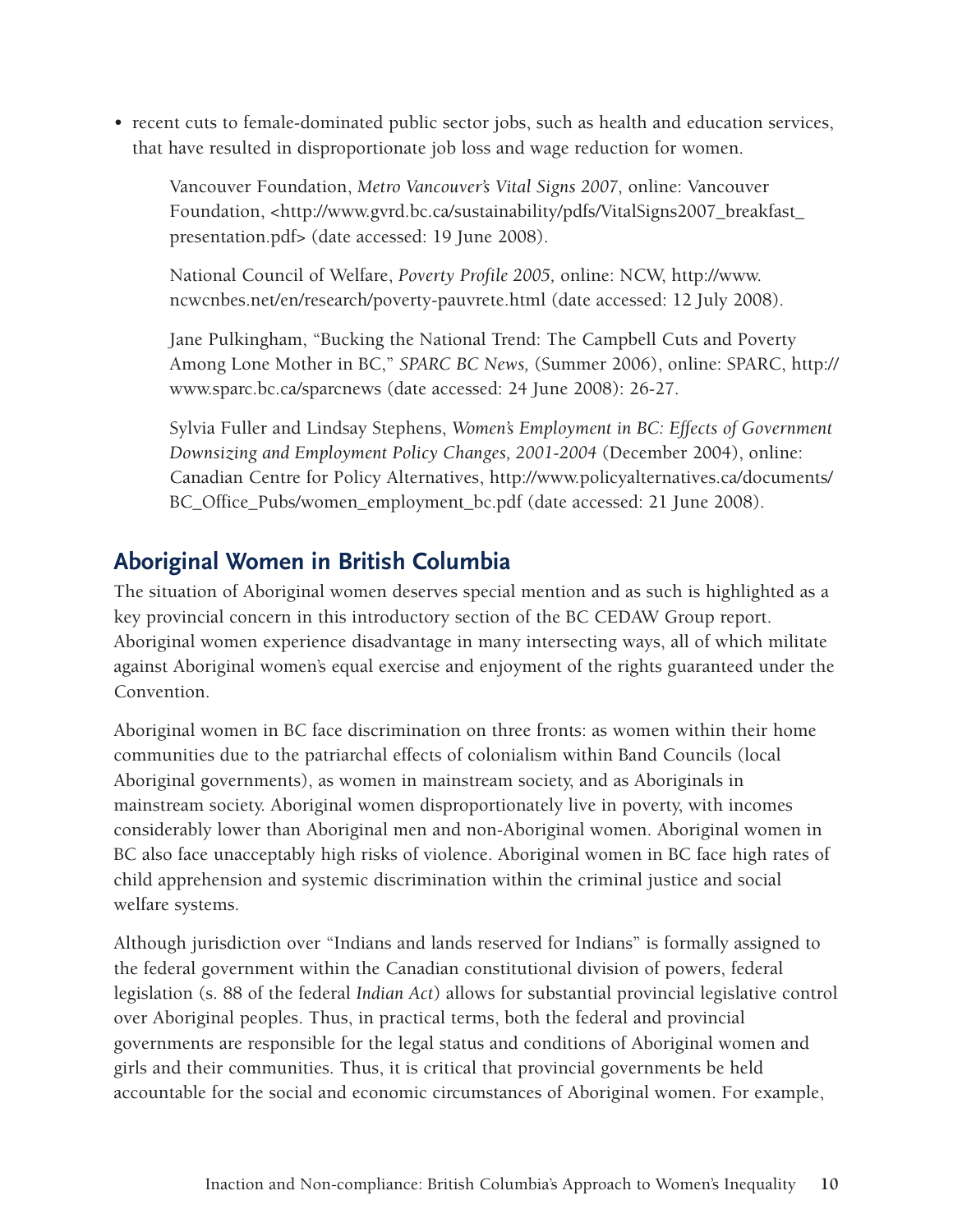provincially-provided health, welfare, and education programs are critical to both on-and off-reserve Aboriginal women and girls.

This jurisdictional situation reinforces and perpetuates the barriers to social and economic welfare faced by Aboriginal women. Aboriginal women continue to be denied essential forms of assistance and to receive piece-meal services because of the lack of clarity about legislative jurisdiction and the competing interests of federal, provincial and territorial governments regarding governments' constitutional, moral and financial responsibilities for providing social services to Aboriginal peoples. This issue was first identified over 35 years ago, yet little has been done to ameliorate the situation

H.B. Hawthorne, ed., *A Survey of the Contemporary Indians of Canada: A Report of the Economic, Political, Education Needs and Policies.* Vol. 1 and 2 (Ottawa: Canadian Department of Indian and Northern Development, 1966) at 253.

Amnesty International, *Stolen Sisters: Discrimination and Violence against Indigenous Women in Canada* (October 2004), online: AI, [http://www.amnesty.org/en/library/asset/](http://www.amnesty.org/en/library/asset/AMR20/001/2004/en/dom-AMR200012004en.pdf) [AMR20/001/2004/en/dom-AMR200012004en.pdf](http://www.amnesty.org/en/library/asset/AMR20/001/2004/en/dom-AMR200012004en.pdf) (date accessed: 7 July 2008).

**Recommendation That the Government of British Columbia take action to address the pervasive discrimination faced by Aboriginal women in the province. For example, it is recommended that Aboriginal Women's Justice Centres be established at the regional levels in urban and rural communities to address systemic discrimination within the legal system and to provide assistance to Aboriginal women engaged with the family justice, child welfare, social welfare, and criminal justice systems.**

# **Repeated Calls for British Columbia's Compliance with the Convention on the Elimination of All Forms of Discrimination against Women**

The recommendations made to Canada by the UN CEDAW in 2003 included several that were directed at BC. Specifically, the Committee wrote:

The Committee is concerned about a number of recent changes in British Columbia which have a disproportionately negative impact on women, in particular aboriginal women. Among these changes are:

- a cut in funds for legal aid and welfare assistance, including changes in eligibility rules;
- a cut in welfare assistance;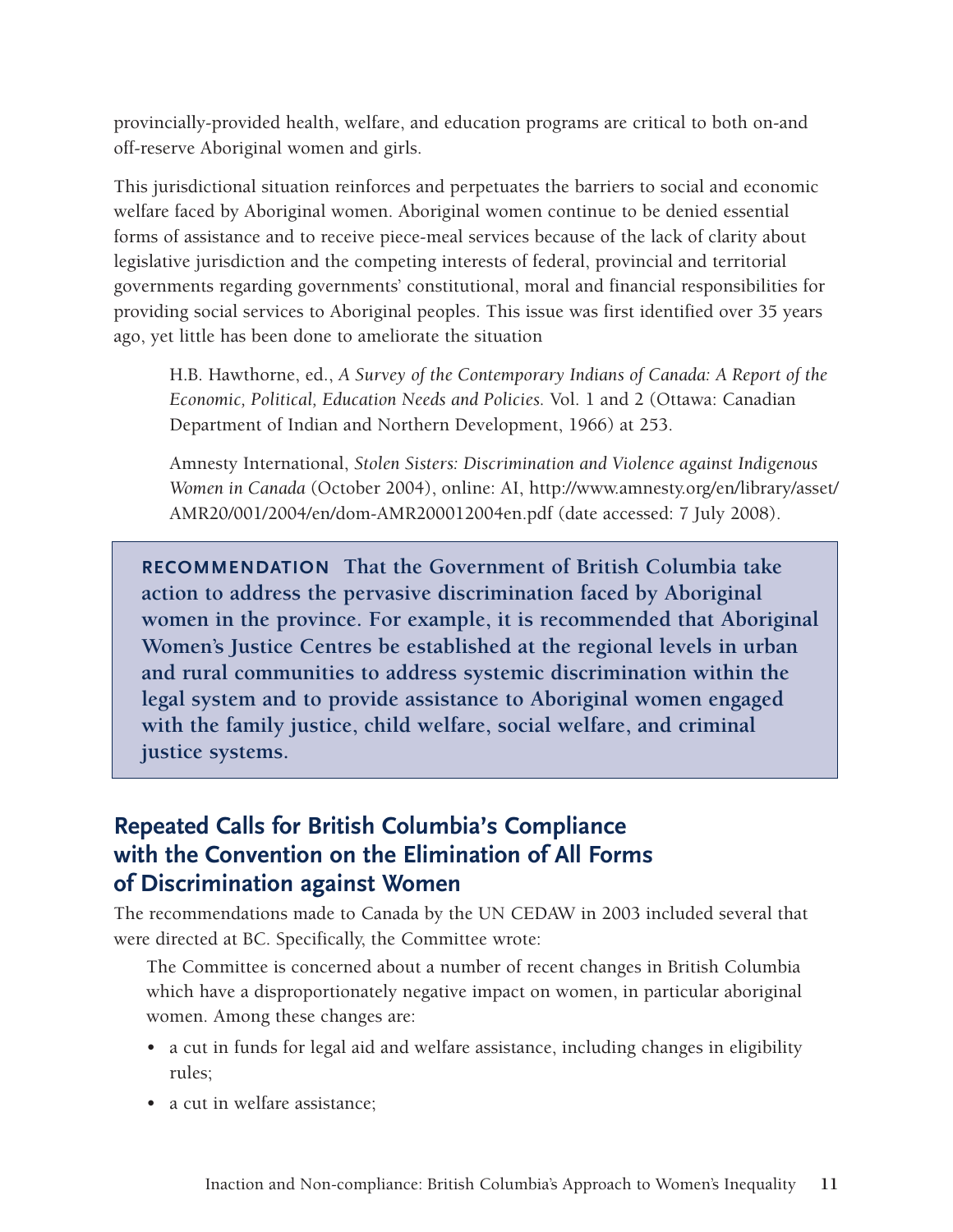- the incorporation of the Ministry of Women's Equality under the Ministry of Community, Aboriginal and Women's Services;
- the abolition of the independent Human Rights Commission;
- the closing of a number of courthouses;
- and the proposed changes regarding the prosecution of domestic violence as well as a cut in support programmes for victims of domestic violence.

The Committee, through the State party, urges the government of British Columbia to analyse its recent legal and other measures as to their negative impact on women and to amend the measures, where necessary.

No provincial mechanism has been put in place to communicate and respond to these Committee concerns and recommendations.

After Canada's 2003 CEDAW review, the BC CEDAW Group wrote to each Member of the BC Legislature and engaged in extensive lobbying efforts to see these recommendations implemented. Only one government official agreed to meet with the Group, the then Attorney General, Geoff Plant. Mr. Plant refused to comply with the CEDAW recommendations.

Now, five years later, despite the clearly articulated concerns of the CEDAW Committee and the lobbying of the BC CEDAW Group, the following is still true:

- funding and eligibility for legal aid and welfare remain lower than 2002 levels;
- the Ministry of Community, Aboriginal and Women's Services has been completely de-gendered, becoming the Ministry of Community Services;
- the abolition of the Human Rights Commission has resulted in fewer hearings and reduced legal representation for women seeking redress from discriminatory practices;
- the closure of rural courthouses has reduced access to justice for rural women;
- the Crown charging policy in cases of violence against women in relationships has been relaxed, allowing for greater discretion in prosecutions and the use of alternatives to incarceration for offenders. Funding for victim services has not been restored.

*Report of the Committee on the Elimination of Discrimination against Women, Twentyeighth session (13-31 January 2003) and Twenty-ninth session (30 June-18 July 2003)*, Fifty-eighth Session Supplement No. 38 (A/58/38), at paras. 359-360, online: <[http://](http://www.fafia-afai.org/images/CEDAW_UNrecs_to_Canada_2003.pdf) [www.fafia-afai.org/images/CEDAW\\_UNrecs\\_to\\_Canada\\_2003.pdf>](http://www.fafia-afai.org/images/CEDAW_UNrecs_to_Canada_2003.pdf) (date accessed, 6 June 2008).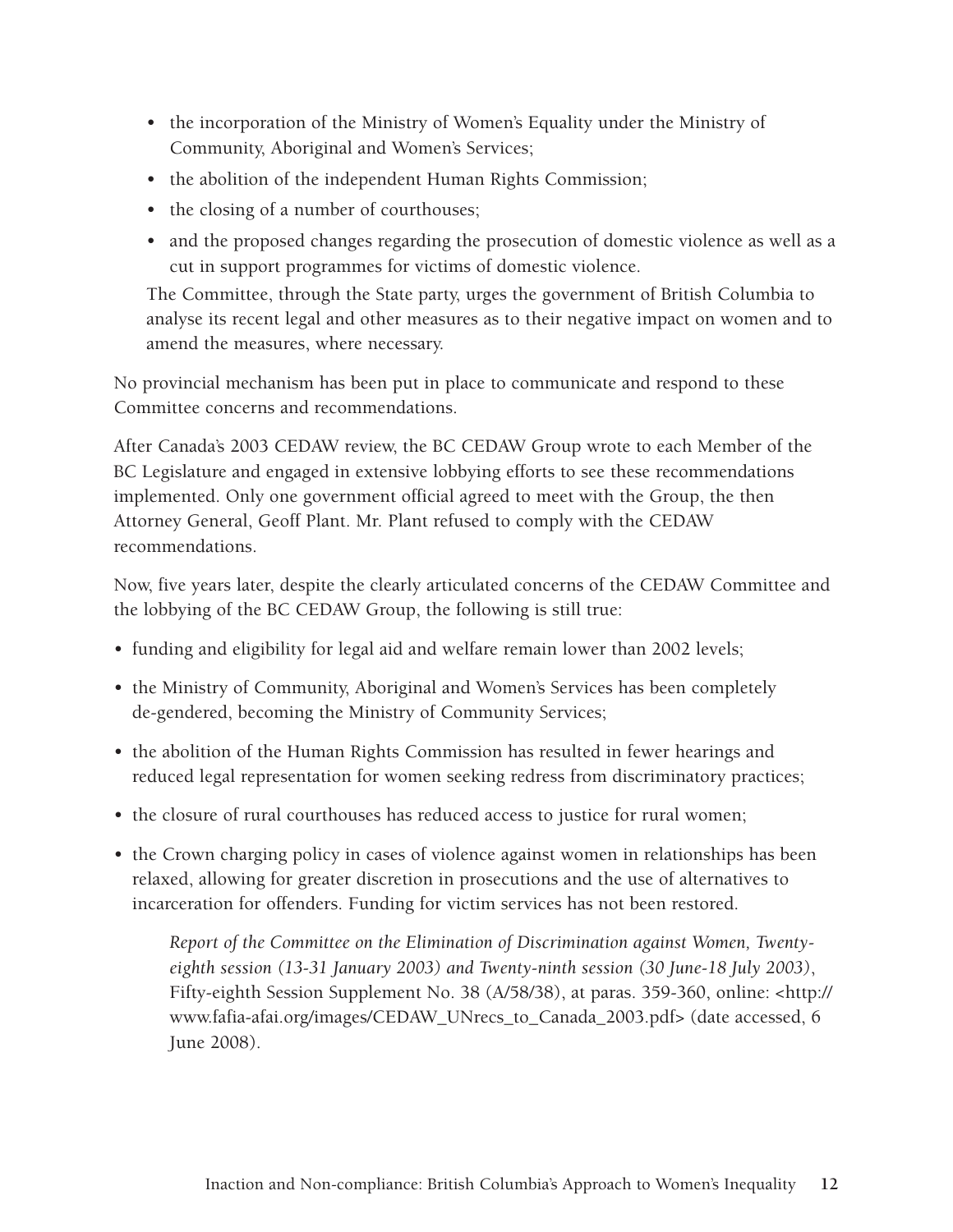Letter from the Hon. Geoff Plant, Attorney General of British Columbia, to the BC CEDAW Group (17 November 2003), (on file with The Poverty and Human Rights Centre.)

We urge the Committee to hold all Canadian governments individually and collectively responsible to their obligations under the *Convention*. Further, these governments, British Columbia included, bear an obligation to respond to Committee recommendations proceeding from periodic reviews. If provincial governments fail to take note of and to implement treaty obligations and Committee recommendations, the review process risks becoming legally and politically irrelevant in Canada. Equally, there must be a domestic mechanism in place for ensuring provincial government accountability under the *Convention* and the periodic review process.

**Recommendation That the Government of British Columbia address the 2003 CEDAW recommendations and all applicable 2008 recommendations through a legislative committee, which, in cooperation with women's groups, is required to report back to the CEDAW committee within 18 months.**

# **ARTICLE 2: ANTI-DISCRIMINATION MEASURES**

### **Article 2: Restrictive Constitutional Interpretation**

Section 15 of the *Canadian Charter of Rights and Freedoms* guarantees equality before and under the law, equal protection and equal benefit of the law without discrimination based on sex. Section 7 guarantees rights to life, liberty, and security of the person for every individual, and section 28 guarantees *Charter* rights equally to male and female persons.

*Canadian Charter of Rights and Freedoms,* Part 1 of the *Constitution* Act 1982, being Schedule B to the Canada Act 1982 (U.K.), 1982, c.11. Online: Department of Justice Canada, <http://laws.justice.gc.ca/en/charter/> (date accessed: 19 June 2008).

Canadian governments hold out the *Charter* as a major vehicle through which Canada's CEDAW obligations are fulfilled, and the Supreme Court of Canada has repeatedly affirmed that the *Charter* includes a right to substantive and not merely formal equality. However, in recent litigation, the Government of BC has argued for extremely formalistic and restrictive interpretations of the *Charter* that would narrow the government's obligations to address women's inequality. These arguments show a lack of respect for *Charter* values and undermine the *Charter*'s usefulness as a tool to address women's inequality in Canada.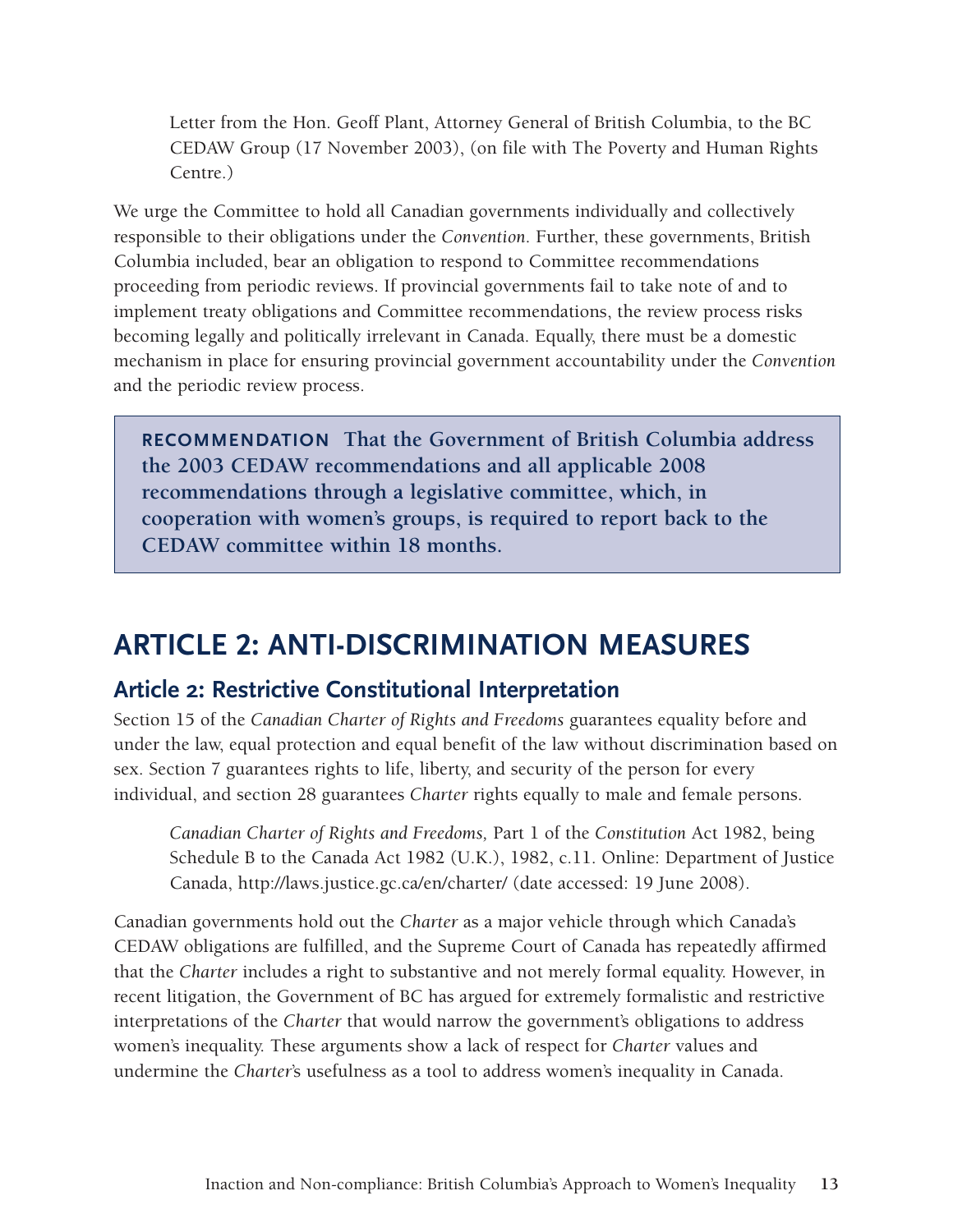For example, in the 2004 *N.A.P.E.* case, the BC Government intervened before the Supreme Court of Canada in order to argue that the *Charter* imposes no obligation on governments to remedy structural pay equity problems and that government spending could not be constitutionally mandated.

*Newfoundland (Treasury Board) v. N.A.P.E.*, [2004] 3 S.C.R. 381 [N.A.P.E.]. Online: Supreme Court of Canada, [http://scc.lexum.umontreal.ca/](http://scc.lexum.umontreal.ca/en/2004/2004scc66/2004scc66.html) [en/2004/2004scc66/2004scc66.html](http://scc.lexum.umontreal.ca/en/2004/2004scc66/2004scc66.html) (date accessed: 18 June 2008).

Gwen Brodsky, "The Subversion of Human Rights by Governments in Canada" in Young, Boyd, Brodsky, and Day, eds., *Poverty: Rights, Social Citizenship, and Legal Activism* (Vancouver: UBC Press, 2007).

The Canadian Bar Association recently challenged the constitutionality of British Columbia's legal aid scheme (alleging sex discrimination under section 15 and breaches of obligations under the *Convention*, among other claims). In their Statement of Defence, the BC Government insisted that the courts had no power to impose legal responsibility on government to fund a legal aid scheme consistent with the *Charter*. In the same Statement, the BC Government argued that International Human Rights "are not enforceable in Canadian law" and therefore irrelevant to this case.

*The Canadian Bar Association v. HMTQ et al.,* 2008 BCCA 92, online: BC Court of Appeal Reasons for Judgement, [http://www.courts/gov/bc/ca/Jdb-txt/](http://www.courts/gov/bc/ca/Jdb-txt/CA/08/00/2008BCCA0092err4.htm) [CA/08/00/2008BCCA0092err4.htm](http://www.courts/gov/bc/ca/Jdb-txt/CA/08/00/2008BCCA0092err4.htm) (date accessed: 17 June 2008).

British Columbia Ministry of Attorney General, *Canadian Bar Association v. HMTQ et al.,* Statement of Defence at paras. 51 and 55 (October 2005), online: Canadian Bar Association, [http://www.cba.org/CBA/Advocacy/pdf/statement\\_crown.pdf](http://www.cba.org/CBA/Advocacy/pdf/statement_crown.pdf) (date accessed: 12 July 2008).

Cases have addressed issues such as the inadequacies of welfare and health benefits, which involved unequal risks of harm for women and girls. Another case addressed the importance of collective bargaining for unions with disproportionate female membership. In each of these cases the BC government refused to acknowledge its obligation to promote substantive equality for women, instead arguing for a restrictive interpretation of *Charter* rights that would perpetuate the vulnerability of the claimants.

*Gosselin v. Québec (Procureur general),* [2002] 4 S.C.R. 429. Online: Supreme Court of Canada, <http://scc.lexum.umontreal.ca/en/2002/2002scc84/2002scc84.html>(date accessed: 17 June 2008).

*Auton (Guardian of) v. BC (Attorney General),* [2004] 3 S.C.R. 657. Online: Supreme Court of Canada, [http://scc.lexum.umontreal.ca/en/2004/2004scc78/2004scc78.html](http://scc.lexum.umontreal.ca/en/204/2004scc78/2004scc78.html) (date accessed: 17 June 2008).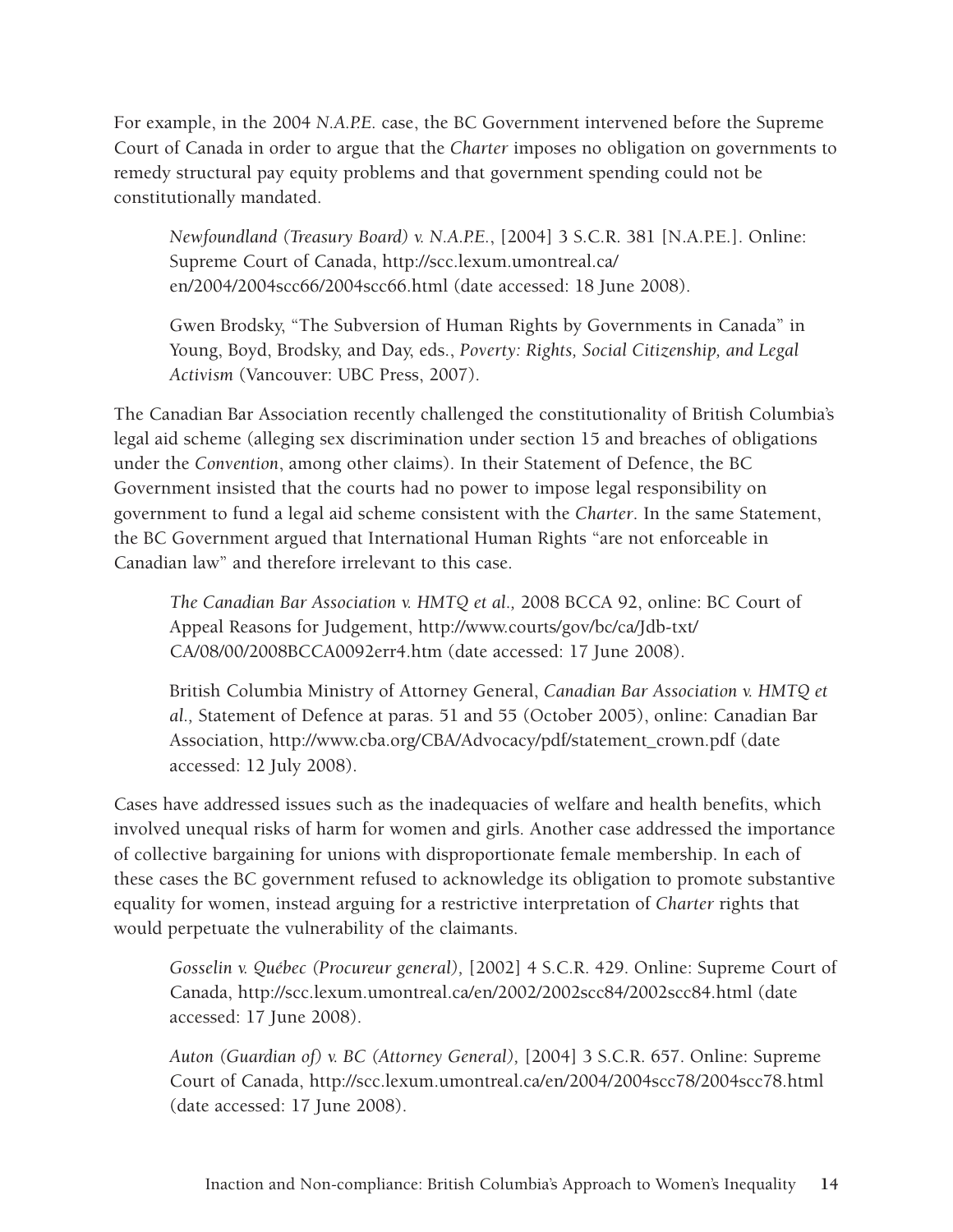*Health Services and Support-Facilities Subsector Bargaining Association v. British Columbia,* 2007 SCC 27. Online: Supreme Court of Canada, [http://scc.lexum.](http://scc.lexum.umontreal.ca/en/2007/2007scc27/2007scc27.html) [umontreal.ca/en/2007/2007scc27/2007scc27.html](http://scc.lexum.umontreal.ca/en/2007/2007scc27/2007scc27.html) (date accessed: 17 June 2008).

In a recent article, lawyer and human rights expert Gwen Brodsky documents the "efforts of governments [including the Government of BC] to subvert constitutional human rights" in *Charter* litigation. According to Brodsky:

Lack of funding for access and hostile, rights-reducing argumentation are not the only means by which governments attempt to block the application of *Charter* rights…government lawyers also bring motions and make other procedural manoeuvres that can render litigation unaffordable, even if partial public funding is available.

Gwen Brodsky, "The Subversion of Human Rights by Governments in Canada" in Young, Boyd, Brodsky, and Day, eds., *Poverty: Rights, Social Citizenship, and Legal Activism* (Vancouver: UBC Press, 2007): 356, 363.

**Recommendation That the Government of British Columbia uphold**  *Charter* **values when involved in** *Charter* **litigation and conduct itself in a manner that promotes and protects women's** *Charter* **right to substantive equality, in accordance with Canada's obligations under international human rights law.**

# **Article 2: Elimination of the Human Rights Commission**

In October 2002, the British Columbia Legislature eliminated the Human Rights Commission, weakening the machinery for administering and enforcing anti-discrimination laws in the province. These laws protect women from discrimination in employment, services, and housing.

Without the Commission, there is no independent public body to represent the public interest in the elimination of discrimination, to deal with systemic discrimination, or to undertake preventive strategies in accordance with the Paris principles. The human rights system in BC has been reduced to a complaint adjudication system only and complaints have become a private matter between complainants and respondents rather than matters in which the community as a whole has a stake.

The Government claimed the changes would provide more direct access to hearings of their human rights complaints. This has not been the case. The new legislation gives the Tribunal the power to dismiss complaints, defer cases, and promote mediation and mandatory settlement conferences as alternatives to formal hearings. The use of mediation has long been recognized as problematic for women, and can lead to unfair settlements. Unlike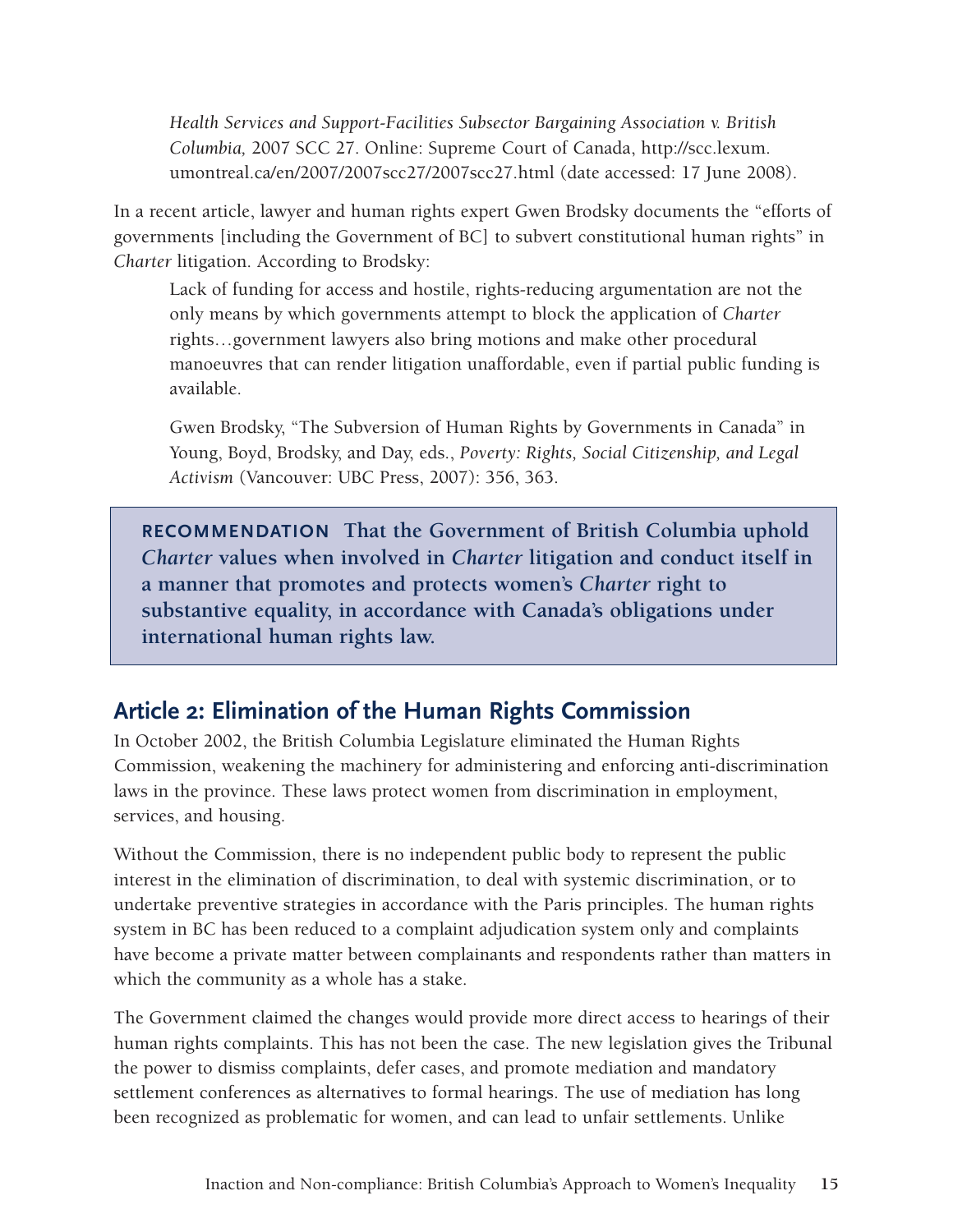formal hearings, mediated settlements are not published, which makes it difficult to track discrimination issues and how they are being resolved.

- In 2006-2007, less than 7% of total cases closed by the Tribunal received a hearing (76 of 1109).
- In 2006-2007, 44% of total cases closed by the Tribunal were settled informally (488 of 1109).

Because the Tribunal is a quasi-judicial body, pre-hearing procedures are legalistic and difficult for complainants to manage on their own. The 2002 legislation also removed any statutory obligation on the part of the government to provide legal representation for human rights complainants. The Government of BC has provided some funding to not-for-profit agencies that provide a free Human Rights Clinic for human rights complainants, but the Clinic remains significantly under-resourced and high numbers of unrepresented parties persist.

- In 2006-2007 the Tribunal conducted 76 hearings, 45 (60%) of which involved unrepresented complainants and 26 (34%) of which involved unrepresented respondents.
- In 100% of the 31 hearings in 2006-2007 in which only one party had legal representation, the represented party was successful in either having their complaint justified (25 cases) or having the complaint against them dismissed (6 cases).
- The Human Rights Clinic provided counsel for 13 complainants in 2006-2007, 10 of which were successful.

*Human Rights Code Amendment Act,* S.B.C. c. 62, amending R.S.B.C. 1996, c. 210, online: British Columbia Ministry of Attorney General [http://www.leg.bc.](http://www.leg.bc.ca/37th3rd/3rd_read/gov64-3.htm) [ca/37th3rd/3rd\\_read/gov64-3.htm](http://www.leg.bc.ca/37th3rd/3rd_read/gov64-3.htm) (date accessed: 17 June 2008).

British Columbia Ministry of Attorney General, News Release 02:18, *Human Rights Complaints Process Streamlined* (30 May 2002), online: BCMAG, [http://www2.news.](http://www2.news.gov.bc.ca/archive/2001-2005/2002AG0003-000018.htm) [gov.bc.ca/archive/2001-2005/2002AG0003-000018.htm](http://www2.news.gov.bc.ca/archive/2001-2005/2002AG0003-000018.htm) (date accessed: 17 June 2008).

BC Human Rights Tribunal: *Annual Report 2006-2007*. Online: BCHRT, [http://www.](http://www.bchrt.bc.ca/annual_reports/Annual_Report_2006-2007.pdf) [bchrt.bc.ca/annual\\_reports/Annual\\_Report\\_2006-2007.pdf](http://www.bchrt.bc.ca/annual_reports/Annual_Report_2006-2007.pdf) (date accessed: 19 June 2008): 17.

Shelagh Day, *Rolling Back Human Rights in B.C.* (2002), online: Canadian Centre for Policy Alternatives [http://www.policyalternatives.ca/documents/BC\\_Office\\_Pubs/](http://www.policyalternatives.ca/documents/BC_Office_Pubs/human_rights_code_brief.pdf) [human\\_rights\\_code\\_brief.pdf](http://www.policyalternatives.ca/documents/BC_Office_Pubs/human_rights_code_brief.pdf) (date accessed: 17 June 2008): 15, 22.

[Paris Principles] Office of the High Commissioner for Human Rights, *Fact Sheet No. 19, National Institutions for the Promotion and Protection of Human Rights* (April 1993),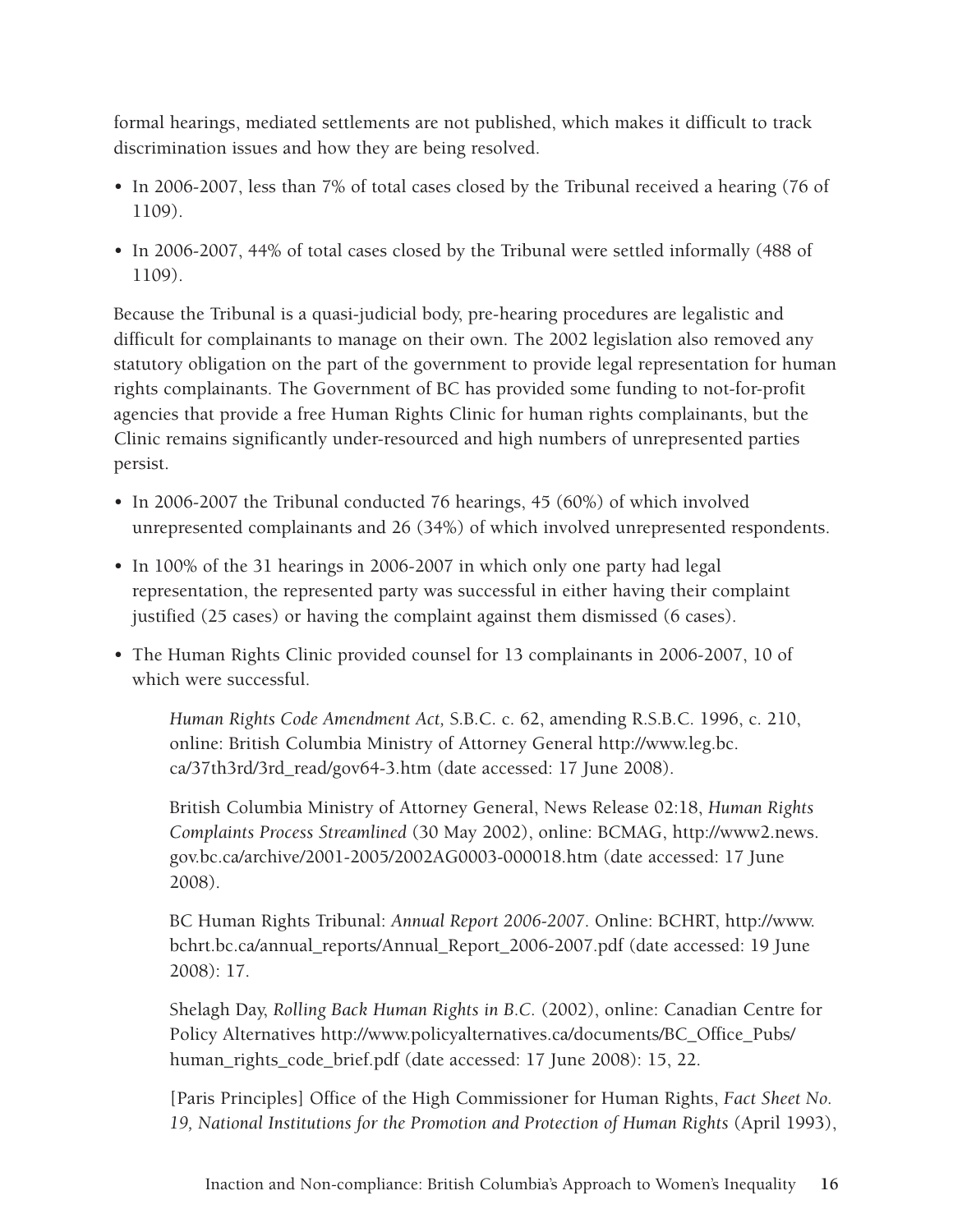online: OHCHR,<http://www.unhchr.ch/html/menu6/2/fs19.htm#annex>(date accessed: 22 July 2008).

**Recommendations That the Government of British Columbia establish a Human Rights Commission, according to the Paris principles, which is responsible for public education, conducting inquiries, initiating complaints, public reporting, and providing systemic oversight of human rights complaints;**

**That the Government of British Columbia ensure that there is adequate legal representation for human rights complainants.** 

# **Article 2: Elimination of the Ministry of Women's Equality**

The Government of British Columbia has reduced its accountability to women by gradually erasing women's issues from the public agenda. Evidence of this erosion is the elimination of any ministry devoted solely, or even primarily, to promoting women's equality in BC.

In its Fifth Report to CEDAW, British Columbia described the former Ministry of Women's Equality (MWE) as:

Canada's first and only free-standing ministry dedicated to advancing equality for women. MWE consults, researches, advocates and educates on equality for women, particularly in the areas of economic equality, ending violence against women, and women's health and social justice.

This free-standing ministry was abolished in 2002. Some of its responsibilities were folded into a new Ministry of Community, Aboriginal and Women's Services which became the Ministry of Community Services in 2005. In 2008 the women's portfolio was again shifted, this time to the Ministry of Healthy Living and Sport. This constant shuffling and de-emphasizing of women's issues is evidence of the current lack of government support for women in BC.

Canada, *Convention on the Elimination of All Forms of Discrimination against Women: Fifth Report of Canada* (2002), online: Canadian Heritage [http://www.pch.gc.ca/progs/](http://www.pch.gc.ca/progs/pdp-hrp/docs/cedaw5/index_e.cfm) [pdp-hrp/docs/cedaw5/index\\_e.cfm](http://www.pch.gc.ca/progs/pdp-hrp/docs/cedaw5/index_e.cfm) (date accessed: 19 June 2008).

British Columbia Ministry of Community Services, *2006/07 Service Plan Report,*  online: [http://www.bcbudget.gov.bc.ca/Annual\\_Reports/2006\\_2007/cs/cs.pdf](http://www.bcbudget.gov.bc.ca/Annual_Reports/2006_2007/cs/cs.pdf) (date accessed: 19 June 2008):11.

According to a 2008 report:

Since 2001, gender has become nearly invisible on official websites and planning documents. The vital "Gender Lens" appraisal that the former Ministry of Women's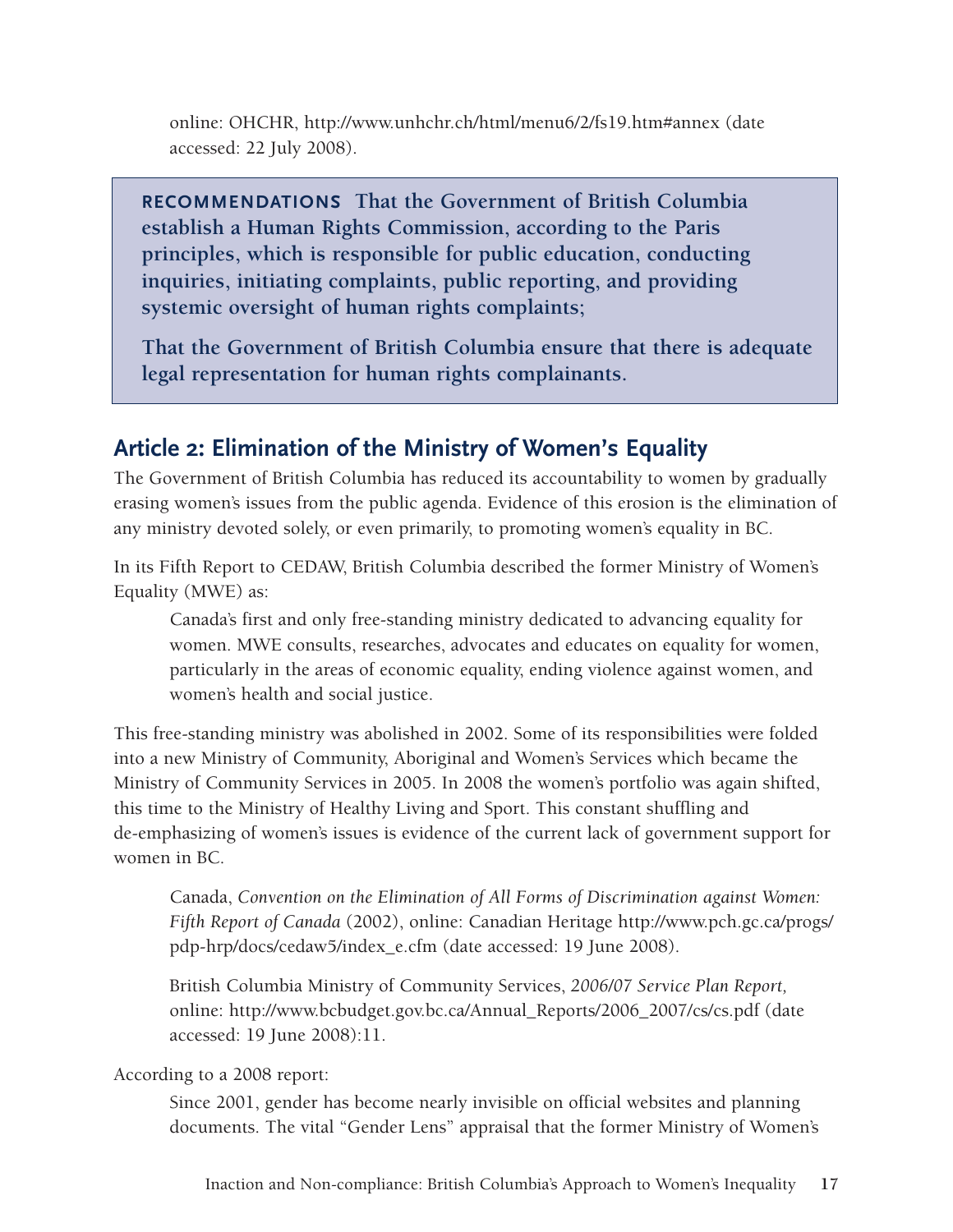Equality tried to apply to public life is gone, along with the Ministry itself. The elimination of the Minister's Advisory Council on Women's Health, the Women's Health Bureau, the Human Rights Commission, much Legal Aid, and the Seniors' Advocate has devastated reporting and research on equality issues. Ministries and ministers focus narrowly on labour force participation, sidestepping essentials like affordable childcare, educational upgrading and good wages.

The lack of gender analysis by the BC Government stands in stark contrast to Canada's demands on foreign governments to conduct similar analyses (see paragraphs 42 to 45 of Canada's sixth and seventh reports to the CEDAW). The governments of Canada should be held to the same standard that Canada requires of others.

Gillian Creese and Veronica Strong-Boag, *Still Waiting for Justice: Provincial policies and gender inequality in BC 2001-2008.* A report prepared for The British Columbia Federation of Labour (March 2008).

K. Teghtsoonian and L. Chappell, "The Rise and Decline of Women's Policy Machinery in British Columbia and New South Wales: A Cautionary Tales," *International Political Science Review* 29:1 (2008): 36.

**Recommendation That the Government of British Columbia re-establish a free-standing Ministry of Women's Equality with an adequate budget to ensure consistent gender analysis of public policy and advancement of the interests of women at the provincial level.**

# **Article 2: Reductions in Legal Aid**

In 2002, the Government of British Columbia drastically reduced the availability of legal aid in the province. For example:

- legal aid funding was cut by 38.8%;
- sixty rural legal aid offices were closed and replaced by seven regional centres with two satellite offices;
- legal aid coverage was severely cut, including all legal aid for poverty law issues such as landlord/tenant disputes, employment insurance, welfare, and employment standards;
- family law legal aid was likewise eliminated except for situations involving stateidentifiable domestic violence. This requirement is particularly onerous for women marginalized by race. Immigrant women to Canada, for example, may not have raised their experience of domestic violence prior to marriage breakdown in an effort to protect their cultural community;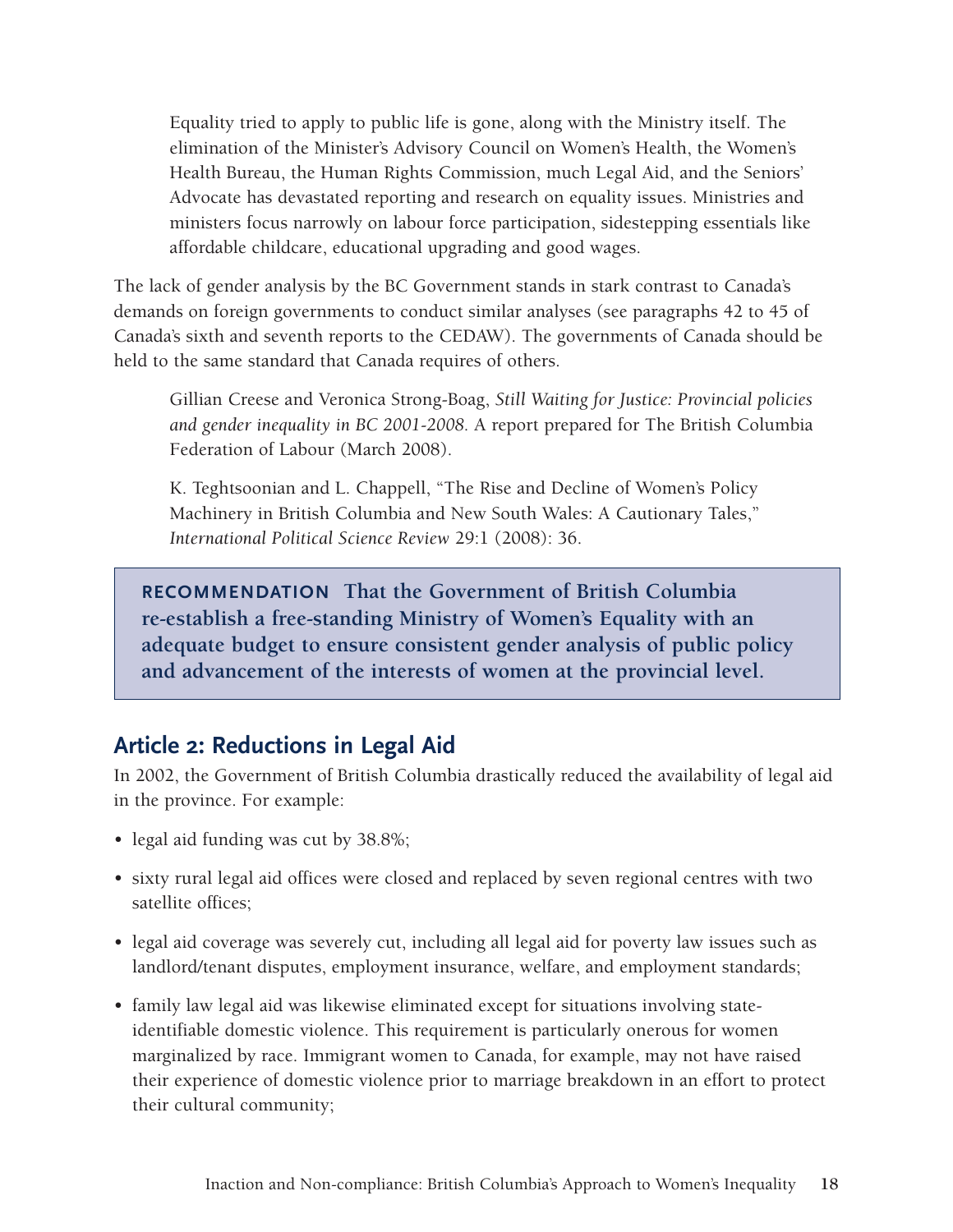• though eligibility was expanded in 2006 to include "significant custody, access, and financial security matters", the increase in funding represents only 12% of what was cut in 2002. In addition, the number of hours of representation available for each case is limited. Women are pressured into mediation and reliance on services from community advocates without legal training. Family law services that have been developed since the cuts continue to be piece-meal and summary in nature.

Criminal law legal aid is used mainly by men, whereas civil law legal aid, especially for family law matters, is used mainly by women. Thus, these legal aid changes have a disproportionate impact on women, effectively denying legal representation to the most vulnerable women in matters that affect their ability to pay for food and shelter for themselves and their children, to escape violent spouses, and to seek spousal support and custody of their children.

Alison Brewin and Lindsay Stephens, *Legal Aid Denied: Women and the Cuts to Legal Services in BC* (September 2004), online: Canadian Centre for Policy Alternatives, [http://www.policyalternatives.ca/documents/BC\\_Office\\_Pubs/legal\\_services.pdf](http://www.policyalternatives.ca/index.cfm?act=news&do=Article&call=905&pA=BB7 36455&type=2,3,4,5,6,7) (date accessed: 19 June 2008).

Legal Services Society, News Release: *Legal Aid to give more help to more families*  (October 30, 2006), online: LSS, [http://www.lss.bc.ca/assets/media/newsReleases/](http://www.lss.bc.ca/assets/media/newsReleases/archive/2006/Legal-aid-to-give-more-help-to-more-families.pdf) [archive/2006/Legal-aid-to-give-more-help-to-more-families.pdf](http://www.lss.bc.ca/assets/media/newsReleases/archive/2006/Legal-aid-to-give-more-help-to-more-families.pdf) (date accessed: 19 June 2008).

BC Coalition of Women's Centres. Media Advisory: *BC Liberals attempt to boost votes* (February 1, 2005), online: BCCWC, [http://www3.telus.net/bcwomen/archives/](http://www3.telus.net/bcwomen/archives/liberals_boost_votes_feb_05.html) [liberals\\_boost\\_votes\\_feb\\_05.html](http://www3.telus.net/bcwomen/archives/liberals_boost_votes_feb_05.html) (date accessed: 19 June 2008).

In 2005, the Canadian Bar Association (CBA) launched a test case in the BC Supreme Court to challenge BC's cuts to legal aid and to establish a constitutional right to civil legal aid in Canada. The Court denied the CBA's claim based on two preliminary arguments: first, it held that the CBA lacked standing to challenge the legal aid scheme. Second, it held that the statement of claim disclosed no reasonable cause of action and could therefore be struck at the outset. The CBA appealed the decision to the British Columbia Court of Appeal, which upheld the lower court's decision on the second ground. Leave to appeal to the Supreme Court of Canada was denied.

The CBA case is another example of the BC Government's hostile approach to *Charter* litigation. It also demonstrates the BC Government's refusal to acknowledge the key connection between civil legal aid, particularly for family and poverty law, and women's access to justice.

Canadian Bar Association, *The Canadian Bar Association v. Her Majesty the Queen in Right of the Province of British Columbia, The Attorney General of Canada, and Legal*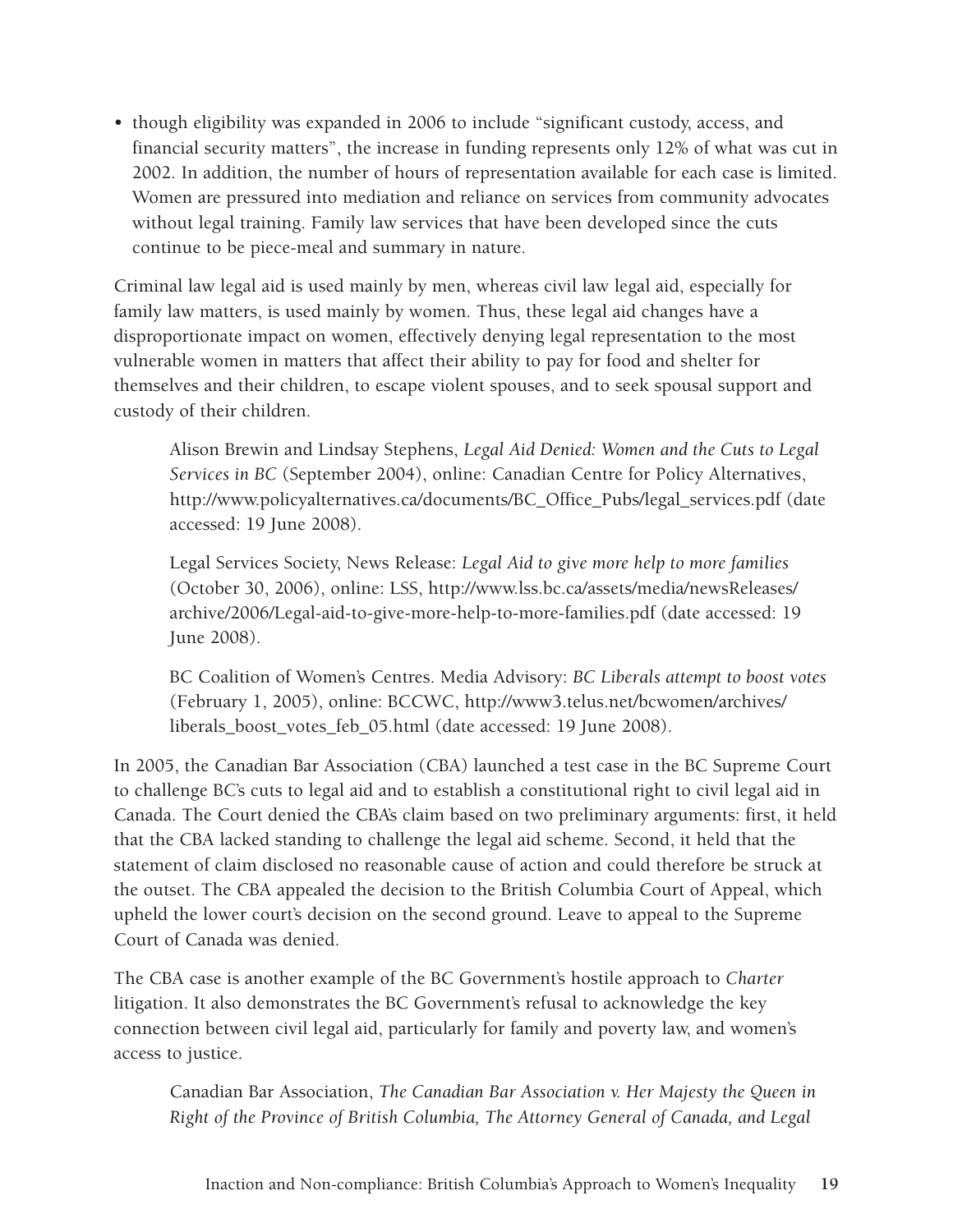*Services Society: Statement of Claim* (June 2005), online: CBA, [http://www.cba.org/](http://www.cba.org/CBA/News/pdf/statement_legalaid_jun05.pdf) [CBA/News/pdf/statement\\_legalaid\\_jun05.pdf](http://www.cba.org/CBA/News/pdf/statement_legalaid_jun05.pdf) (date accessed: 17 June 2008).

*The Canadian Bar Association v. HMTQ et al.,* 2006 BCSC 1342. Online: BC Supreme Court Reasons for Judgement, [http://www.courts.gov.bc.ca/jdb-txt/](http://www.courts.gov.bc.ca/jdb-txt/sc/06/13/2006bcsc1342err1.htm) [sc/06/13/2006bcsc1342err1.htm](http://www.courts.gov.bc.ca/jdb-txt/sc/06/13/2006bcsc1342err1.htm) (date accessed: 17 June 2008).

*The Canadian Bar Association v. HMTQ et al.,* 2008 BCCA 92. Online: BC Court of Appeal Reasons for Judgement, [http://www.courts/gov/bc/ca/Jdb-txt/](http://www.courts/gov/bc/ca/Jdb-txt/CA/08/00/2008BCCA0092err4.htm) [CA/08/00/2008BCCA0092err4.htm](http://www.courts/gov/bc/ca/Jdb-txt/CA/08/00/2008BCCA0092err4.htm) (date accessed: 17 June 2008).

**RECOMMENDATIONS** That the Government of British Columbia ensure. **full and meaningful access to legal aid and legal representation for BC women, in particular, for family and poverty law. The provincial and federal governments must cooperate to establish national standards for legal aid in these areas, consistent with the** *Canadian Charter of Rights and Freedoms* **and international human rights;** 

**That the Government of British Columbia ensure adequate legal assistance for women victims of crime, for witnesses in cases of violence against women, and for intervening equality-seeking women's groups.**

# **ARTICLE 3: ADVANCEMENT OF WOMEN**

# **Article 3: Elimination of Funding for Women's Centres**

One hundred percent of provincial core funding for all women's centres in British Columbia was cut on April 1, 2004. The BC Government's own website described the key role of these centres: "Women's centres respond to the needs of their communities through a variety of services, such as information and referral, support groups, crisis counselling, job entry programs, child care services and housing registries." Some women's centres also provide basic necessities such as food and clothing.

The BC Coalition of Women's Centres reported that, in 2001, women's centres provided these and other services to 300,569 women, or 16% of all women and girls in the province. The majority of the women served were experiencing violence and/or living in poverty. The funding that has been removed from women's centres had been critical to empowering women in the province to associate and organize in order to have a voice in the decisionmaking processes that affect their lives.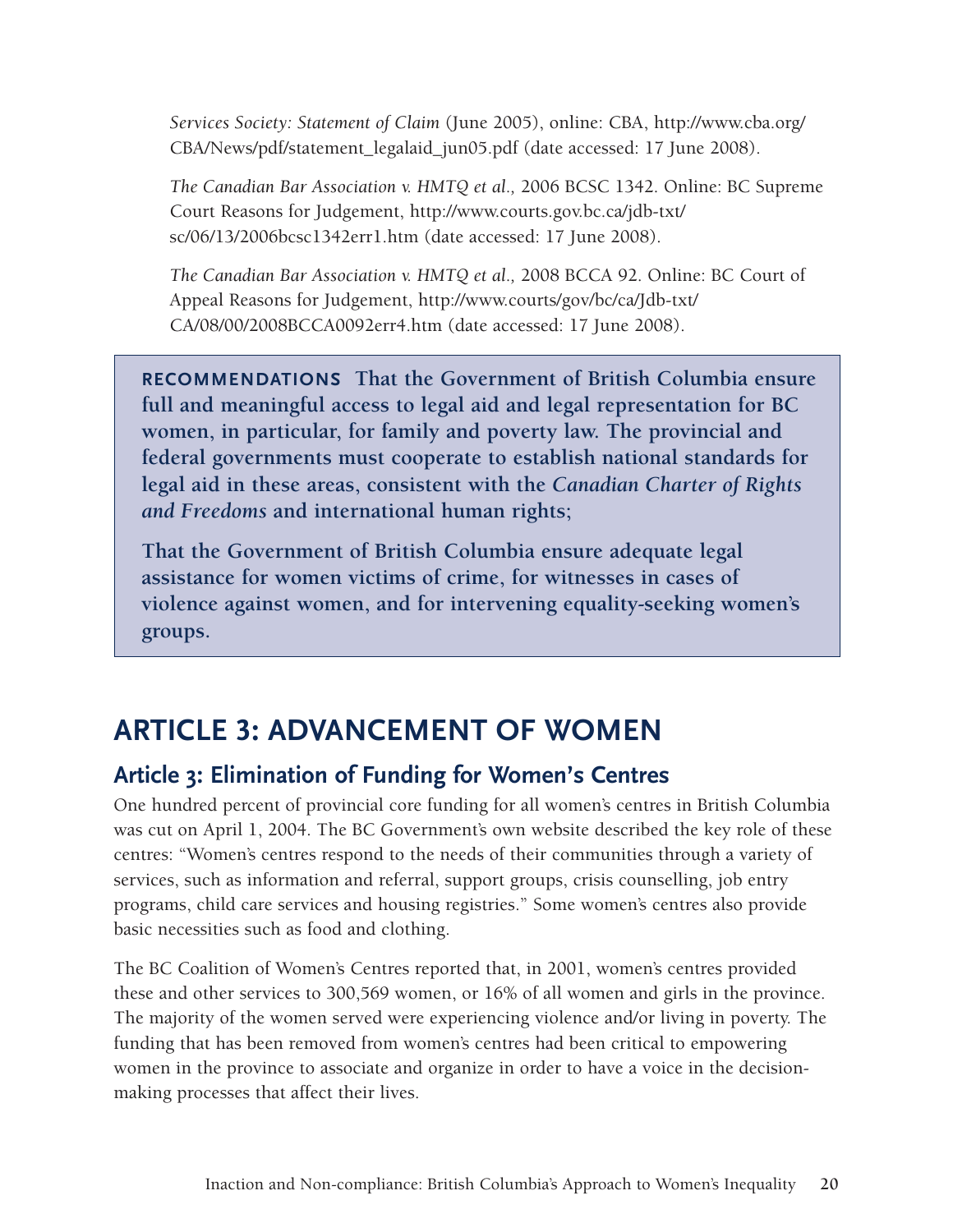Since 2004, Women's Centres have had to cut or adjust their programs in response to the reduced funding. Indeed, a number of Women's Centres have had to close outright. The Coalition of Women's Centres itself is no longer in existence. The withdrawal of core funding to women's centres has contributed to the political and social marginalization of British Columbian women and denied essential local services for those women, especially vulnerable to violence and economic insecurity.

British Columbia Ministry of Community, Aboriginal and Women's Services, *Service Plan Summary 2002/03 – 2004/05*, online: Government of British Columbia, [http://](http://www.bcbudget.gov.bc.ca/2002/sp/caws.pdf) [www.bcbudget.gov.bc.ca/2002/sp/caws.pdf](http://www.bcbudget.gov.bc.ca/2002/sp/caws.pdf) (date accessed: 19 June 2008): 3.

BC Coalition of Women's Centres, Press Release: *Women's Life Not Worth \$5.65 in British Columbia* (28 May 2002), online: BCCWC, [http://www3.telus.net/bcwomen/](http://www3.telus.net/bcwomen/archives/womanslife_notworth_5_65.html) [archives/womanslife\\_notworth\\_5\\_65.html](http://www3.telus.net/bcwomen/archives/womanslife_notworth_5_65.html) (date accessed: 19 June 2008).

**Recommendation That the government of British Columbia provide stable, core operating funding to women's centres across the province and ensure that women in all regions of the province have adequate access to a women's centre.** 

### **Article 3: Violence Against Women**

#### **Police Protection of Women**

In British Columbia in 2005:

- There were 10,273 incidents of spousal assault reported to police;
- 74% involved a male offender; 16% involved a female offender;
- Most victims were female between 25 and 35 years of age;
- More than two-thirds of the accused charged had a prior criminal record for a previous violent offence.

Repeatedly, the BC criminal justice system has failed to protect women experiencing violence, even when those women seek protection. The following recent incidents illustrate this:

On September 4, 2007, Peter Hyun Joon Lee killed his wife, Sunny Yong Sun Park, his small son, his wife's parents, and himself in Oak Bay, BC. Lee had been arrested one month prior to the killings after deliberately crashing a car and causing serious injury to his wife. He was charged with aggravated assault and operating a vehicle in a dangerous way then released on bail with conditions that he stay away from his wife and the family home. A coroner's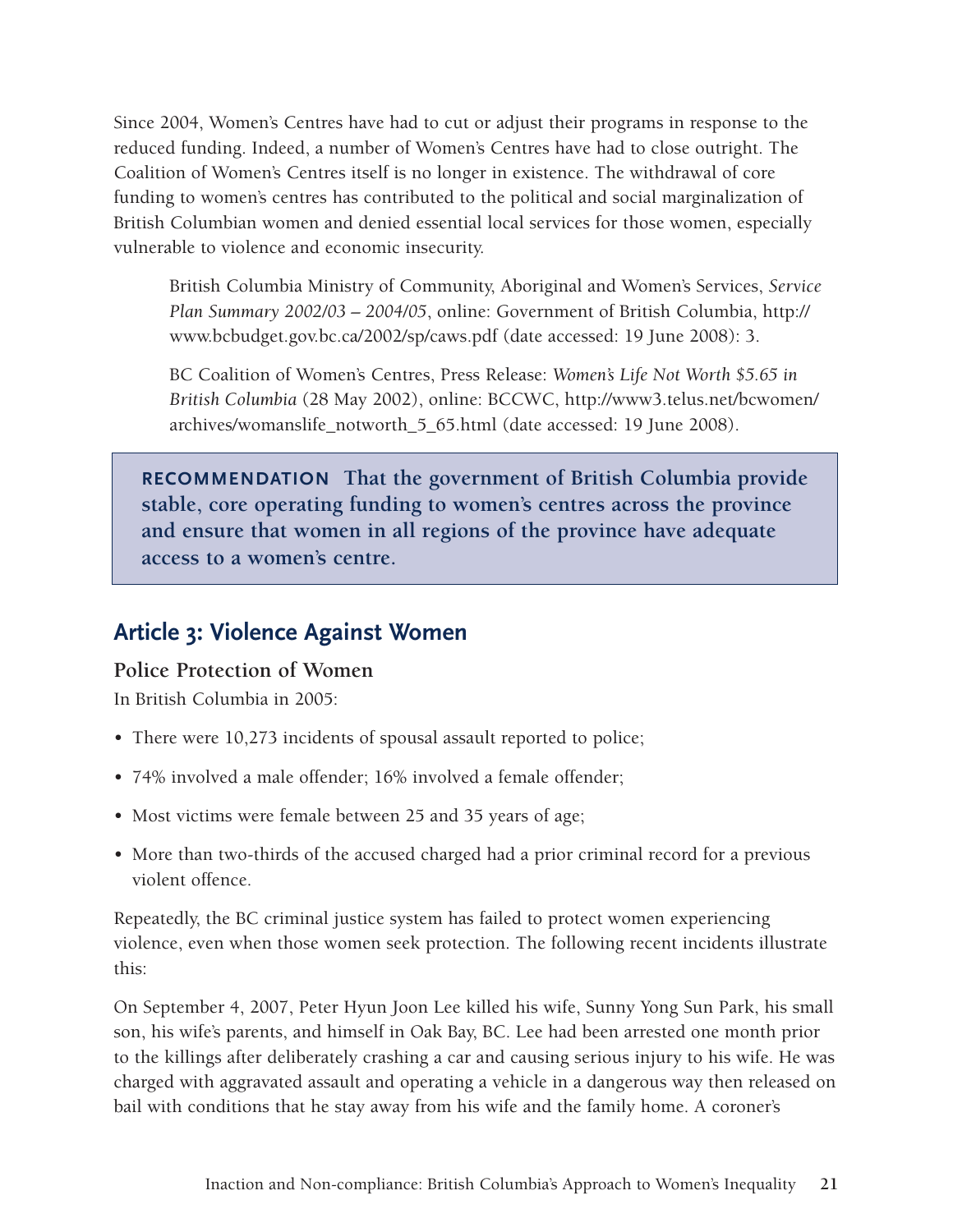inquest revealed police interviews with Park after the crash in which she told Victoria police about her husband's anger, his previous violent attacks against her, and his fixation with knives. During her police interview, Park predicted that her husband "would kill everyone". Despite these clear warnings, Lee was released on bail.

On April 6, 2008, in Merritt, BC, the three children of Darcie Clarke — Kaitlynne, 10, Max, 8, and Cordon, 5 — were murdered. Their father, Allan Dwayne Schoenborn, has been charged with three counts of first-degree murder. Schoenborn had been released on bail just days before the deaths. In the week prior, Schoenborn had been arrested twice, first for breaching a restraining order resulting from a threat of violence against Clarke the previous August and again for uttering threats (against a principal and another student) at his children's school. According to the Chief Judge of the BC Provincial Court, the justice of the peace who released Schoenborn at the bail hearing had no reason to believe he was a threat to his family, and that he had specifically asked police during the bail hearing if there was "friction" between Schoenborn and his wife, and the answer was no.

On October 19, 2006, in Port Coquitlam, BC, Gurjeet Ghuman was shot twice in the head by her estranged husband as she dropped off her daughter. Her ex-husband had been charged with assaulting her. She identified in the media that things began to "unravel" once she sought a divorce from her husband that summer. Gurjeet survived but is now blind.

In 2003, Sherry Heron and her mother, Anna Adams, were murdered at Mission Memorial Hospital by Sherry's estranged husband. Sherry had a restraining order in place while she was in the hospital.

In 2002, in Quatsino, BC, Sonya Handel's 6 children were drugged, strangled, shot and left to die in their burning home by their father Jay Handel. Crown identified that Mr. Handel was unable to deal with his wife's demands for a divorce.

Statistics Canada, *Family Violence in Canada: A Statistical Profile* (2006), online: Statistics Canada, [http://www.statcan.ca/english/freepub/85-224-XIE/85-224-](http://www.statcan.ca/english/freepub/85-224-XIE/85-224-XIE2006000.pdf) [XIE2006000.pdf](http://www.statcan.ca/english/freepub/85-224-XIE/85-224-XIE2006000.pdf) (date accessed: 12 July 2008).

BC Association of Specialized Victim Assistance and Counseling Programs, *End Violence Together For the Dignity of Every Woman* Fact Sheet, online: BCASVACP, <http://www.endingviolence.org/files/uploads/VAWIRFactSheet.pdf>(date accessed 12 July 2008).

CBCNews.ca, *Sunny Park feared being killed, newly released video shows* (1 May 2008), online: CBCNews.ca, [http://www.cbc.ca/canada/british-columbia/story/2008/05/01/](http://www.cbc.ca/canada/british-columbia/story/2008/05/01/bc-oak-bay-video-released.html?ref=rss  ) [bc-oak-bay-video-released.html?ref=rss](http://www.cbc.ca/canada/british-columbia/story/2008/05/01/bc-oak-bay-video-released.html?ref=rss  ) (date accessed: 20 June 2008).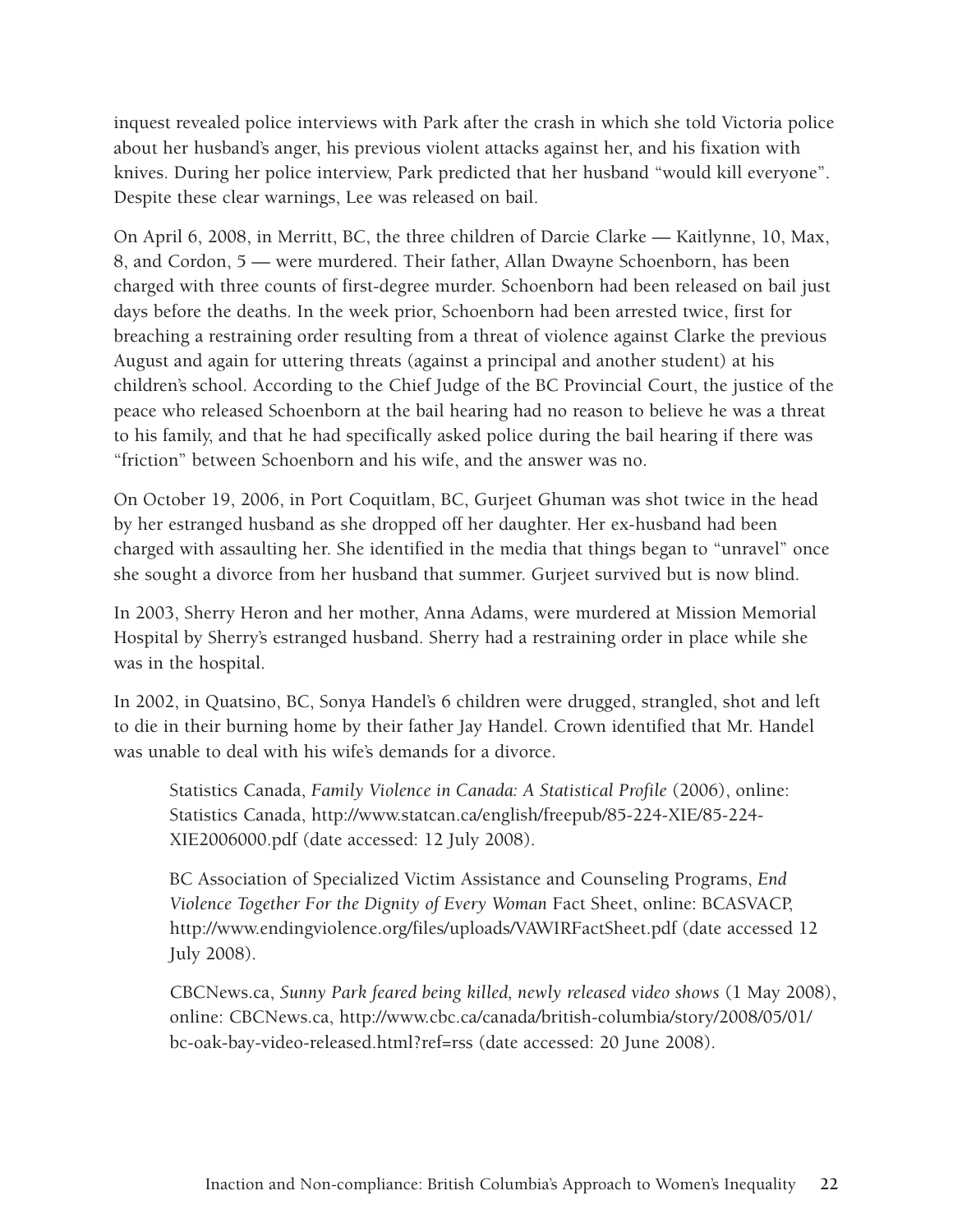CBCNews.ca, *Judge defends release of suspect prior to Merritt killings* (8 April 2008), online: CBCNews.ca, [http://www.cbc.ca/canada/british-columbia/story/2008/04/08/](http://www.cbc.ca/canada/british-columbia/story/2008/04/08/bc-merritt-suspect-released.html) [bc-merritt-suspect-released.html](http://www.cbc.ca/canada/british-columbia/story/2008/04/08/bc-merritt-suspect-released.html) (date accessed: 20 June 2008).

In these cases, the criminal justice system failed to adequately protect women and their families from known threats of violence. These women were in touch with the police and had made every effort to use the justice system to protect themselves, yet their stories ended in preventable tragedies.

Women in BC who are victims of assault and domestic violence must be able to rely on rapid and effective protection from police. This is especially true for Aboriginal women living in rural and remote areas (on reserve). These women's marginalization makes it less likely that they will seek police protection, due to fears of child apprehension and systemic racism. It is essential, therefore, that when women do take the difficult step of seeking help, police provide the protection they need.

A recent report has identified several systemic factors currently affecting police protection of women in BC, including:

- the failure of the justice system to respond in a timely manner to threats of violence;
- a lack of interpreters and services available in immigrant women's own language, including police services;
- a lack of resources and training to deal with victims or offenders with mental health issues;
- a lack of system accountability, including,
	- a lack of adherence on behalf of the police to their responsibilities under the provincial pro-arrest *Violence against Women in Relationships Policy,* and
	- a lack of enforcement of breaches of protection orders.

The report also notes that the police data collection system in BC (PRIME) does not currently allow for a straightforward method for coding and tracking cases of spousal violence, inhibiting information-sharing within and between sectors of the justice system.

Linda Light, et al., *Keeping Women Safe: Eight Critical Components of an Effective Justice Response to Domestic Violence* (April 16, 2008), online: BC Association of Specialized Victim Assistance and Counselling Programs, [http://www.endingviolence.](http://www.endingviolence.org/files/uploads/KeepingWomenSafe0416.pdf) [org/files/uploads/KeepingWomenSafe0416.pdf](http://www.endingviolence.org/files/uploads/KeepingWomenSafe0416.pdf) (date accessed: 19 June 2008): 18-19.

Ministry of Public Safety and Solicitor General, *Violence Against Women in Relationships Policy,* (March 2004), online: MPSSG, [http://www.pssg.gov.bc.ca/victim\\_](http://www.pssg.gov.bc.ca/victim_services/publications/policy/vawir.pdf) [services/publications/policy/vawir.pdf](http://www.pssg.gov.bc.ca/victim_services/publications/policy/vawir.pdf) (date accessed: 22 July 2008).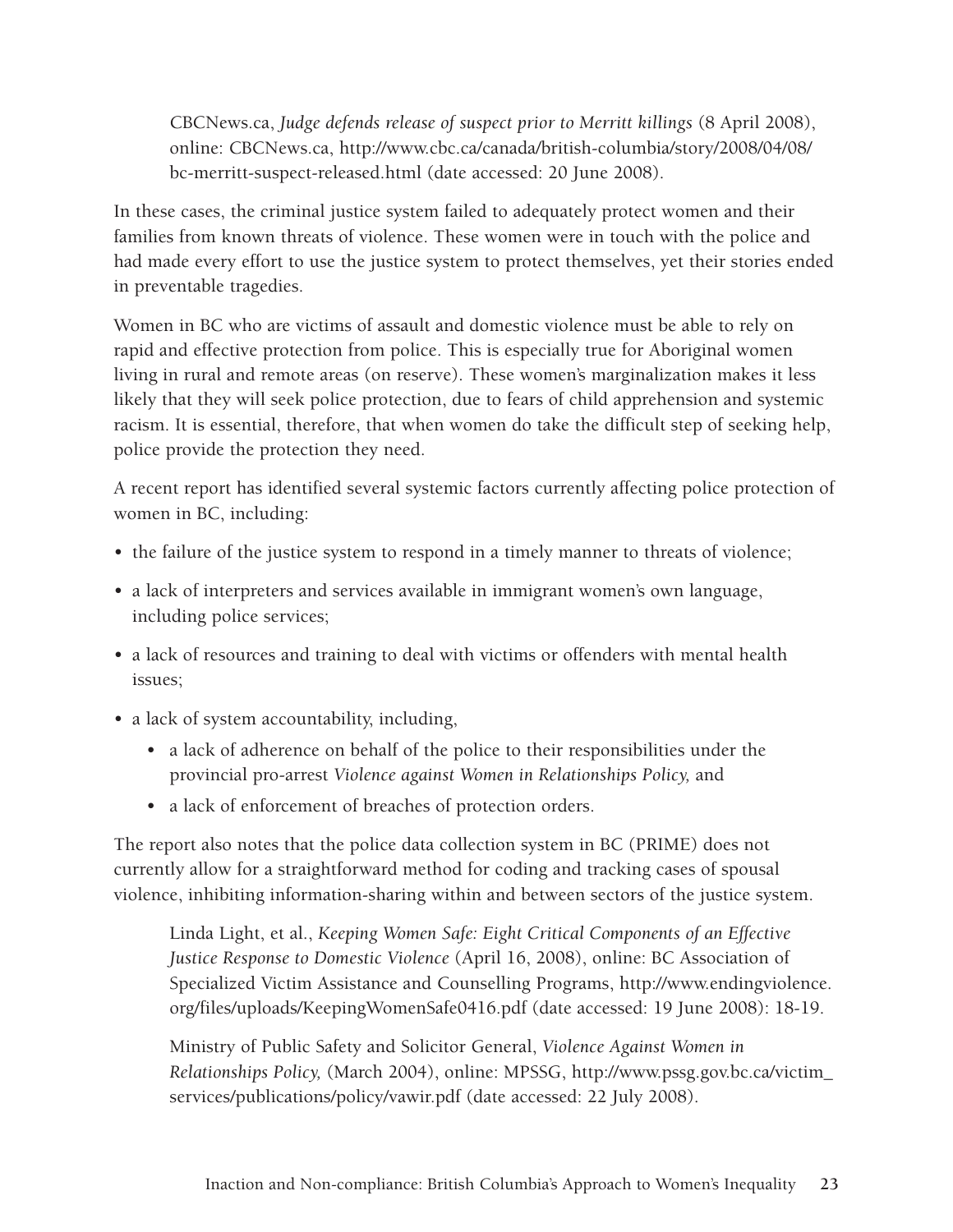For women engaged in family law matters such as custody and access disputes, the current lack of coordination between the BC criminal and family justice systems presents a further threat. For example, women are currently being discouraged by family lawyers and judges from mentioning their spouse's violence during custody and access hearings, even if the violence has resulted in criminal charges. As a result, a woman may be ordered to provide an abusive spouse with access to her children, leaving her with the choice between exposing herself to a risk of violence and being charged with breaching a court order. It is essential that women in violent relationships can rely on coordinated justice system efforts to ensure the safety of them and their children.

West Coast LEAF, *Submission to the Family Relations Act Review* (September 2007), online: West Coast LEAF, [http://www.westcoastleaf.org/userfiles/file/Submission%20](http://www.westcoastleaf.org/userfiles/file/Submission FRA WCLEAF 2007 - FINAL.pdf) [FRA%20WCLEAF%202007%20-%20FINAL.pdf](http://www.westcoastleaf.org/userfiles/file/Submission FRA WCLEAF 2007 - FINAL.pdf) (date accessed: 22 July 2008).

**Recommendations That the Government of British Columbia ensure that all women experiencing violence in BC receive timely protection from police, and receive translation services if they need them so that they can understand and communicate with police;**

#### **Crown Charging Policies**

In 2003, the BC Government relaxed what had previously been a strong pro-charge, proarrest domestic violence policy. Crown counsel now have greater discretion about whether to charge in cases of domestic violence, and can divert offenders into "Alternative Measures" programs. These alternative options range from pre-charge diversions (resulting in no criminal record), to counselling or mediation programs as alternatives to incarceration.

BC Ministry of Attorney General, *Crown Counsel Policy Manual: Spouse Assault* (May, 2003), online: BCMAG, [http://www.pssg.gov.bc.ca/victim\\_services/publications/](http://www.pssg.gov.bc.ca/victim_services/publications/ policy/SPO_1_SpouseAssault.pdf)  [policy/SPO\\_1\\_SpouseAssault.pdf](http://www.pssg.gov.bc.ca/victim_services/publications/ policy/SPO_1_SpouseAssault.pdf) (date accessed: 10 June 2008).

This relaxation of the pro-charging policy has been widely criticized by women's advocates as a move backwards for victims of violence. Fewer prosecutions provide less documentation for women seeking protection orders or legal aid, and act as a disincentive for police to arrest offenders. The use of Alternative Measures can provide an ongoing opportunity for abuse and control of victims. In addition, the relaxed charging policy and use of alternatives to incarceration send the message that domestic violence is no longer being treated by British Columbian society as a serious crime.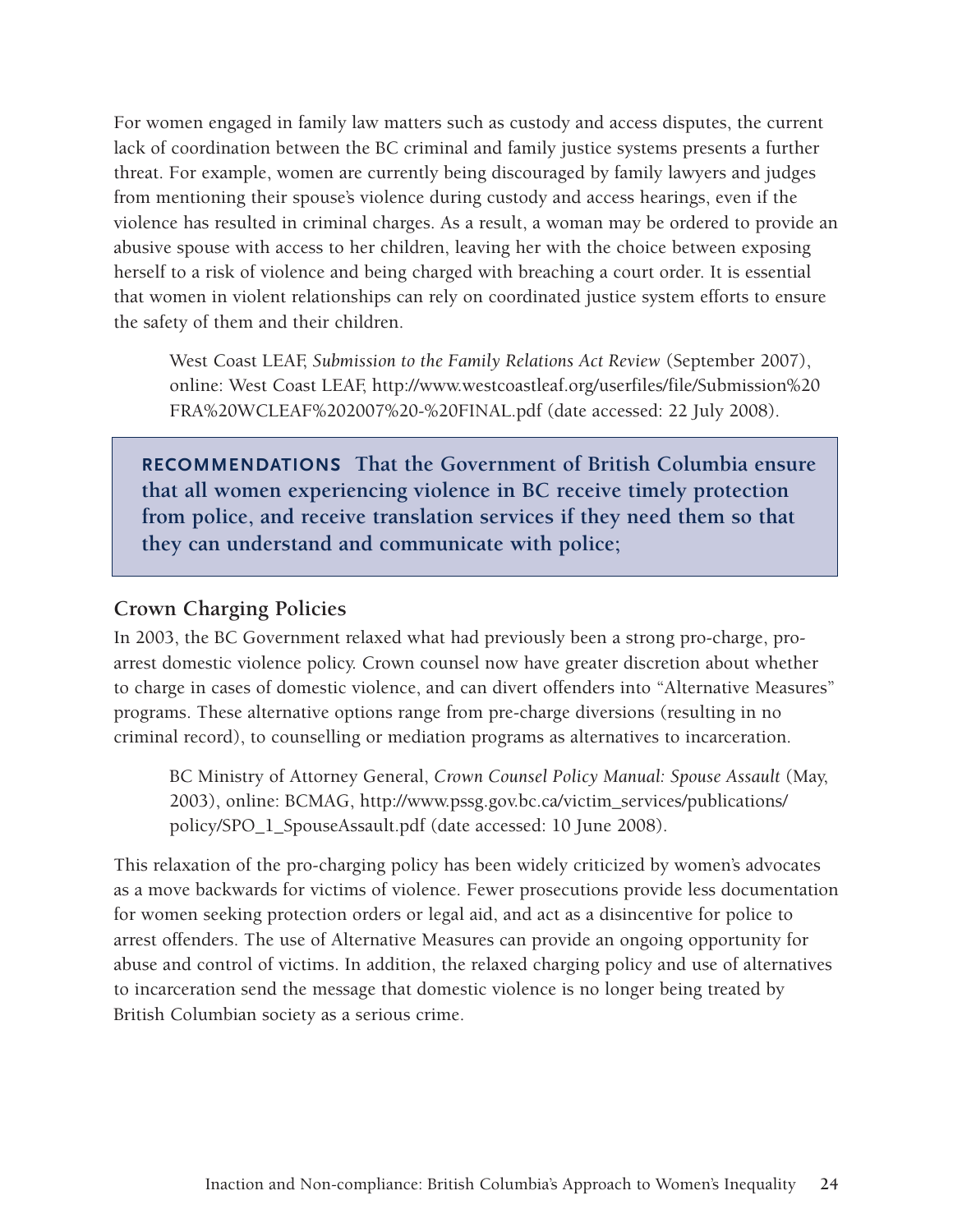It is vital that offenders be held accountable by the criminal justice system through appropriate and consistent sentencing and consistently enforced protection orders.

Linda Light, et al., *Keeping Women Safe: Eight Critical Components of an Effective Justice Response to Domestic Violence* (April 16, 2008), online: BC Association of Specialized Victim Assistance and Counselling Programs, [http://www.endingviolence.](http://www.endingviolence.org/files/uploads/KeepingWomenSafe0416.pdf) [org/files/uploads/KeepingWomenSafe0416.pdf](http://www.endingviolence.org/files/uploads/KeepingWomenSafe0416.pdf) (date accessed: 19 June 2008): 38-39.

BC Institute Against Family Violence, *Position Statement: The proposed amendments to the Crown counsel pro-charge policy* (September 2002), online: BCIFV, [http://www.](http://www.bcifv.org/hottopics/position/position1.shtml) [bcifv.org/hottopics/position/position1.shtml](http://www.bcifv.org/hottopics/position/position1.shtml) (date accessed: 10 June 2008).

Vancouver Rape Relief & Women's Shelter, *Feminists Warn against Attorney General's Proposed Abandonment of BC Women to Violent Spouses* (June 2002), online: VRR, [http://www.rapereliefshelter.bc.ca/issues/pr\\_attorney\\_general.html](http://www.rapereliefshelter.bc.ca/issues/pr_attorney_general.html) (date accessed: 12 July 2008).

**Recommendations That the Government of British Columbia affirm and enforce a policy which treats violence against women as a serious criminal matter; that violent offenders be charged consistently and not diverted to civil procedures or criminal protection orders;**

**That the Government of British Columbia direct Crown prosecutors to uphold the** *Charter* **rights of women who experience violence to equal protection of the law.**

#### **Victim Services**

Another damaging blow for women who experience violence in BC has been dramatic budget cuts for community-based victim's services, which have limited women's access to emergency counselling and other essential support services.

The 2002 budget cuts included cuts to 35 of 69 community-based victim services programs, and the Crown Victim Witness Services program. The 2005 inauguration of 43 new Outreach Programs (for a total of 54) to counsel and assist women and dependent children and educate communities begins to redress past government cuts. However, the most effective services for women have yet to have sufficient funding restoration, so gaps continue, and current funding is insufficient to meet the needs of women who experience violence in BC.

According to one community-based victim service provider: "Community support systems such as women's centres, transition houses, and counselling programs are struggling to keep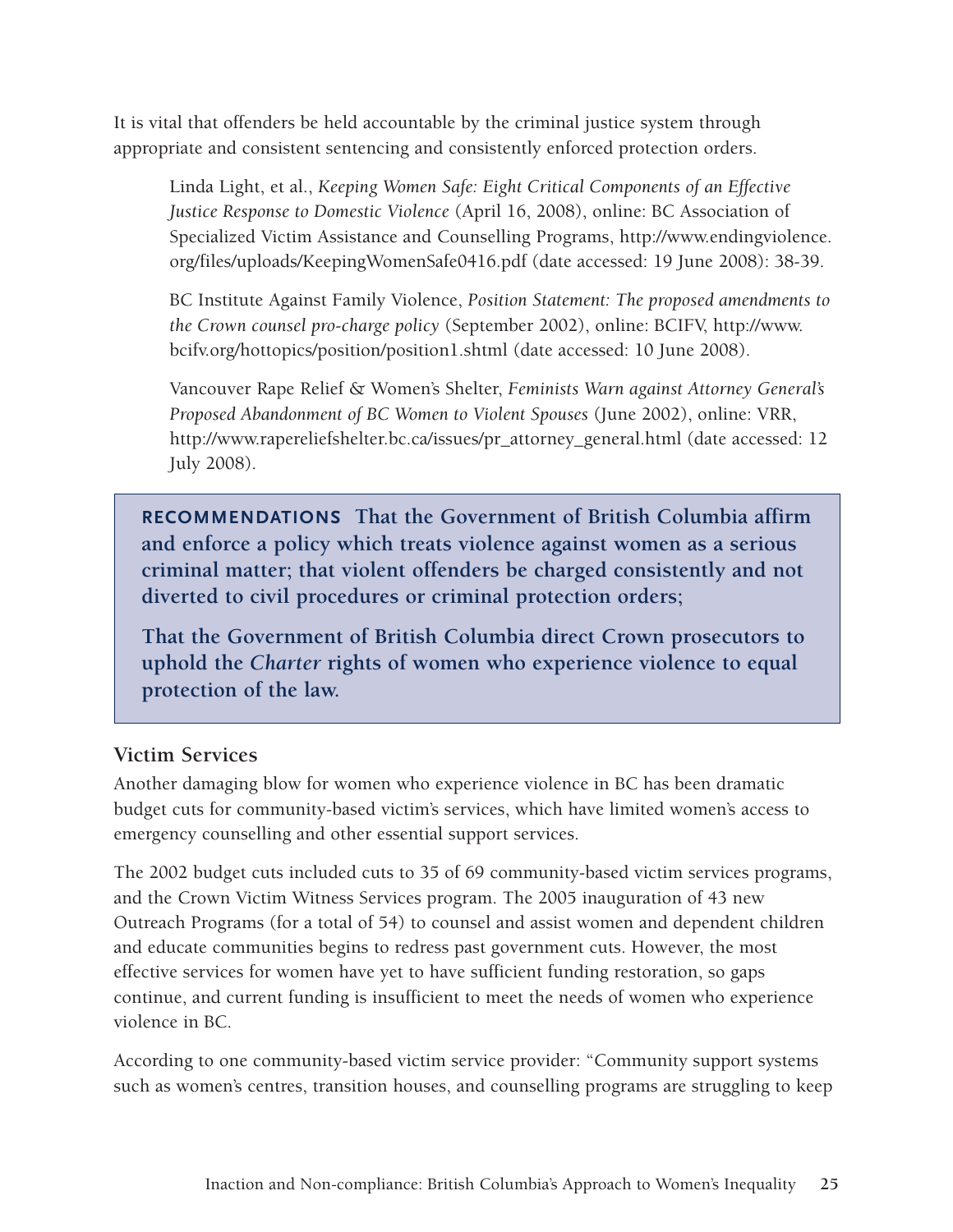up with demand and women who do access these services are often told that there is a wait list or not any space available in the transition house or shelter."

Women Against Violence Against Women Rape Crisis Centre, Press Release: *Call to Action to Eradicate Violence Against All Women* (2 November 2006), online: WAVAW, [http://www.wavaw.ca/media/indo\\_canadian\\_forum\\_110206.pdf](http://www.wavaw.ca/media/indo_canadian_forum_110206.pdf) (date accessed: 20 June 2008).

**Recommendation That the Government of British Columbia provide funding to community-based women's organizations for transition housing, counselling, and other support services for women who experience violence.** 

#### **Violence Against Aboriginal Women**

Aboriginal women are particularly at risk of violence, and are therefore disproportionately affected by inadequate police protection, changes in charging policies, and the lack of victim support services. Several high-profile situations have recently highlighted the extreme levels of violence against Aboriginal women in British Columbia.

- Since 1983, over 60 women, at least 16 of them Aboriginal, have gone missing from Vancouver's Downtown Eastside. The Vancouver Police and RCMP did not get involved until 1999, by which time 31 women had been reported missing. Police and city officials long denied that there was any pattern to the disappearances or that women in the area were in any particular danger.
- In 2002-2003, Vancouver man Robert Pickton was charged with first-degree murder in the deaths of 26 of the women missing from Vancouver's Downtown Eastside. In December, 2007, Pickton was convicted of second-degree murder on six counts.
- From 1969 to 2007, police believe that 18 girls and women, the vast majority of whom were Aboriginal, have been killed or gone missing along Highway 16 in Northern British Columbia, now known as the "Highway of Tears".
- In 2004, a former BC Provincial Court judge, David William Ramsey, was convicted of raping four Aboriginal girls, aged 12, 14, 15, and 16, whose criminal and family law cases he had presided over in court. Ramsey was sentenced to seven years in prison.

Amnesty International, *Stolen Sisters: Discrimination and Violence Against Indigenous Women in Canada* (October 2004), online: AI, [http://www.amnesty.org/en/library/asset/](http://www.amnesty.org/en/library/asset/AMR20/001/2004/en/dom-AMR200012004en.pdf) [AMR20/001/2004/en/dom-AMR200012004en.pdf](http://www.amnesty.org/en/library/asset/AMR20/001/2004/en/dom-AMR200012004en.pdf) (date accessed: 7 July 2008).

Native Women's Association of Canada. *Violence Against Aboriginal Women and Girls.* An Issue Paper Prepared for the National Aboriginal Women's Summit (June 20-22,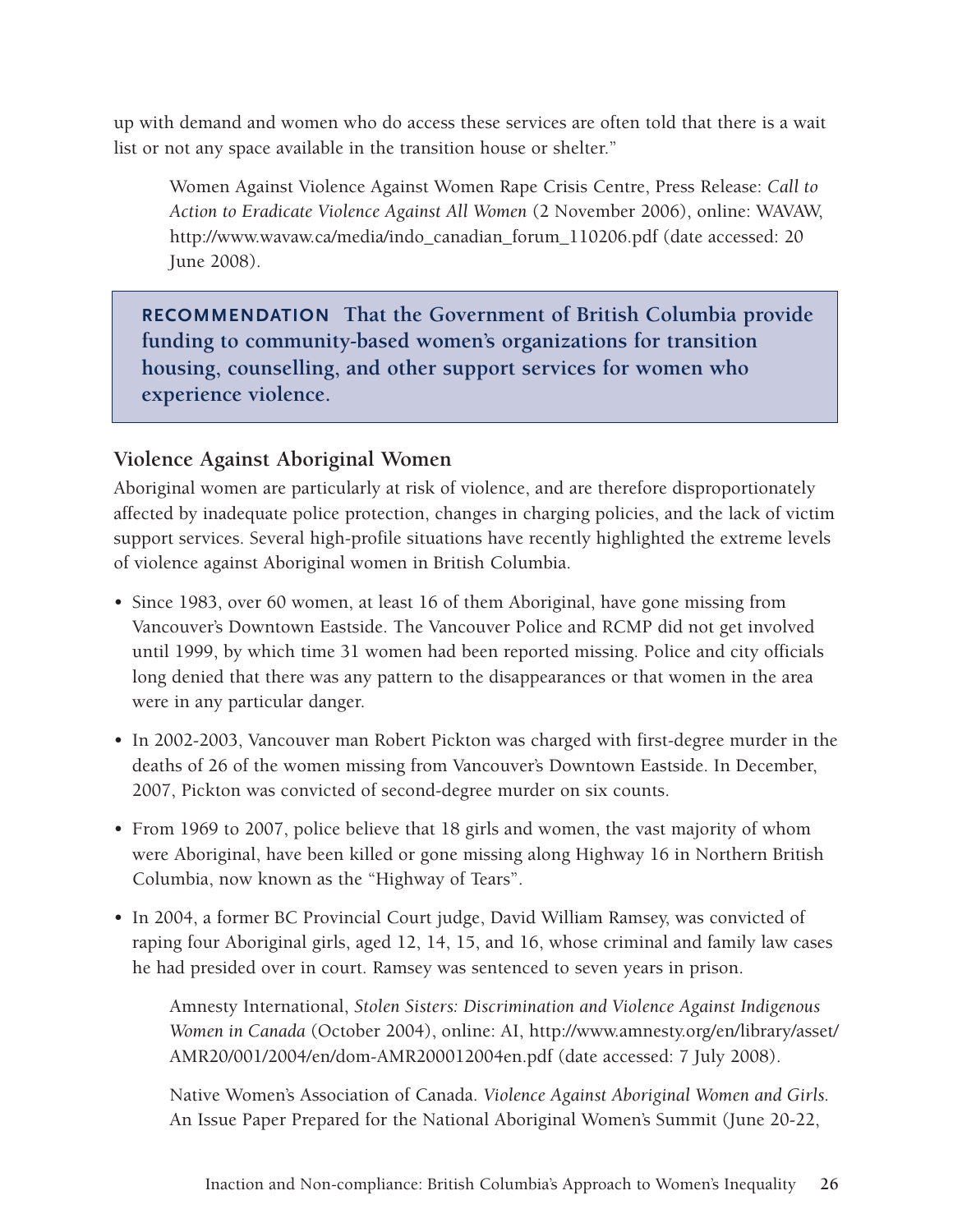2007), online: NWAC, [http://www.nwac-hq.org/en/documents/nwac-vaaw.pdf](http://www.nwac-hq.org/en/documents/nwac-vaaw.pdf ) (date accessed: 7 July 2008).

*List of Women on "Highway of Tears" doubles* (12 October 2007), online: CTV.ca, [http://www.ctv.ca/servlet/ArticleNews/story/CTVNews/20071012/highway\\_](http://www.ctv.ca/servlet/ArticleNews/story/CTVNews/20071012/highway_oftears_071012/20071012/) [oftears\\_071012/20071012/](http://www.ctv.ca/servlet/ArticleNews/story/CTVNews/20071012/highway_oftears_071012/20071012/) (date accessed: 7 July 2008).

Violence against Aboriginal women has been normalized through generations of abuse and internalized oppression. BC's colonial history is at the root of the interlocking forces of discrimination based on race, sex, and class faced by Aboriginal women. This normalized, inter-generational violence is a most pernicious legacy of colonialism, and it contributes to Aboriginal women's feelings of resignation, that things always have been and always will be this way.

According to the Aboriginal Women's Action Network:

Violence against Aboriginal women is overwhelming, and the majority of us have been affected either directly or indirectly, by myriad forms of violence: emotional, verbal, physical, battering, rape, childhood sexual abuse, and the prostitution and trafficking of Aboriginal women and girls. Violence both on-reserve and off-reserve shares many more striking commonalities than differences: geographic containment, severe levels of violence, coercive silencing, and confidentiality issues.

Aboriginal women are held captive on every front, and we are forced to bear the burden of these problems that arise out of our colonial experience by psychological abuse which has been imprinted onto our psyches, telling us that it is all our fault, all the time. When we do garner the courage to speak out about the violence we have endured, it is done at great risk and at great cost. Ostracization and fear of speaking out is our common experience across the province. We are socially stigmatized and we are retaliated against by our communities. The abuse is so severe that we feel forced to leave our communities. Yet often leaving is no safer an option.

When sexual assaults happen, there is no help from our communities and no transportation to get away. There is often a lack of support from other women or from older generations. Somehow there is this feeling that this internalized structure of domination enacted upon one another within the marginalized group will bring about a kind of liberation from the oppressive conditions of our lives. We are, in fact, repeating what has been done to us and we are failing to recognized our internalized patterns of violence.

Aboriginal women are particularly concerned with the provincial government's movement towards Alternative Measures, which divert accused persons away from the courts. Community-based "Restorative Justice" models are being used increasingly to deal with Aboriginal offenders, including in cases of violence against women. Aboriginal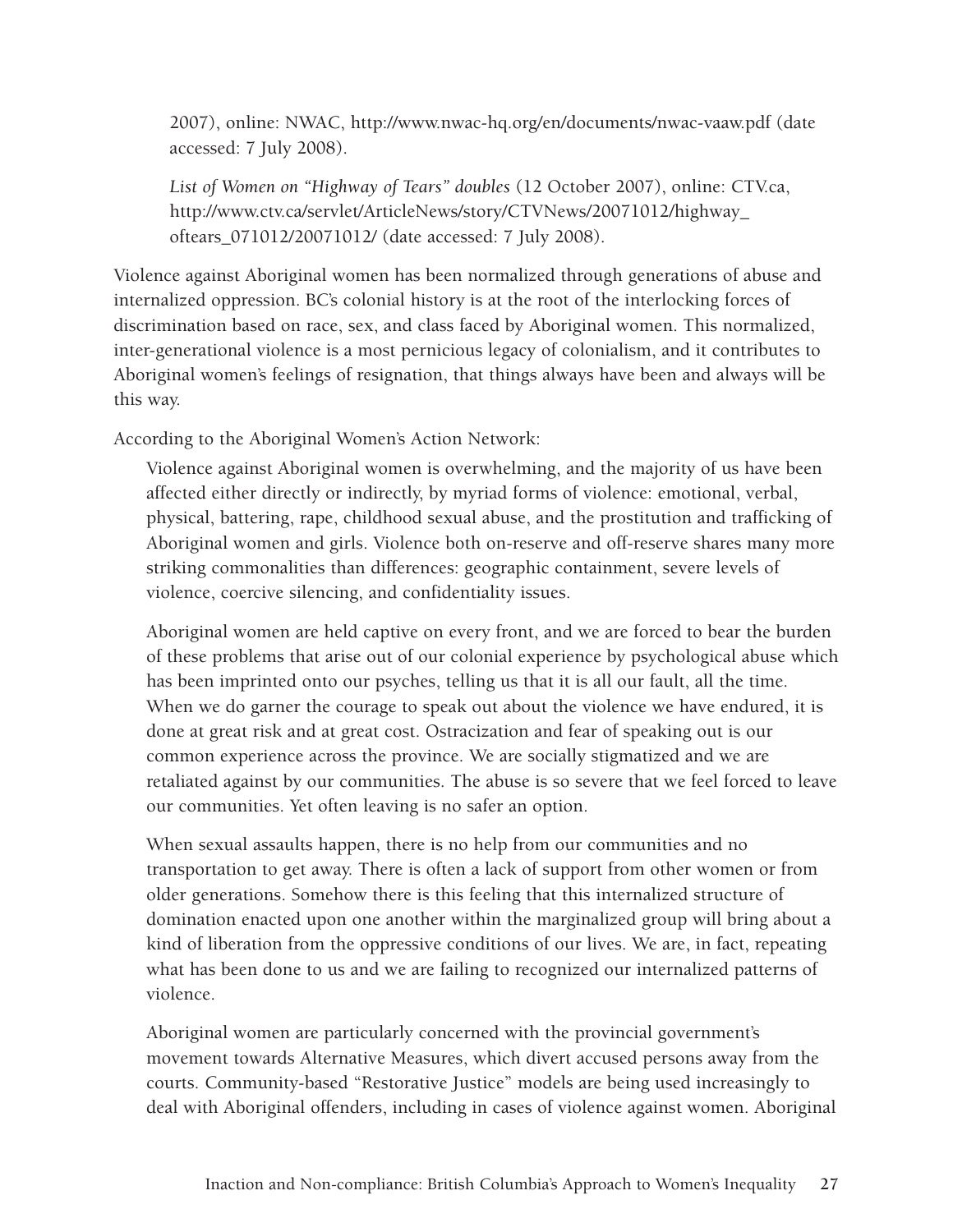women are very concerned about the structure and process of "Restorative Justice". Questions such as "restorative for whom?" or "justice for whom?" are being asked by Aboriginal women in BC. Aboriginal women's groups assert that Restorative Justice programs serve to hide pervasive patriarchal and paternalistic attitudes that disadvantage Aboriginal women by diverting cases of violence against women into private, informal, and individualized resolution mechanisms. These programs assume that women and men are on equal footing and fail to accommodate the power imbalance in operation between women and men. The result is that the systemic disadvantage of Aboriginal women in their communities remains invisible.

Angela Cameron, "Stopping the Violence: Canadian feminist debates on restorative justice and intimate violence" (2006) 10(1) *Theoretical Criminology* 49.

Statistics Canada, *A Review of Research on Criminal Victimization and First Nations Métis' and Inuit Peoples 1990-2001*, online: Department of Justice, [http://justice.gc.ca/](http://justice.gc.ca/eng/pi/rs/rep-rap/2006/rr06_vic1/toc-tdm.html) [eng/pi/rs/rep-rap/2006/rr06\\_vic1/toc-tdm.html](http://justice.gc.ca/eng/pi/rs/rep-rap/2006/rr06_vic1/toc-tdm.html) (date accessed: 24 July 2008).

Wendy Stewart, Audrey Huntley, and Faye Blaney, *The Implications of Restorative Justice for Aboriginal Women and Children Survivors of Violence: A Comparative Overview of Five Communities in British Columbia* (July 2001), from the Aboriginal Women's Action Network's "Aboriginal Women, Violence, and the Law Participatory Action Research Project.

**Recommendations That the Government of British Columbia develop a plan to address violence against Aboriginal women, including the investment of more resources and infrastructure to address systemic forms of discrimination;**

**That the Government of British Columbia create a toll-free phone number specifically for Aboriginal women who are experiencing or who have experienced violence;**

**That Robert Pickton be tried for the outstanding 20 murder charges against him;**

**That Alternative Measures and Restorative Justice programs not be used in cases of violence against Aboriginal women, and that the wishes of the women in such cases be taken into consideration by Crown Counsel.**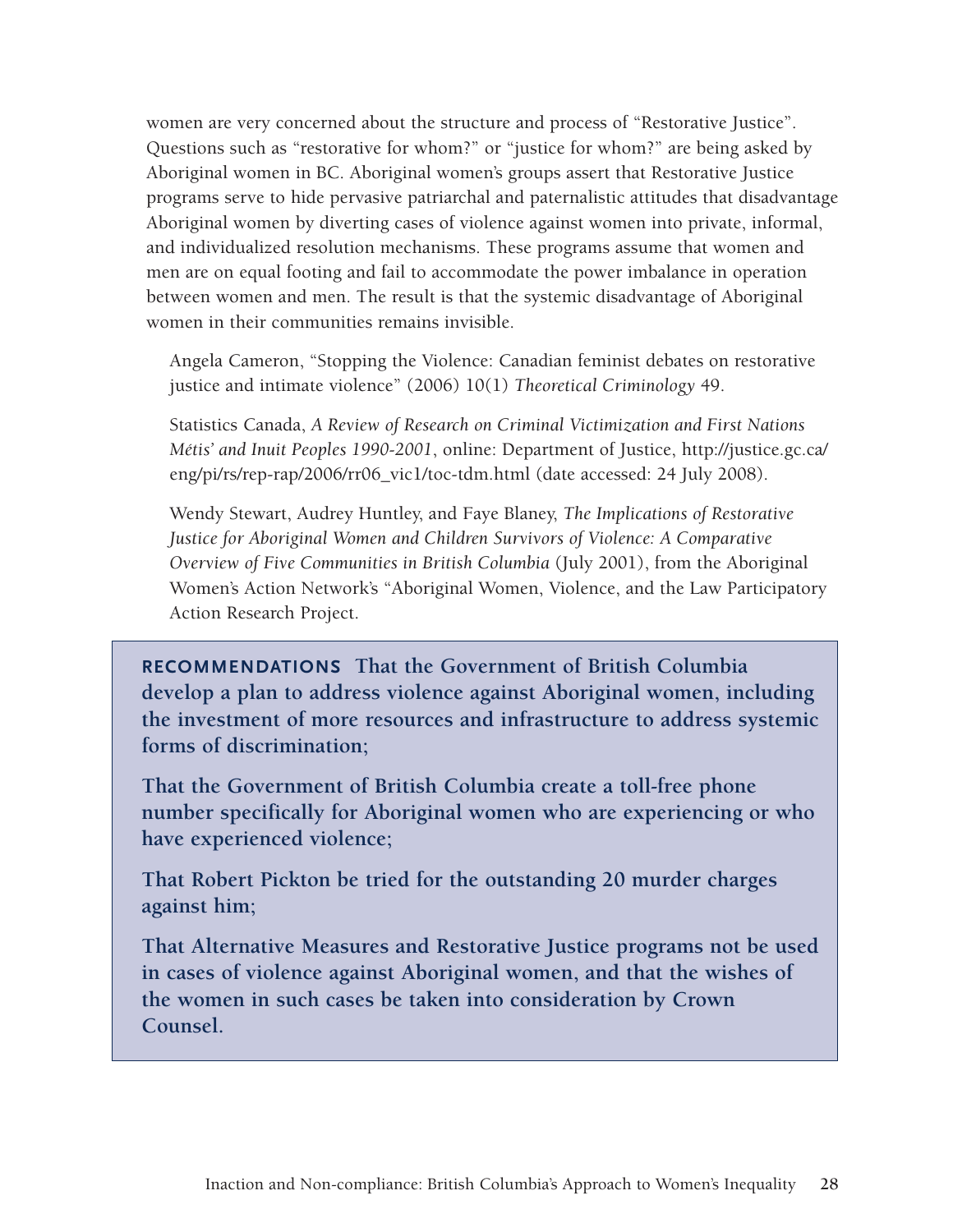#### **Exit Programs for Aboriginal Women in Prostitution**

It is essential that concerted efforts be made to help the most vulnerable street prostituted women, of which a significant number are young Aboriginal women. These women disproportionately struggle with addiction, homelessness, and chronic, often life-threatening health problems.

Aboriginal women in prostitution lack the resources that would enable them to address these issues and create opportunities for their future well-being. Necessary yet currently inadequate resources include treatment beds in detoxification programs, recovery centres designed to give Aboriginal women culturally appropriate treatment for long-term recovery, education concerning the origins of violence against Aboriginal women, consciousnessraising campaigns and funding for educational initiatives towards ending the continuing oppression of Aboriginal women through prostitution, greater availability of comprehensive medical services, job training, and adequate housing for Aboriginal women and their families.

**Recommendation That the Government of British Columbia invest in exit programs for Aboriginal women in prostitution, including funding for treatment and recovery programs, education, housing, and culturally appropriate support services.**

# **Article 3: Use of Mediation in Family Law**

Mediation and other alternatives to court are increasingly being used to resolve family law matters in British Columbia. The new legal aid regime enforces the trend toward mediation: only in "emergency situations" can parties avoid attempting to reach a negotiated settlement before getting legal aid, and legal aid lawyers will only represent clients in court "when all other efforts to resolve have been exhausted". The BC government, as part of a major review of BC's *Family Relations Act,* is considering a proposal to introduce mandatory mediation for all family law matters.

Legal Services Society, News Release: *Legal Aid to give more help to more families* (October 30, 2006), online: LSS, [http://www.lss.bc.ca/assets/media/newsReleases/](http://www.lss.bc.ca/assets/media/newsReleases/archive/2006/Legal-aid-to-give-more-help-to-more-families.pdf) [archive/2006/Legal-aid-to-give-more-help-to-more-families.pdf](http://www.lss.bc.ca/assets/media/newsReleases/archive/2006/Legal-aid-to-give-more-help-to-more-families.pdf) (date accessed: 19 June 2008).

British Columbia Ministry of Attorney General, *Family Relations Act Review Chapter 9: Family Violence Discussion Paper* (April 2007) online: BCMAG, Justice Services Branch<http://www.ag.gov.bc.ca/legislation/pdf/Chapter9-FamilyViolence.pdf> (date access: 20 June 2008).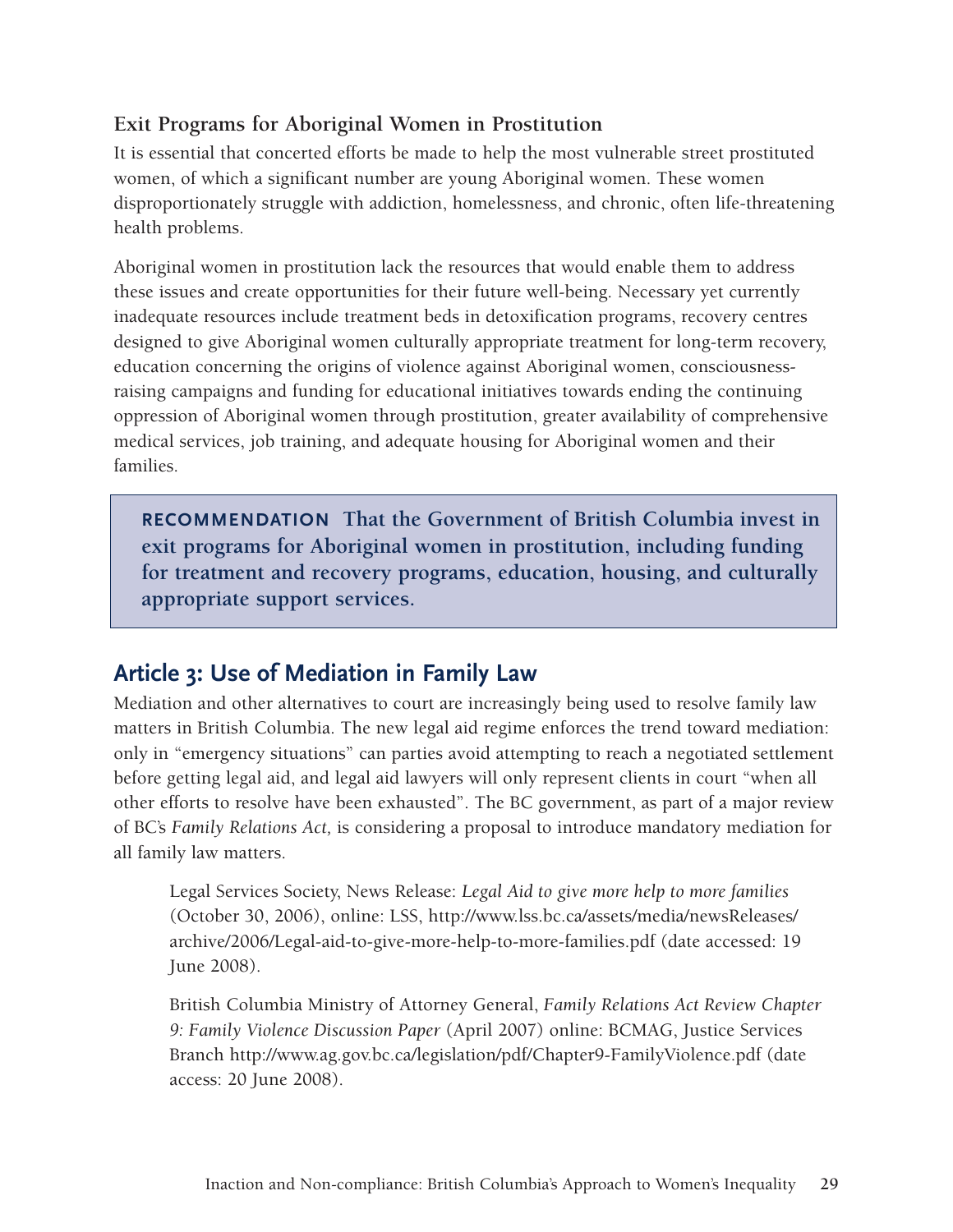This is problematic. While mediation can be a useful tool in resolving disputes, research has shown that when there is an imbalance in the power of the two parties, unfair "resolutions" can result. In particular, mediation is not appropriate for resolving family law matters involving abuse. When mediation is used in this context, the potential for intimidation makes a fair settlement unlikely, and the continued contact between the parties increases the risk of further violence. Further, when legal disputes involving unequal parties are taken out of the courts and resolved in informal settings, those unequal relationships can be perpetuated. Women will find themselves in increasingly weakened positions when there is no court to uphold their legal rights and no public scrutiny of settlements. These problems will become even more dramatic when women are expected to participate in mediation or other informal processes without legal representation or support.

Vancouver and Lower Mainland Multicultural Family Support Services Society, "Submission of the VLMMFSSS to the Ministry of Attorney General *Family Relations Act* review" (September 2007).

West Coast Legal Education and Action Fund, "Submission of West Coast LEAF to the Ministry of Attorney General *Family Relations Act* Review" (September 2007).

**Recommendations That the Government of British Columbia not introduce mandatory mediation into the resolution of family law matters;**

**That the Government of British Columbia ensure that women engaged in family law disputes have access to adequate legal representation.**

# **ARTICLE 7: POLITICAL AND PUBLIC LIFE**

### **Article 7: Under-Representation of Women**

Women make up 52% of the Canadian population but are under-represented in political office. Women are best represented at the municipal level. For example, in January 2008, Victoria's ten-person City Council included five women; Vancouver's counted five (of ten); Kelowna's reported two (of eight) and a female mayor; Prince George's had three (of eight), and Kamloops's, two (of eight).

The provincial level is significantly less representative, with only 17 women in a 79 member BC legislature. Five of 23 members of the Cabinet were women, including the Deputy Premier and one female Cabinet Minister of Chinese descent. The remainder, with one exception, are white men. The Leader of the Opposition is a woman. In Ottawa, nine of 35 Members of Parliament from British Columbia are women.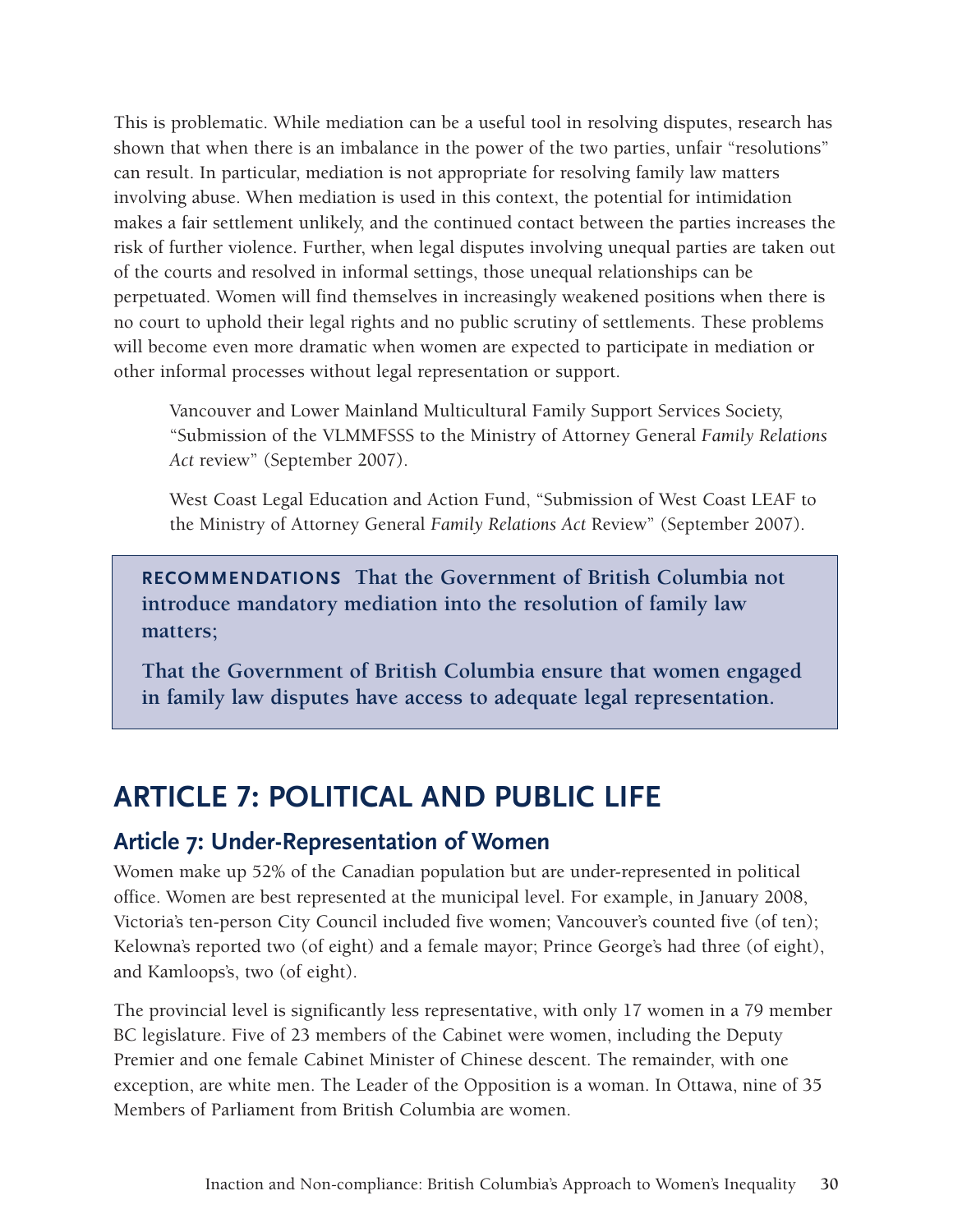Some 92 years after the first women were granted the provincial franchise in BC (1916) and 90 years after federal enfranchisement (1918) - although First Nations and those of Asian descent waited until after WWII - democracy clearly remains flawed. Formal political life still frequently goes without women at the table.

Gillian Creese and Veronica Strong-Boag, *Still Waiting for Justice: Provincial policies and gender inequality in BC 2001-2008.* A report prepared for The British Columbia Federation of Labour (March 2008).

**Recommendations That the Government of British Columbia institute and support programs that promote women's full participation in the electoral process. These could include active recruitment of and support for women candidates, offering family-friendly work environments, and public awareness campaigns;**

**That all political parties in British Columbia commit to increasing their number of women candidates, and that they put in place affirmative action programs to help realize those commitments.**

# **ARTICLE 10: EDUCATION**

# **Article 10: Post-Secondary Tuition Increases**

In 2001, tuition fees at public post-secondary institutions in British Columbia were de-regulated, resulting in an 84% increase in tuition fees between 1999 and 2005. Though re-regulated in 2005, there have been no subsequent reductions. From 2002 to 2007, tuition fees in BC increased at a higher rate than any other province and in 2007 fees in BC were 14% higher than the national average.

Rising tuition fees have worked to cement socio-economic barriers to educational access, which disproportionately exclude women from post-secondary schooling. Nearly two-thirds (64%) of women university graduates coming from less privileged families reported that financial barriers stood in the way of their post-secondary education. In contrast, financial barriers were acknowledged by only 36% of men with similar family backgrounds, and by 49% (female) and 51% (male) of graduates with university educated parents.

Rising fees have also meant that more and more women are being forced to borrow record sums to finance their time within the post-secondary system. Average student debt is currently the highest in BC history. In 2007, 60% of BC's provincial student loans went to female full-time students, reflecting women's lower wages before, during, and after their course of study.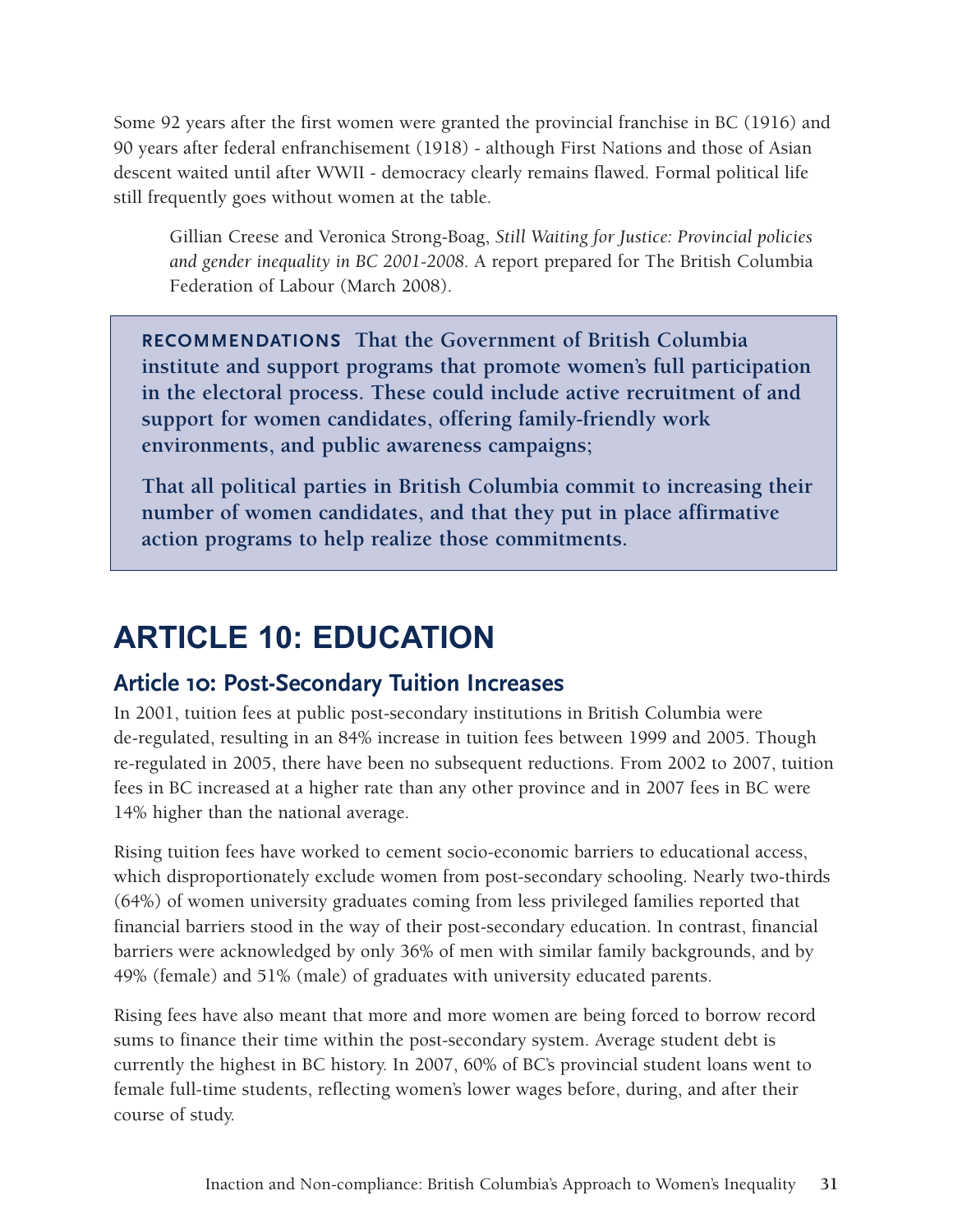*Key Facts about Women in B.C.* (February 2007), online: Government of BC, [http://](http://www.mediaroom.gov.bc.ca/For_the_Record/key_facts_about_women_in_BC.htm ) [www.mediaroom.gov.bc.ca/For\\_the\\_Record/key\\_facts\\_about\\_women\\_in\\_BC.htm](http://www.mediaroom.gov.bc.ca/For_the_Record/key_facts_about_women_in_BC.htm ) (date accessed: 20 June 2008).

Andres and Adamuti-Trache, "University Attainment, Student Loans, and Adult Course Activities," 21, 26, 34-35 as cited in Gillian Creese and Veronica Strong-Boag, *Still Waiting for Justice: Provincial policies and gender inequality in BC 2001-2008.* A report prepared for The British Columbia Federation of Labour (March 2008).

Canadian Federation of Students British Columbia, *Membership Advisory* (February 2007), online: CFSBC, [http://www.cfs.bc.ca/mysql/Mem%20Adv-2007%20bc%20](http://www.cfs.bc.ca/mysql/Mem Adv-2007 bc budget.pdf) [budget.pdf](http://www.cfs.bc.ca/mysql/Mem Adv-2007 bc budget.pdf) (date accessed: 25 July 2008).

**Recommendations That the Government of British Columbia enact province-wide legislation regulating fee-setting by colleges and universities;**

**That the Government of British Columbia ensure equal access to postsecondary education for economically vulnerable women by providing a generous grants program.** 

### **Article 10: Restricted Access to Adult Education**

In 2002, along with ending the tuition-freeze, the BC government:

- ended the policy of tuition-free Adult Basic Education at colleges and institutes;
- changed the rules so that people on income assistance (welfare) can no longer attend post-secondary education (recipients, with the exception of those with recognized disabilities, are now required to leave income assistance and apply for student loans);
- eliminated designated funding for students on welfare, which had previously been provided to colleges and other institutions.

There is a well-documented link between poverty and education. For many of the poorest women in BC, particularly lone mothers, government support for continuing education is essential if they are to make a lasting shift out of poverty. A 2006 study of the changes listed above reported that graduating from a recognized post-secondary institution is a transformative event for many students on welfare who are then able to leave income assistance and support themselves and their children. Lone mothers in particular relied on government programs prior to 2002 to enable their return to education.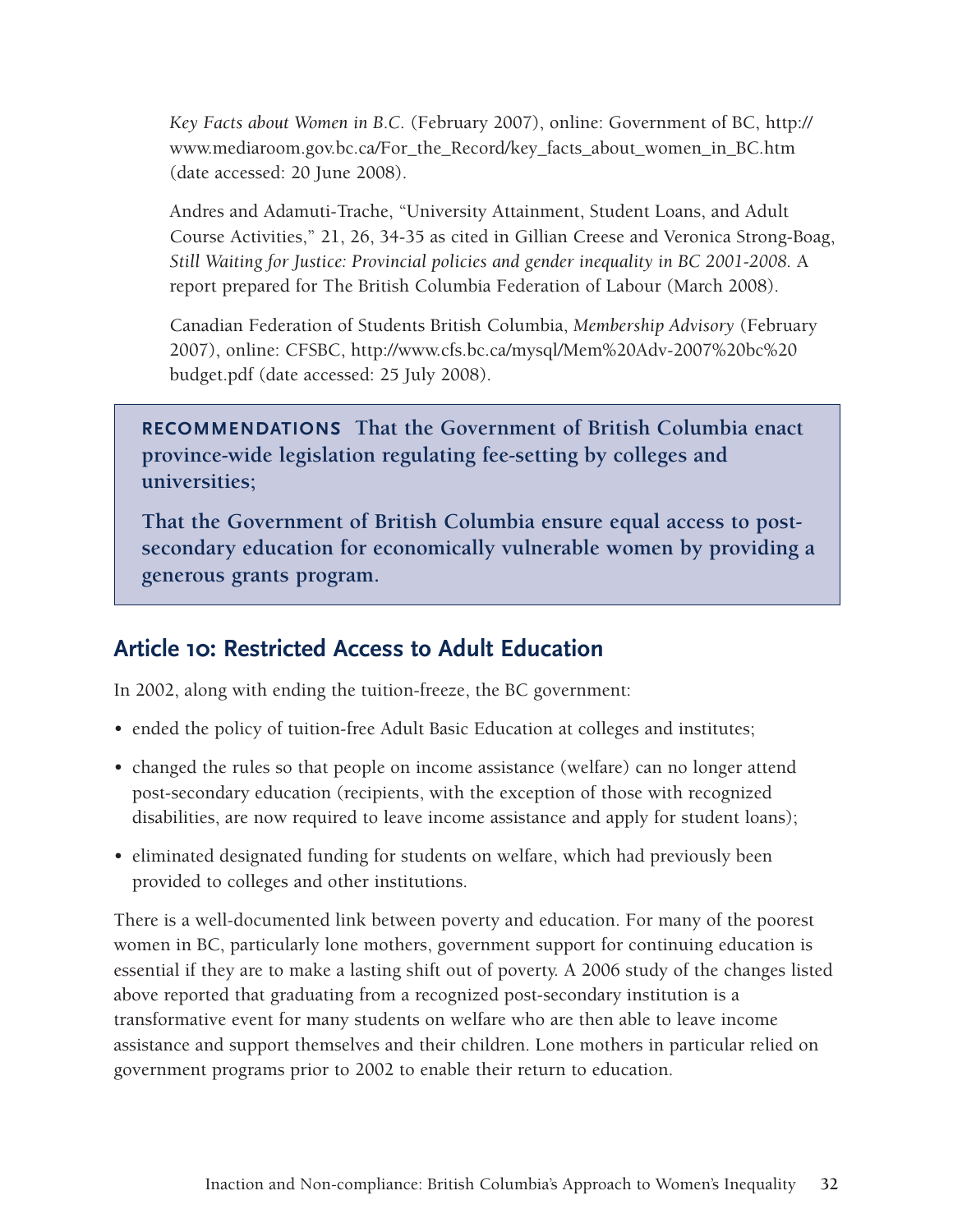College staff in the 2006 study described a bleak picture: without the targeted funds and income support, there were no services geared toward low-income students. The only remaining formal support available to some students facing financial difficulties was the Adult Basic Education Student Assistance Plan; however, it covers only tuition costs, not application fees, assessment fees, books or childcare. In 2006 there had been a drastic decline in the number of low income students in upgrading or English as a Second Language programs. Many students who had not yet completed their studies were forced out and pushed into low wage jobs.

Noticeably absent after the cuts were lone mothers. One participant reported that after the changes, "there are fewer moms…no more single moms." Another study participant pointed out that "when childcare was withdrawn we noticed single moms dropped to half time and then entirely."

S. Butterwick & C. White, *A Path Out of Poverty: Helping BC Income Assistance Recipients Upgrade their Education* (1 Feb. 2006), online: Canadian Centre for Policy Alternatives, [http://www.policyalternatives.ca/documents/BC\\_Office\\_Pubs/bc\\_2006/](http://www.policyalternatives.ca/documents/BC_Office_Pubs/bc_2006/path_out_of_poverty.pdf ) [path\\_out\\_of\\_poverty.pdf](http://www.policyalternatives.ca/documents/BC_Office_Pubs/bc_2006/path_out_of_poverty.pdf ) (date accessed: 20 June 2008).

**Recommendations That the BC Government change welfare rules so that income assistance recipients can participate in postsecondary education;**

**That the BC Government restore and increase designated funding to post-secondary institutions to support income assistance recipients;**

**That the BC Government restore tuition-free Adult Basic Education in BC's public post-secondary institutions.**

# **ARTICLE 11: EMPLOYMENT**

# **Article 11: Inadequate Minimum Wage**

BC's minimum wage has not been increased since 2001. Yet, full time work at the provincial minimum wage level does not guarantee an income above Statistics Canada's Low-Income-Cut-Offs, as the following illustration demonstrates:

A lone mother with one child under 7 years of age, living in Vancouver, earning the provincial minimum wage of \$8.00 and working a 40 hour week, earns \$16,640 in a year. Income from government transfer programmes, based on 2005 figures (specifically, a BC Family Bonus of \$1,332, the Canada Child Tax Benefit of \$1,447 and the federal GST credit of \$684), would add another \$3,463 to this family's annual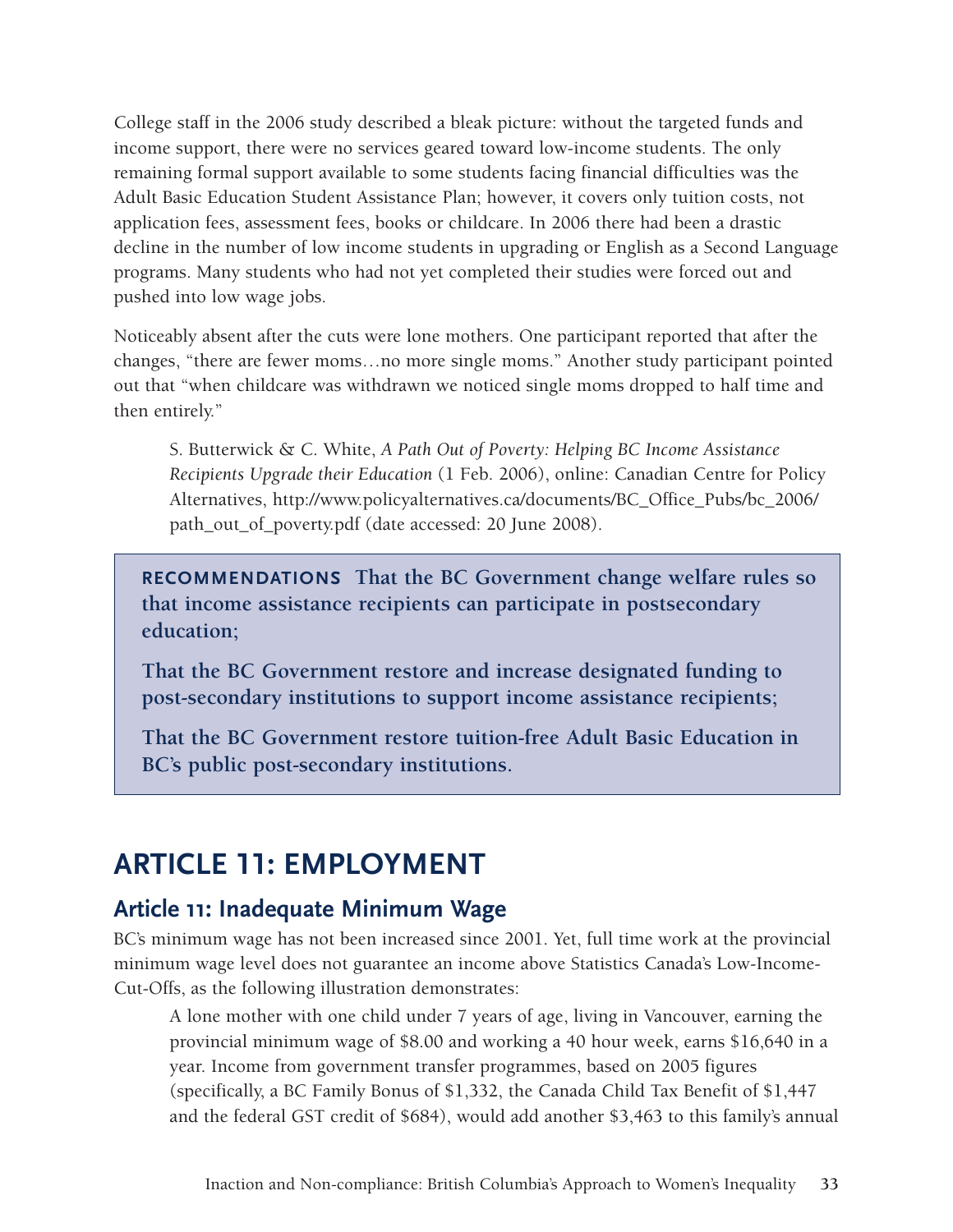income. The total income of \$20,103 is considerably less than (about 78% of) the before-tax 2005 Statistics Canada LICO of \$25,867 for this family type and location.

Canadian Council on Social Development Poverty Lines, (May 2005), online: CCSD, [http://www.ccsd.ca/factsheets/fs\\_lico04\\_bt.htm](http://www.ccsd.ca/factsheets/fs_lico04_bt.htm) (date accessed: 21 June 2008).

Canada Revenue Agency, *Child and Family Benefits Online Calculator,* online: CRA [http://www.cra-arc.gc.ca/benefits/calculator/menu-e.html](http://www.cra-arc.gc.ca/benefits/calculator/menu-e.html ) (date accessed: 21 June 2008).

The inadequacy of provincial minimum wage provisions disproportionately affects women: 64% of minimum wage workers are women. Women disproportionately work in the secondary sector of the paid labour market, a sector that is typically not unionized, with poor benefits, and irregular, often part-time hours.

Michael Goldberg and David Green, *Income for Living?* (Spring 2004), online: National Council of Welfare, [http://www.ncwcnbes.net/documents/](http://www.ncwcnbes.net/documents/researchpublications/OtherPublications/2004Report-IncomeForLiving/ReportENG.pdf ) [researchpublications/OtherPublications/2004Report-IncomeForLiving/ReportENG.pdf](http://www.ncwcnbes.net/documents/researchpublications/OtherPublications/2004Report-IncomeForLiving/ReportENG.pdf ) (date accessed: 21 June 2008): 16, 33, 43, 53.

*Raising the Floor: The Social and Economic Benefits of Minimum Wages in Canada,*  (September 1999), The Canadian Centre for Policy Alternatives, online: [http://www.](http://www.policyalternatives.ca/documents/BC_Office_Pubs/raising_floor.pdf) [policyalternatives.ca/documents/BC\\_Office\\_Pubs/raising\\_floor.pdf](http://www.policyalternatives.ca/documents/BC_Office_Pubs/raising_floor.pdf) (date accessed: 21 June 2008).

Changes made in 2002 to BC's *Employment Standards Act* disadvantage young or new workers by permitting employers to pay new employees \$6.00/hour, instead of the standard minimum wage of \$8.00, for the first 500 hours of work. This 25% wage gap for new employees' minimum wage earnings is the greatest in any jurisdiction in Canada, and does not track expertise or skill at the job necessarily. Women who enter or re-enter the labour market after interruptions caused by child-bearing and child-caring are considered new workers and receive this reduced rate. Thus, the new "entry" wage of \$6.00 now exacerbates the poverty of minimum wage earners.

John Irwin, Stephen McBride, and Tanya Strubin, *Child and Youth Employment Standards* (September 2005), online: Canadian Centre for Policy Alternatives, [http://](http://www.policyalternatives.ca/Reports/2005/09/ReportsStudies1186/index.cfm?pa= CF69F1AA ) [www.policyalternatives.ca/documents/BC\\_Office\\_Pubs/bc\\_2005/child\\_youth\\_](http://www.policyalternatives.ca/Reports/2005/09/ReportsStudies1186/index.cfm?pa= CF69F1AA ) [employment.pdf](http://www.policyalternatives.ca/Reports/2005/09/ReportsStudies1186/index.cfm?pa= CF69F1AA ) (date accessed: 21 June 2008).

Jim Sinclair, "Race for the Bottom", *Creative Resistance* (August 2002), online: BC Federation of Labour, [http://www.creativeresistance.ca/awareness/2002-aug05-race](http://www.creativeresistance.ca/awareness/2002-aug05-race-for-the-bottomjim- sinclair.htm )[for-the-bottomjim- sinclair.htm](http://www.creativeresistance.ca/awareness/2002-aug05-race-for-the-bottomjim- sinclair.htm ) (date accessed: 4 April 2006).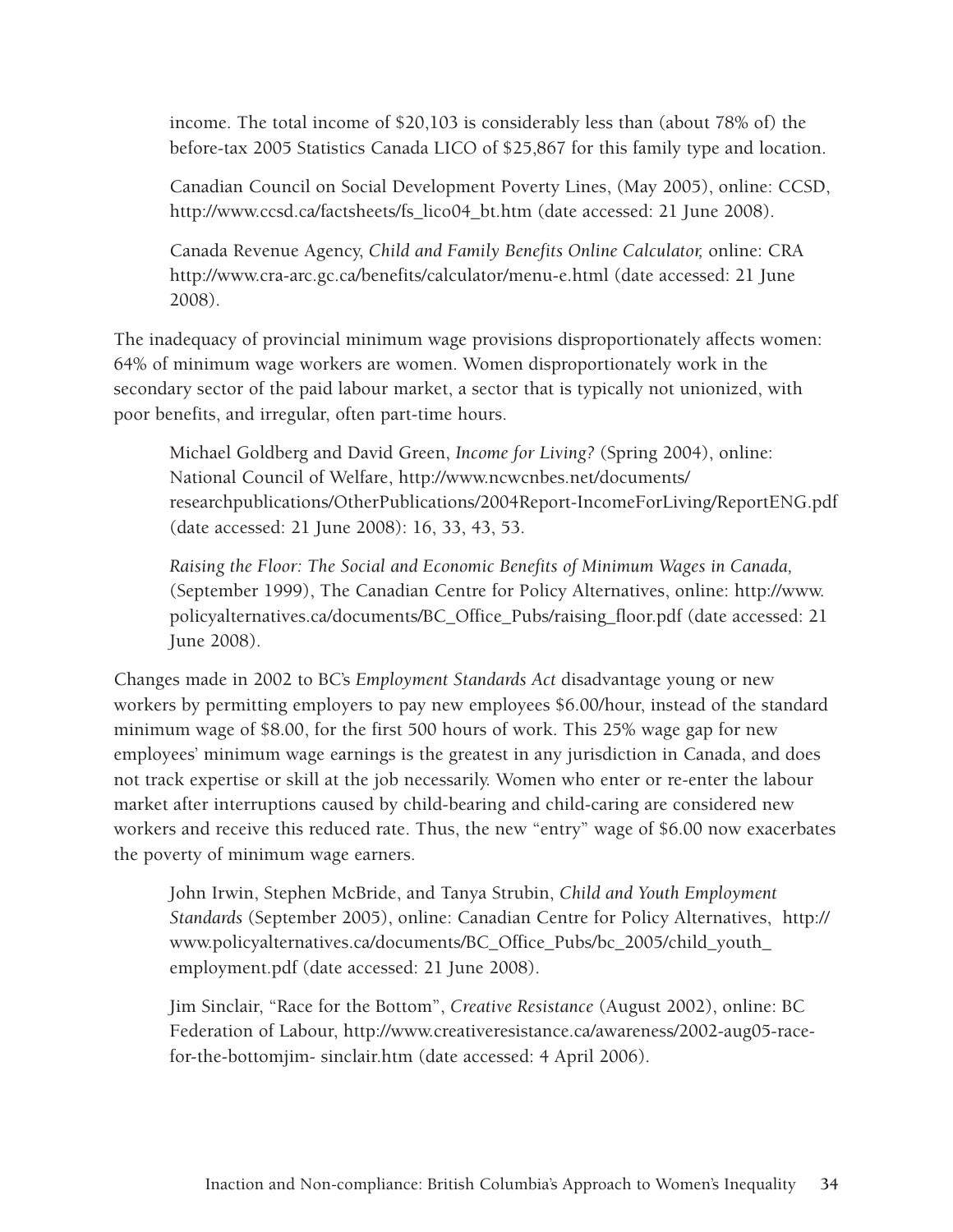**Recommendation That the Government of British Columbia repeal the lower new worker minimum wage, and raise the minimum wage to a level that puts all persons earning minimum wages above the poverty line.** 

## **Article 11: Employment Standards**

The *Employment Standards Act* was also amended in 2002 in the following ways, all of which reduce protection for working women and will make it more difficult for women to balance work and family obligations. The harshest impact of these changes will fall on the most vulnerable women such as lone mothers, poor women, and recent immigrants.

- Employers and employees can now "negotiate" a 40-hour work week averaged over two, three or four weeks. An employee will only be paid overtime if the number of working hours exceeds 160 per month, and women can no longer insist that each week of work is only 40 hours of regular work. Women can now be subject to employer pressure to accept irregular work hours, and required to negotiate on their own for hours that fit their family's schedule and their responsibilities. Low income, non-unionized workers, the majority of whom are women, cannot negotiate individually on a footing of equality with their employers regarding conditions of work.
- The minimum work shift has been reduced from 4 hours to 2 hours. Part-time and casual workers, disproportionately women, can now be called out for less work and thus receive less pay, while still having to arrange child care and pay for transportation.
- Employers' continuing liability for unpaid wages has been reduced from two years to six months. An employee's only means of recovering more than six months of unpaid wages is through the court system, which is more costly and less accessible, particularly now that legal aid is no longer available for these claims.
- • Workers' complaints about violations of the *Act* must now be first dealt with using a "selfhelp kit," which directs the worker to approach her employer on her own. The Employment Standards Branch will only become involved after this process has been attempted. Moreover, the number of Employment Standards Officers available to undertake enforcement work has been reduced significantly.
- The Employment Standards Branch has introduced mediation as the main way to resolve disputes. If the self-help kit does not work, the parties are offered mediation by an Employment Standards Officer (with minimal training in cross-cultural conflict resolution) to settle their cases. For vulnerable groups of employees, mediation with their employers will not provide a successful means of enforcing their rights unless the mediators are well-trained and employees are provided with adequate supports and advocates.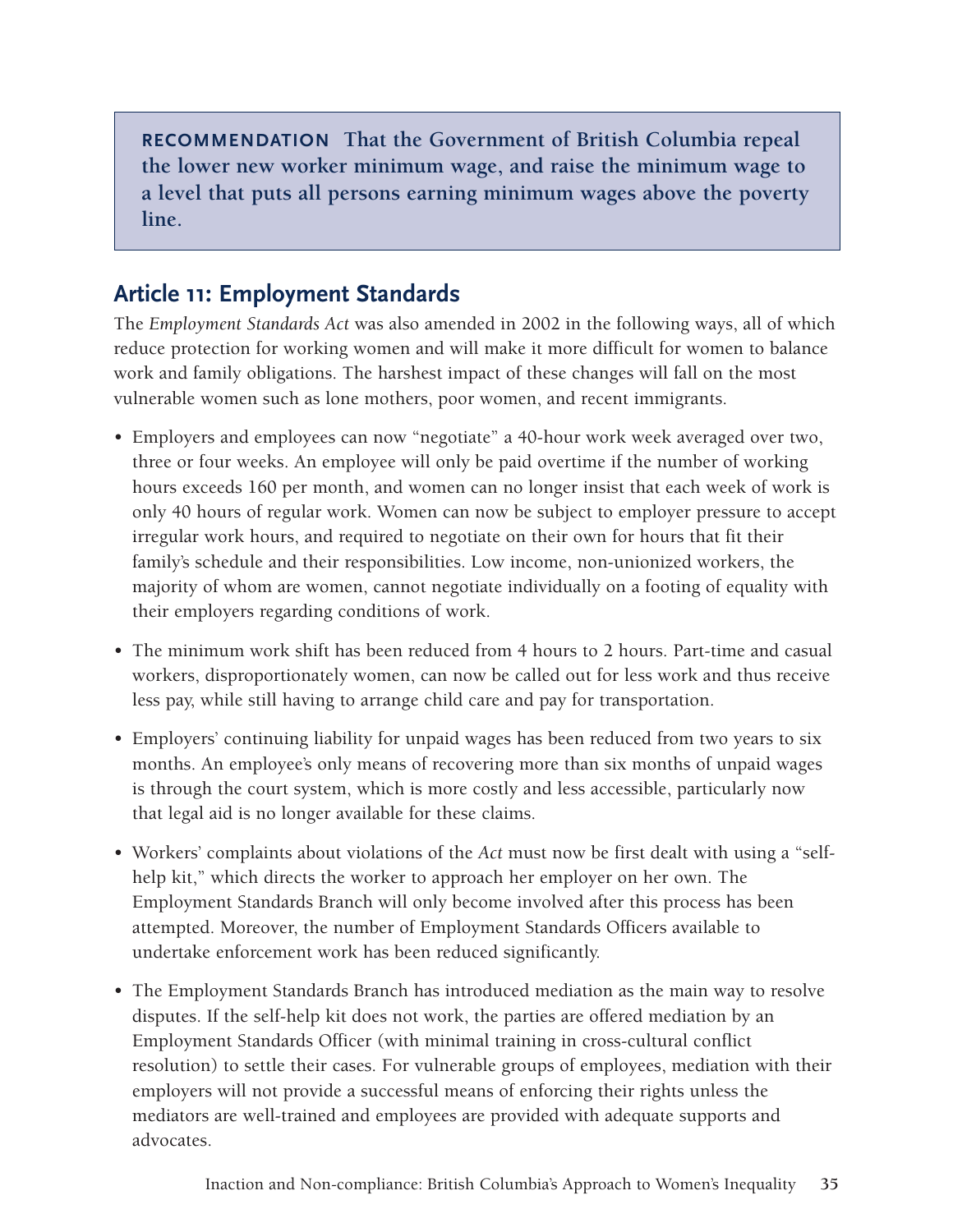British Columbia *Employment Standards Act,* R.S.B.C. 1996 c. 113, online: BC Ministry of Labour and Citizen's Services, [http://www.qp.gov.bc.ca/statreg/](http://www.qp.gov.bc.ca/statreg/stat/E/96113_01.htm#section16) stat/E/96113 01.htm#section16 (date accessed: 20 June 2008).

**Recommendations That the Government of British Columbia re-instate a 40-hour work week, increase the minimum shift from two to four hours, and increase employer liability for unpaid wages to two years;**

**That the Government of British Columbia replace self-help kits with increased numbers of Employment Standards Officers available to support and educate employees and to help enforce employment contracts, particularly for domestic workers and other women vulnerable to exploitation by employers.**

#### **Immigrant and Temporary Foreign Workers**

Reduced enforcement of employment standards has a particular impact on vulnerable groups of immigrant women, including domestic workers and farmworkers. This group includes domestic workers who have come to Canada under the Live-In Caregiver Program (LICP), mostly women from the Philippines. The majority of immigrant farmworkers in BC are Indo-Canadian women in their fifties with little or no English language skills.

Live-In Caregivers are required under the federal LICP to reside in their employers' homes. This requirement makes these women extremely vulnerable to abuse and exploitation due to their isolation, dependence on their employers, and lack of knowledge of their rights as employees in Canada. Cuts to provincial Employment Standards personnel and the elimination of the Human Rights Commission mean there is less education about employment and human rights for these women. In addition, the reduction in resources means less rigorous enforcement of employment contracts.

Immigrant women farmworkers in BC are likewise threatened by reductions in provincial employment standards. In addition to the changes listed above, in 2003 farmworkers who are paid hourly were excluded from entitlements to statutory holidays and annual vacations, and minimum piece rates for farmworkers were reduced. These workers work extremely long hours for inadequate wages in frequently unsafe environments. Despite this, safety inspections and enforcement have decreased dramatically: the average annual number of inspection reports in the agriculture sector has decreased 63% since 2002.

David Fairey et al., *Cultivating Farmworker Rights: Ending the Exploitation of Immigrant and Migrant Farmworkers in BC* (June 2008), online: Canadian Centre for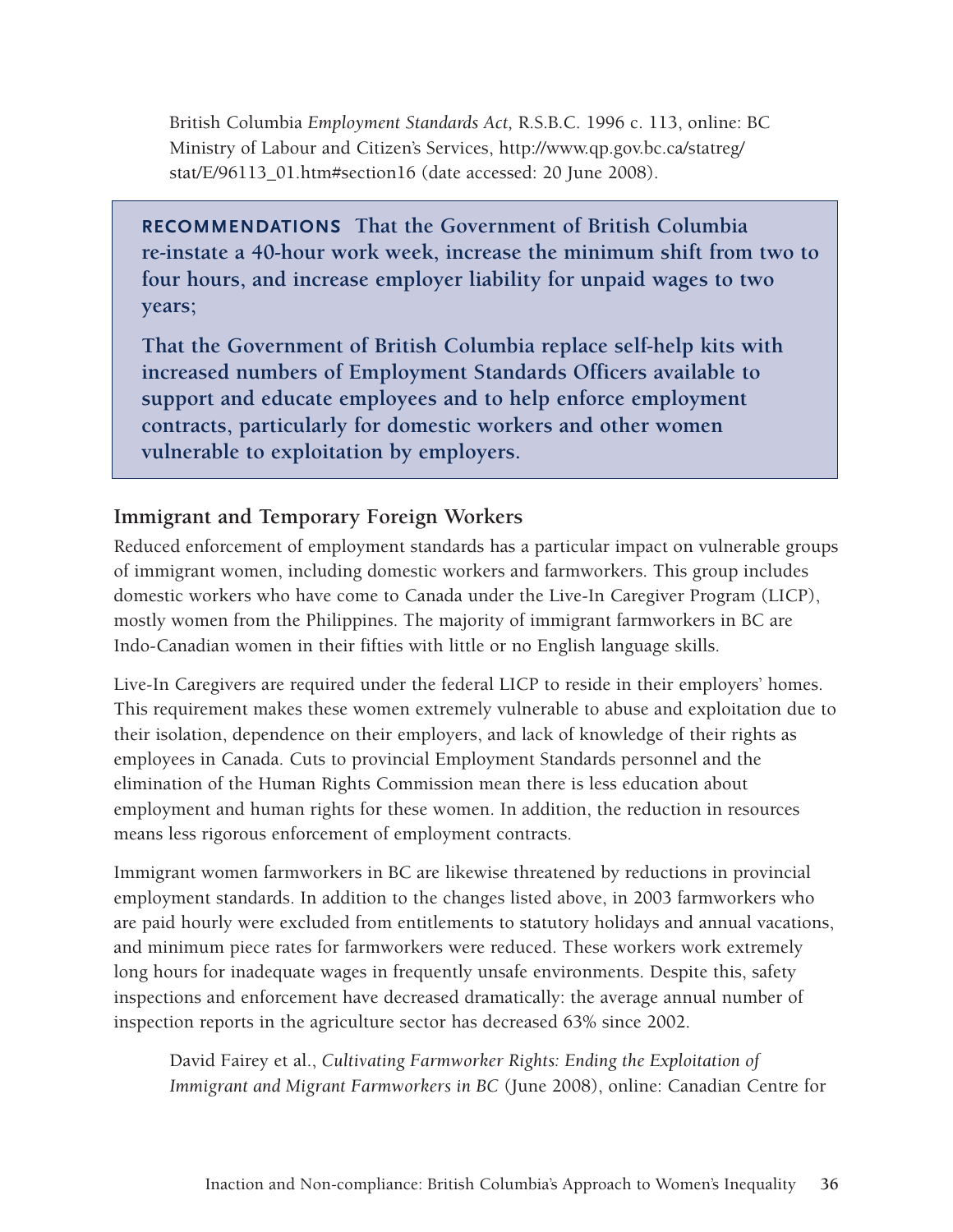Policy Alternatives, [http://www.policyalternatives.ca/documents/BC\\_Office\\_Pubs/](http://www.policyalternatives.ca/documents/BC_Office_Pubs/bc_2008/bc_farmworkers_full.pdf) [bc\\_2008/bc\\_farmworkers\\_full.pdf](http://www.policyalternatives.ca/documents/BC_Office_Pubs/bc_2008/bc_farmworkers_full.pdf) (date accessed: 12 July 2008).

**Recommendations That the Government of British Columbia fund community agencies to provide workers' rights education and advocacy for particularly vulnerable groups of women workers;**

**That the Government of British Columbia subject employers of domestic workers and farmworkers to full employment standards and health and safety regulations, and ensure their compliance through increased inspections and adequate enforcement mechanisms.** 

# **Article 11: The Gendered Wage Gap**

British Columbia does not have pay equity legislation.

In 2002, the Government of British Columbia repealed the sections of the B.C. *Human Rights Code* that prohibited paying women less than men for work of equal value. The government has conducted a review of pay equity provisions in general, and the 2002 report of the task force on pay equity documented the need for aggressive government action to address women's pay inequity in BC. The BC Government has done nothing.

Nitya, Iyer, *Working through the Wage Gap: Report of the task force on pay equity* (28 February 2002), online: Ministry of Attorney General, [http://www.ag.gov.bc.ca/public/](http://www.ag.gov.bc.ca/public/working_through_the_wage_gap.pdf) [working\\_through\\_the\\_wage\\_gap.pdf](http://www.ag.gov.bc.ca/public/working_through_the_wage_gap.pdf) (date accessed: 20 June 2008).

**Recommendation That the Government of British Columbia enact and enforce legislation which requires equal pay for work of equal value.**

# **Article 11: Collective Bargaining Rights**

The Government of British Columbia has shown repeated disregard for trade union rights that are essential to the protection of vulnerable women workers in the province. Since the current government came to power in 2001, it introduced several pieces of legislation to end strikes and unilaterally rewrote contract terms. For example, the *Health Services Continuation Act* forced health professionals and nurses to end lawful job action. The *Skills Development and Labour Statutes Amendment Act* made education an essential service so that striking would be illegal. Both the *Health Care Services Collective Agreements Act and the Education Service Collective Agreement Act* circumvented lawful renegotiation and imposed the employers' last offer as the contracts for nurses and teachers.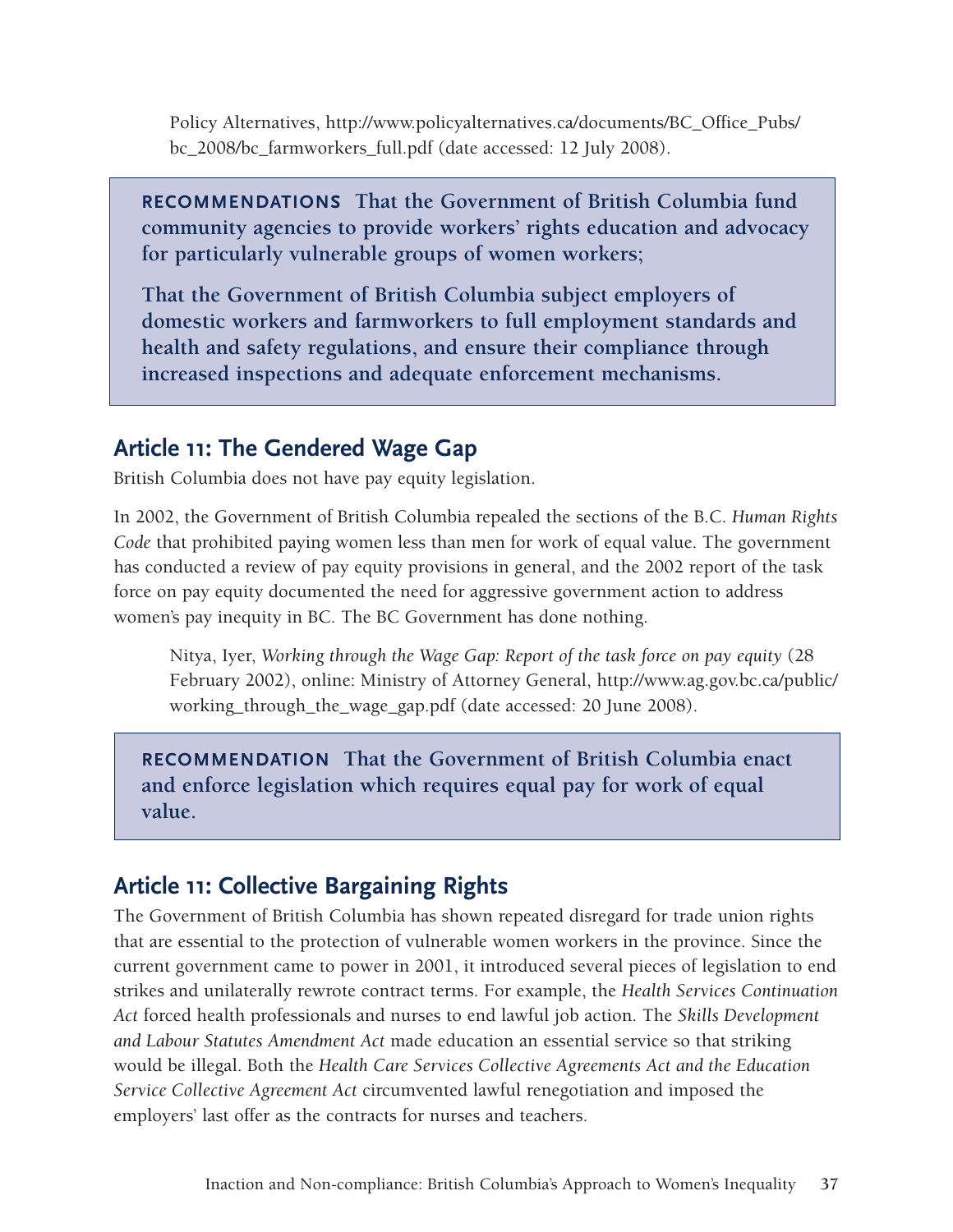Bill 2, *Health Services Continuation Act,* 1st Sess., 37th Parl., British Columbia, 2001, online: Legislative Assembly of British Columbia [http://www.leg.bc.ca/37th1st/1st\\_](http://www.legis.gov.bc.ca/37th1st/1st_read/gov02-1.htm ) [read/gov02-1.htm](http://www.legis.gov.bc.ca/37th1st/1st_read/gov02-1.htm ) (date accessed: 14 August 2008).

Bill 15, Health *Care Services Collective Agreements Act,* 2d Sess., 37th Parl., British Columbia, 2001, online: Legislative Assembly of British Columbia [http://www.leg.bc.](http://www.leg.bc.ca/37th2nd/1st_read/gov15-1.htm) [ca/37th2nd/1st\\_read/gov15-1.htm](http://www.leg.bc.ca/37th2nd/1st_read/gov15-1.htm) (date accessed: 14 August 2008).

Bill 18, *Skills Development and Labour Statutes Amendment Act,* 2d Sess., 37th Parl., British Columbia, 2001, online: Legislative Assembly of British Columbia [http://www.](http://www.leg.bc.ca/37th2nd/1st_read/gov18-1.htm) [leg.bc.ca/37th2nd/1st\\_read/gov18-1.htm](http://www.leg.bc.ca/37th2nd/1st_read/gov18-1.htm) (date accessed: 14 August 2008).

Bill 27, *Education Service Collective Agreement Act,* 2d Sess., 37th Parl., British Columbia, 2001, online: Legislative Assembly of British Columbia [http://www.leg.bc.](http://www.leg.bc.ca/37th2nd/1st_read/gov27-1.htm) [ca/37th2nd/1st\\_read/gov27-1.htm](http://www.leg.bc.ca/37th2nd/1st_read/gov27-1.htm) (date accessed: 14 August 2008).

On January 28, 2002, the Government of British Columbia passed Bill 29, the *Health and Social Services Delivery Improvement Act*. This *Act* applies to the health and social services sectors, the most heavily female dominated sectors of the public service. As illustration, 85% of Hospital Employees' Union members are women, 90% of BC Government Employees' Union workers in the community sub-sector are women.

Bill 29 paved the way for the contracting out of key hospital support jobs, facilitating the largest mass firing of women workers in Canadian history: 8,500 public sector jobs were eliminated, 85% of which were held by women. The result has been the creation of a twotier workforce in BC's health care system. Wages in the contracted-out areas plunged from almost \$18 an hour to \$9.50 increasing to \$13.05 as most workers were re-organized and are coming to the end of three-year collective agreements.

In a March 2003 ruling the International Labour Organization noted with concern that the introduction of the legislation was not preceded, as it should have been, by full and detailed consultations with the appropriate organizations of workers and employers. The Committee admonished the BC Government for resorting to such extreme measures in its union dealings and expressed grave concern about the many detrimental effects of imposing legislative restrictions on collective bargaining.

In June, 2007, the Supreme Court of Canada found key sections of Bill 29 to be violations of the freedom of association provision in the *Canadian Charter of Rights and Freedoms.* This ruling followed a four-year legal challenge launched by several provincial bargaining associations, a challenge that was heavily contested by the BC Government.

The Court did not specify a remedy for the violation, leaving the government, the Health Employers Association of BC and the affected unions to negotiate compensation for workers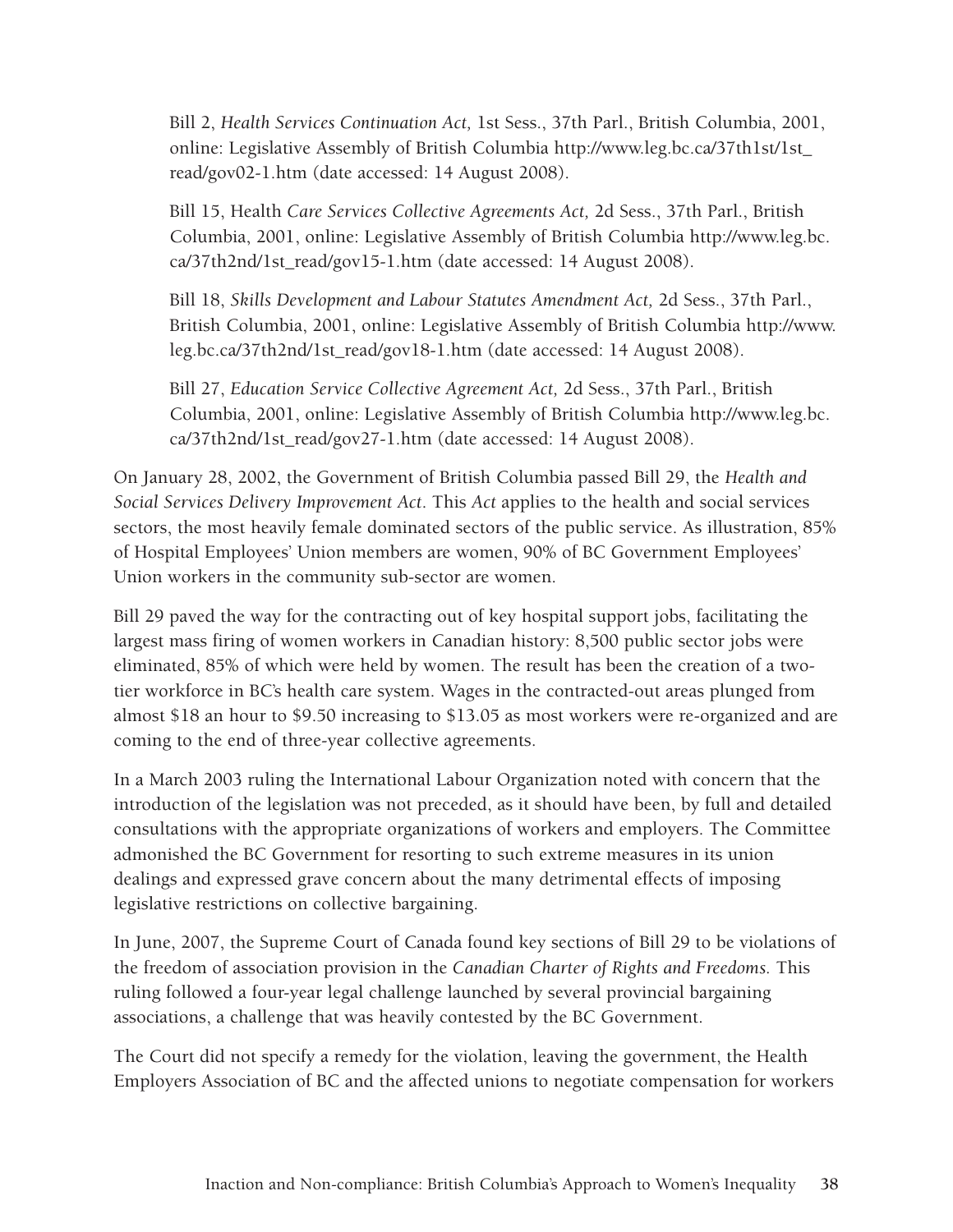whose jobs were privatized and to determine a process of meaningful consultation in future cases where employers propose to contract out public services.

In April, 2008 the BC Government passed legislation, which removed the unconstitutional sections of Bill 29. As a result, unions must now be consulted and given the opportunity to recommend alternatives to contracting out, including in cases where currently contractedout services are re-tendered. Laid-off workers will also have the right to apply for a job vacancy in another region of the province. This new legislation did not, however, reverse any of the privatization undertaken in the years prior to the court ruling.

The effects of the large-scale privatization of support services continue to be felt by the approximately 3,500 hospital workers now employed by large multinational contractors. The workforce continues to be dominated by women, many of whom are also new immigrants. Although modest pay increases have been achieved over the past four years, workers are living in regions that have some of the highest costs of living in the country, leading many to take on two or more jobs to support themselves and their families. This privatized workforce continues to be characterized by fewer benefits, reduced hours of work, heavier workloads, poorer training, and no pension or meaningful long-term disability plans.

Health authorities – the government agencies that contract hospital support service companies – do nothing to ensure that employees of contractors are able to maintain a decent standard of living and have access to safe working conditions. A "living wage rate" for the region is in the process of being calculated by First Call, a province-wide child and youth advocacy coalition and the research organization, the Canadian Centre for Policy Alternatives. The rate is expected be anywhere from three to four dollars an hour higher than the current rate of pay for private sector hospital support service workers.

Bill 29, *Health and Social Services Delivery Improvement Act,* 2d Sess., 37th Parl., British Columbia, 2001, online: Legislative Assembly of British Columbia, [http://](http://www.legis.gov.bc.ca/37th2nd/1st_read/gov29-1.htm) [www.leg.bc.ca/37th2nd/1st\\_read/gov29-1.htm](http://www.legis.gov.bc.ca/37th2nd/1st_read/gov29-1.htm) (date accessed: 21 June 2008).

I.L.O. Case(s) No(s). 2166, 2173, 2180, 2196, Report No. 330 (Canada): Complaints against the Government of Canada concerning the Province of British Columbia, at paras. 288 and 304, online: International Labour Organization [http://www.ilo.org/](http://www.ilo.org/ilolex/english/newcountryframeE.htm ) [ilolex/english/newcountryframeE.htm](http://www.ilo.org/ilolex/english/newcountryframeE.htm ) (date accessed: 14 August 2008).

*Health Services and Support – Facilities Subsector Bargaining Assn. v. British Columbia,*  2007 SCC 27, online: Supreme Court of Canada Judgments, [http://csc.lexum.](http://csc.lexum.umontreal.ca/en/2007/2007scc27/2007scc27.html) [umontreal.ca/en/2007/2007scc27/2007scc27.html](http://csc.lexum.umontreal.ca/en/2007/2007scc27/2007scc27.html) (date accessed: 12 July 2008).

*The Hidden Costs of Health Care Wage Cuts In BC,* Marc Lee and Marcy Cohen, April 2005, The Canadian Centre for Policy Alternatives, online: [http://www.](http://www.policyalternatives.ca/index.cfm?act=news&call=1089&do=article&pA=BB 736455 ) [policyalternatives.ca/documents/BC\\_Office\\_Pubs/bc\\_2005/hidden\\_costs.pdf](http://www.policyalternatives.ca/index.cfm?act=news&call=1089&do=article&pA=BB 736455 ) (date accessed: 21 June 2008).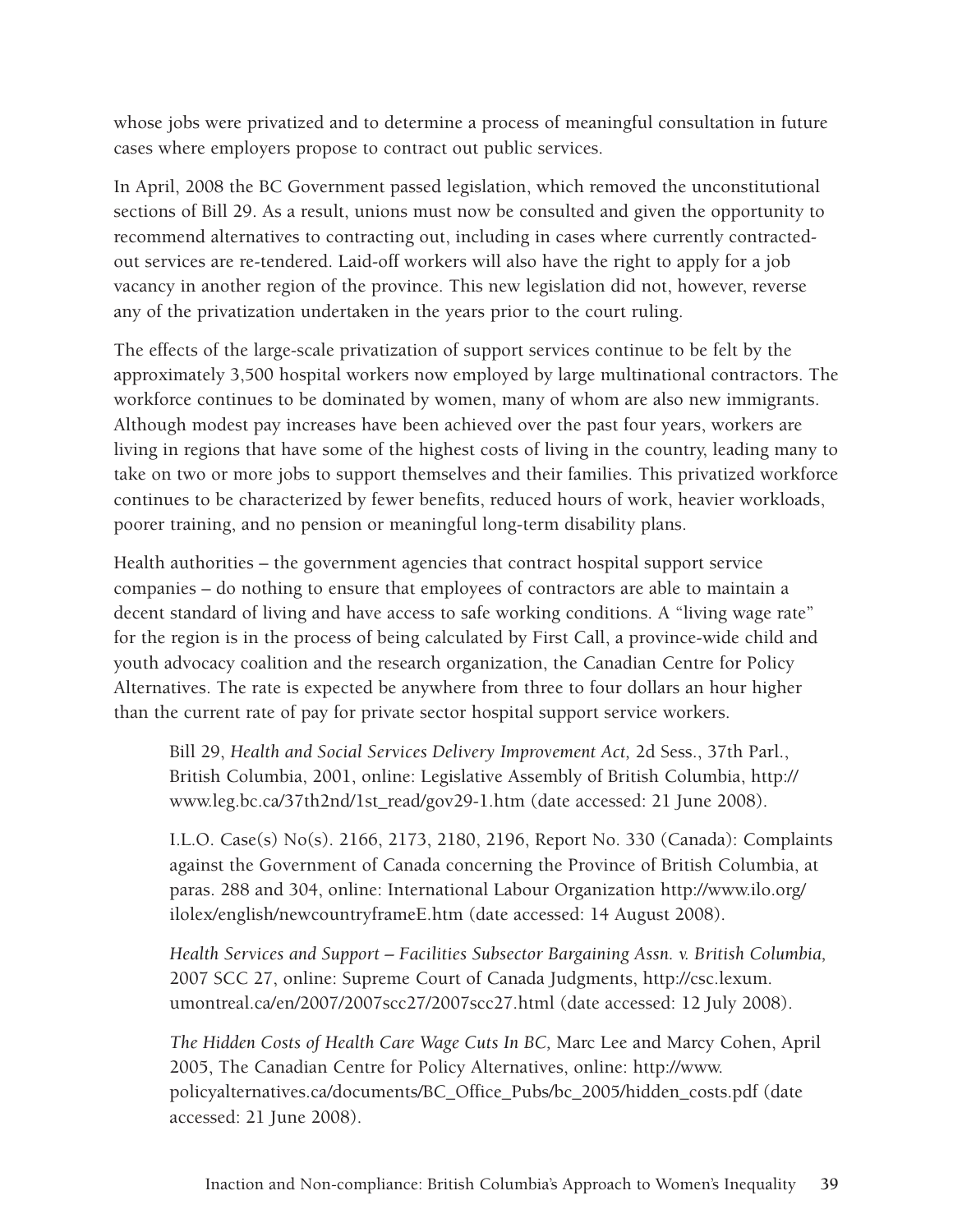Jane Stinson, Nancy Pollak and Marcy Cohen, *The Pains Of Privatization: How Contracting Out Hurts Health Support Workers, Their Families, And Health Care* (April 2005), online: Canadian Centre for Policy Alternatives, [http://www.policyalternatives.](http://www.policyalternatives.ca/index.cfm?act=news&call=1088&do=article&pA=BB 736455 ) [ca/index.cfm?act=news&call=1100&do=article&pA=BB736455](http://www.policyalternatives.ca/index.cfm?act=news&call=1088&do=article&pA=BB 736455 ) (date accessed: 14 August 2008).

**Recommendations That the Government of British Columbia respect and facilitate collective bargaining, paying special attention to the equality rights of women workers;**

**That the Government of British Columbia and its regional health authorities implement policies to ensure that private companies who receive public contracts from government agencies provide living wages for their predominantly female workers and ensure safe working conditions for their employees.** 

# **Article 11: Reduced Access to Childcare**

British Columbia is currently experiencing a severe shortage of childcare spaces. A recent survey of childcare in the Cowichan Valley (a region of Vancouver Island, off the west coast of British Columbia) documented a "critical lack of licensed childcare spaces in the Cowichan Region with enough spaces to serve only 48% of the estimated 4,862 children under the age of 12 who need childcare". The situation for children under three years of age is most critical; only 165 spaces (16% of the spaces needed) exist. These figures are representative of shortages in all regions. In fact, overall in BC only 14% of children under 12 had access to a regulated child care space in 2006.

A 2007 survey of parents and caregivers from the West Kootenays (a region in the interior of BC) demonstrates ongoing concerns with child care. Respondents from small communities in the province's "heartland" described long waiting lists, poor accommodation and hours of operation, and over-stressed and inadequate numbers of staff, even as they also testified to the dedication and support children received in good daycare arrangements that allowed parents to earn a living without worry. As the survey further revealed, reductions, freezes or caps in funds for provincial childcare operations, the Child Care Resource and Referral Programs, and major childcare capital expenses, plus a problematic subsidy application process (through toll-free phone lines) have ensured closures and longer waiting lists.

Social Planning Cowichan, *Child Care in the Cowichan Valley Region* (October 2007): 7.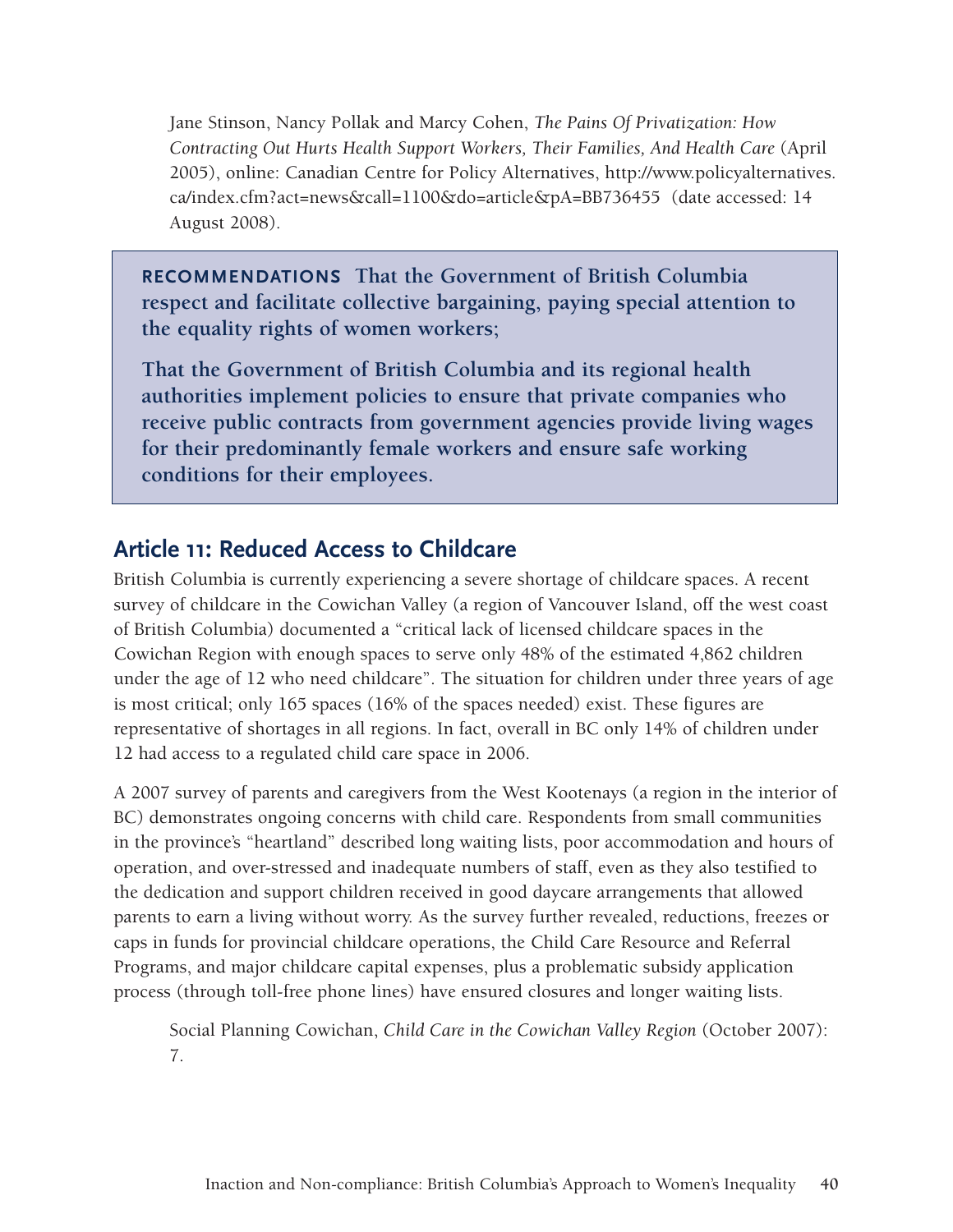Gillian Creese and Veronica Strong-Boag, Still Waiting for Justice: Provincial policies and gender inequality in BC 2001-2008. A report prepared for The British Columbia Federation of Labour (March 2008).

Lack of spaces is directly related to inadequate funding of childcare services and programs. The current Liberal government cut provincial child care funding during their first term in office; families lost all or part of their monthly subsidies, wage top-ups for staff were eliminated, and a \$7 a day cap on the cost of before and after school care was abolished. Subsequent federal child care transfers were used to replace the provincial contribution, rather than augment and improve child care services.

With a significant Federal Government commitment to universal daycare in 2005, the Early Learning and Child Care (ELCC) Agreement was signed between BC and Ottawa in September of that year. The ELCC was to provide \$633 million for improved access to quality, affordable childcare spaces over five years. Some badly needed funding became available, but the entire allotment did not find its way into the BC childcare system. Despite the growing crisis in childcare and the obvious need for ongoing operating funding, BC spent \$95 million of the federal child care transfers in 2006/7 on a series of one-time only grants that included booster seats, healthy baby DVD's, home visiting and parenting programs and research on children at risk.

When the current Federal government assumed office, however, the ELCC was cancelled, ending the most significant federal child care transfer. In response, BC announced new cuts, oddly couched as "increases in childcare funding rates"; Childcare Operating Fund rates for all children under 6 were reduced, leaving many childcare centres in dire straits. Six months later, the result included the loss of 150 licensed childcare spaces, including losing 23% of all Group Day Care spaces for infants and toddlers, and the closure of 14 licensed centres in the Greater Victoria area, for example. Far from providing a solution to the childcare crisis, the current provincial government has undermined both the future of the province's children and the equality rights of mothers.

For low income women, the cost of childcare is an additional barrier that the BC Government has failed to address adequately. Funding for the Child Care Subsidy Program, which in 2005/06 helped 22,600 children from low and moderate-income families, has remained relatively stagnant.

Child Care Advocacy Forum, *Provincial Child Care Funding Rates are Still Going Down: Setting the Record Straight* (July 2007), online: CCAF, [http://www.](http://www.advocacyforum.bc.ca/srs/srs1.html ) [advocacyforum.bc.ca/srs/srs1.html](http://www.advocacyforum.bc.ca/srs/srs1.html ) (date accessed: 6 February 2008).

British Columbia Ministry of Children and Family Development, *BC's Early Years Annual Report 2006/7*, online: BCMCFD, [http://www.mcf.gov.bc.ca/early\\_childhood/](http://www.mcf.gov.bc.ca/early_childhood/pdf/ecd_annual_06_07.pdf) [pdf/ecd\\_annual\\_06\\_07.pdf](http://www.mcf.gov.bc.ca/early_childhood/pdf/ecd_annual_06_07.pdf) (date accessed 11 July 2008): 38-50.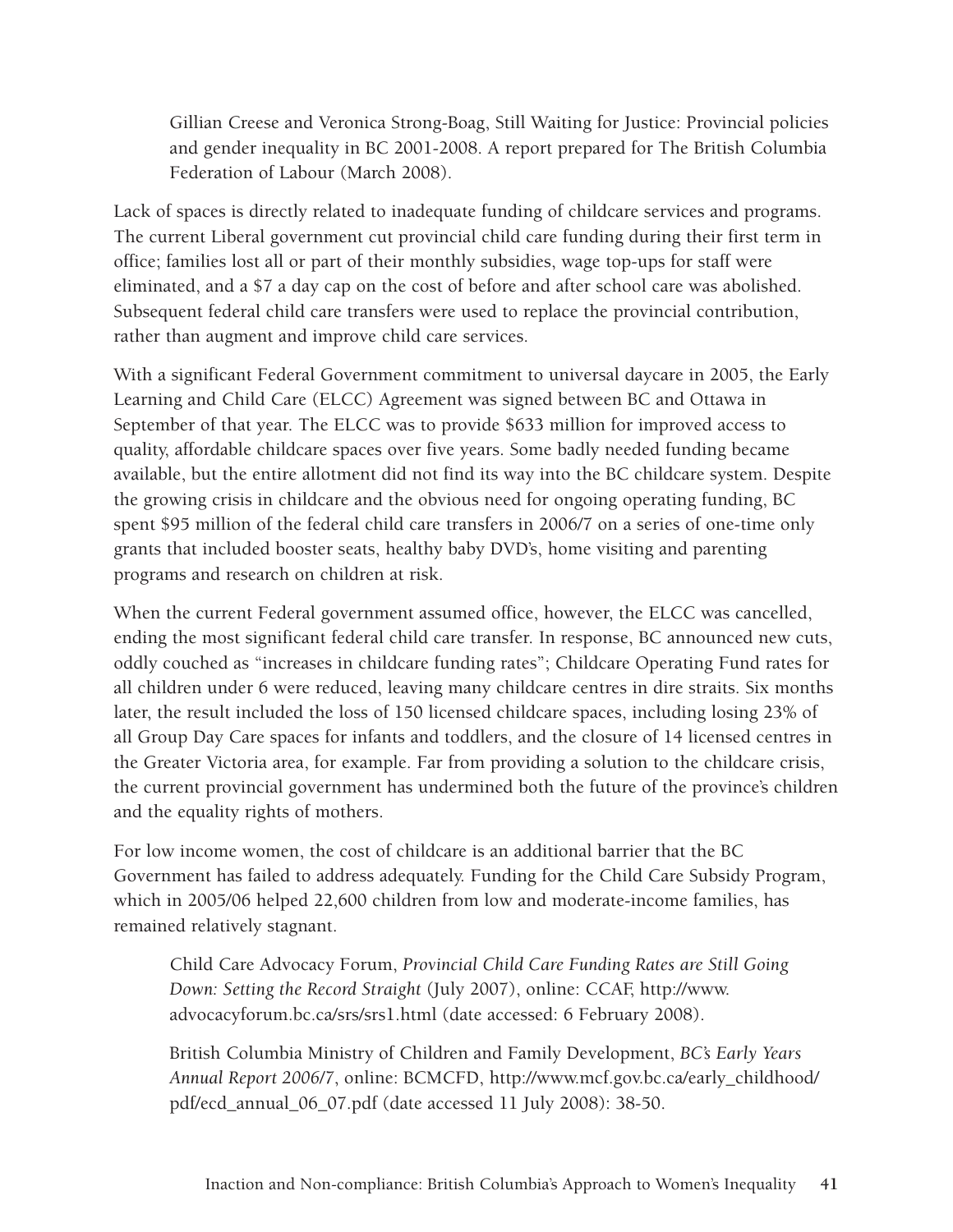Partnership in Learning and Advocacy for Young Children, *Child Care Information Action Project Update: Greater Victoria* (31 January 2008).

K. Banting, *The Social Condition in British Columbia,* BC Progress Board, (2006): 16.

Gillian Creese and Veronica Strong-Boag, Still Waiting for Justice: Provincial policies and gender inequality in BC 2001-2008. A report prepared for The British Columbia Federation of Labour (March 2008).

Recruitment and retention of qualified early childhood educators has reached crisis proportions. In a 2007 survey of employers, 90% of respondents (296 of 329) reported difficulty recruiting trained staff. The key reason cited was low wages and lack of benefits  $(75\%)$ .

The BC Government took a small step in addressing this crisis in 2008 with two initiatives aimed at attracting more staff, overwhelmingly female, into the low wage employment of Early Childhood Education.

- 1. In December 2007, the province's Minister of State for Child Care announced that up to \$2,500 would be available toward BC student loans for graduates in 2007 and 2008 who completed one and two years of employment in the licensed childcare sector.
- 2. In January 2008, the Early Childhood Educator Incentive Grants Program promised financial rewards to up to 100 early childhood educators who returned to the licensed childcare sector.

However, these short-term, limited incentives are inadequate to meet BC's long-term needs for qualified early childhood educators.

Another provincial promise involved the much-heralded Strong-Start program that began in 2007 even as the province's Childcare and Referral Resource Groups, leading advocates for early childhood education, faced massive cuts in state funding. Strong-Start programs are free, half-day drop-in programs for pre-school children and their caregivers. The 2008 budget includes funding for the addition of 316 Strong-Start centres by 2010 to the existing 84.

Early assessment already, however, suggests shortcomings with the Strong-Start programs.

- Though Strong-Start programs were initially funded with federal child care transfer payments, children must attend with a parent or caregiver. Therefore, these programs do not meet the child care needs of mothers in the paid labour market.
- Because they generally offer substantially better wages, at \$25 hour (for four hours per day), than the average in the childcare sector, Strong-Start contributes to the staffing woes of full-time childcare operations which cannot match the hourly rate.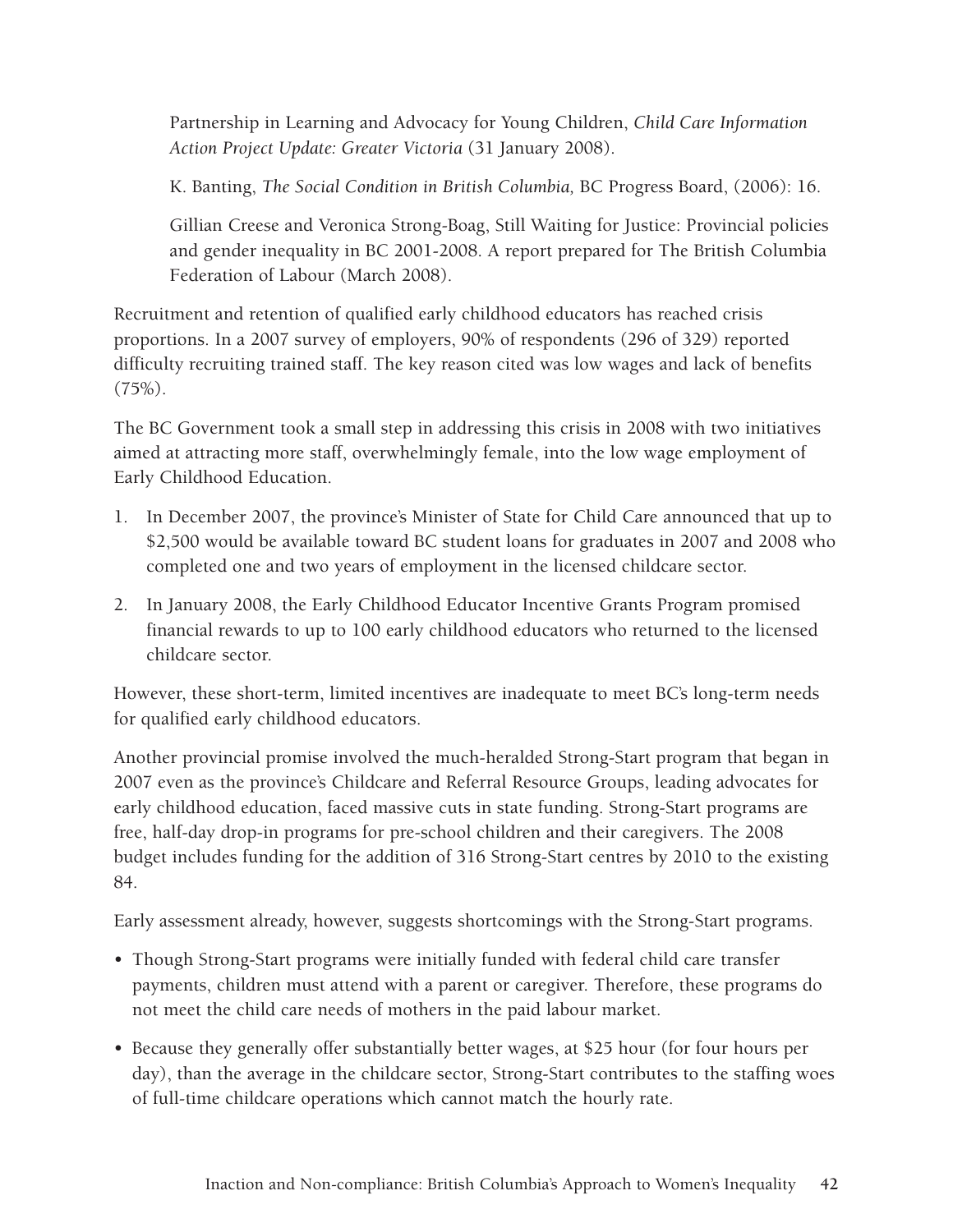• Because Strong-Start employees work only part-time with temporary contracts, they do not have the same capacity as full time, long term workers at other facilities to problemsolve or advocate for improvements to BC's childcare system.

First Call: BC Child and Youth Advocacy Coalition, *Results of Early Childhood Education Staffing Survey* (November 2007), online: First Call, [http://www.firstcallbc.](http://www.firstcallbc.org/pdfs/EarlyChildhood/1-staffing survey.pdf) [org/pdfs/EarlyChildhood/1-staffing%20survey.pdf](http://www.firstcallbc.org/pdfs/EarlyChildhood/1-staffing survey.pdf) (date accessed: 11 July 2008).

British Columbia Ministry of Children and Family Development & Ministry of Advanced Education, Press Release: *New Incentive Programs for Early Childhood Educators,* (21 December 2007).

British Columbia Ministry of Finance. Budget and Fiscal Plan: 2008/09 - 2010/11 (February 19, 2008), online: BCMF, [http://www.bcbudget.gov.bc.ca/2008/bfp/2008\\_](http://www.bcbudget.gov.bc.ca/2008/bfp/2008_Budget_Fiscal_Plan.pdf ) [Budget\\_Fiscal\\_Plan.pdf](http://www.bcbudget.gov.bc.ca/2008/bfp/2008_Budget_Fiscal_Plan.pdf ) (date accessed: 9 June 2008): 5.

British Columbia Ministry of Education, *Evaluation of Strong-Start BC. School-based (Preschool) Family Drop-in Centres.* (September 2007), online: BCME, [http://www.](http://www.earlylearning.ubc.ca/documents/2007/strongstart_2007-09-30.pdf) [earlylearning.ubc.ca/documents/2007/strongstart\\_2007-09-30.pdf](http://www.earlylearning.ubc.ca/documents/2007/strongstart_2007-09-30.pdf) (date accessed: 10 June 2008)

Gillian Creese and Veronica Strong-Boag, Still Waiting for Justice: Provincial policies and gender inequality in BC 2001-2008. A report prepared for The British Columbia Federation of Labour (March 2008).

In short, since 2001, the child care situation in BC has not measurably improved and remains inadequate. BC has cut its own contribution to the annual child care budget by \$46 million. Federal transfers first replaced provincial spending then frequently were spent on initiatives that did not build and sustain regulated child care spaces on an ongoing basis. As a result, parent fees have increased, waitlists have grown, and wages for trained staff have remained stagnant overall,

Specifically, between 2001 and 2006, while the federal government transferred a total of \$145 million under agreements that required BC to improve access to quality, affordable child care services:

- parent fees, the key indicator of affordability, increased by \$672/year on average for preschool-aged children (from \$5,928 to \$6,600);
- wages for trained staff, one of the key indicators of quality, hardly changed. In 2001, a child care teacher earned on average \$13.28/hour; by 2005/06 senior caregivers earned on average \$15/hour and caregivers earned only \$12.58/hour. Other quality indicators, such as staff: child ratios, did not change during this time;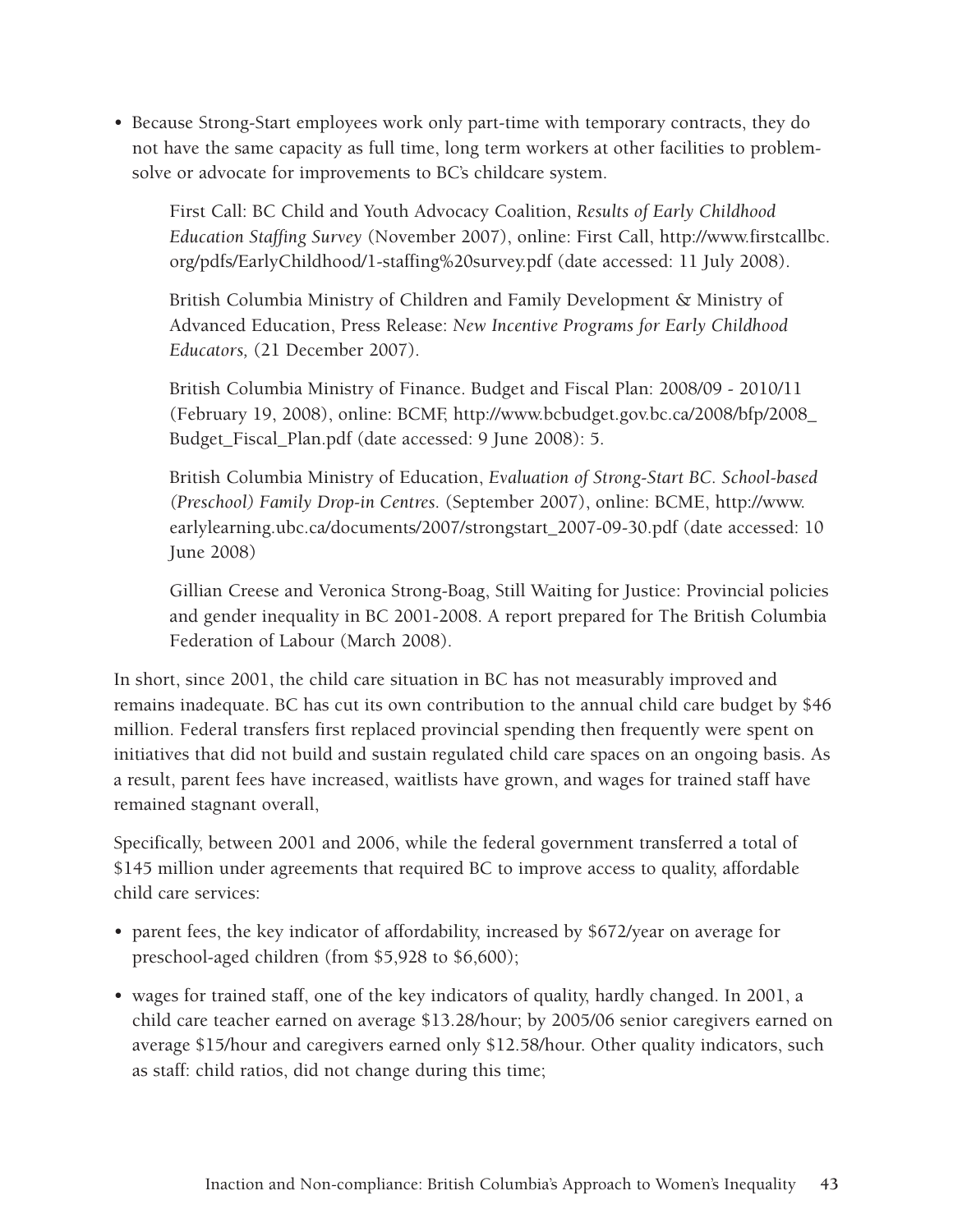• percent of children under 12 for whom there is a regulated child care space, the key indicator of access, grew by only 2% (from 12% to 14%).

Martha Friendly et al., *Early Childhood Education and Care in Canada 2001* (December 2002), online: Child Care Canada, [http://www.childcarecanada.org/ECEC2001/index.](http://www.childcarecanada.org/ECEC2001/index.html) [html](http://www.childcarecanada.org/ECEC2001/index.html) (date accessed: 14 August 2008).

Martha Friendly et al., *Early Childhood Education and Care in Canada 2006* (June 2007), online: Child Care Canada, [http://www.childcarecanada.org/ECEC2006/index.](http://www.childcarecanada.org/ECEC2006/index.html) [html](http://www.childcarecanada.org/ECEC2006/index.html) (date accessed: 11 July 2008)

Human Early Learning Partnership, *Financial Fact Sheet #2: An Update on Public Funding for Child Care Services in BC* (June 2007), online: [http://www.earlylearning.](http://www.earlylearning.ubc.ca/documents/2007/ELCCRU R & P Highlights June 2007.pdf) [ubc.ca/documents/2007/ELCCRU%20R%20&%20P%20Highlights%20June%202007.](http://www.earlylearning.ubc.ca/documents/2007/ELCCRU R & P Highlights June 2007.pdf) [pdf](http://www.earlylearning.ubc.ca/documents/2007/ELCCRU R & P Highlights June 2007.pdf) (date accessed: 11 July 2008).

**RECOMMENDATION** That the government of BC, with or without **federal funding support, develop and implement a five year plan to build a community-based, publicly funded, non-profit child care system. This system must be affordable, available and accessible for women and their families, particularly those in the labour force, and backed by provincial legislation that provides universal entitlement to quality early learning and care opportunities for children.** 

# **ARTICLE 12: WOMEN'S HEALTH**

# **Article 12: Increased Costs and Reduced Services**

During this reporting period, several changes have been made to the provincial health care regime which have resulted in women receiving less care for a greater cost.

# **Health Care Premiums**

- Effective January 1, 2009, BC will be the only province in Canada which requires residents to pay a flat-rate health care premium to access the public health care system, referred to as the Medical Services Plan (MSP) premium.
- These MSP premiums increased 50% on May 1st, 2002, placing an extra burden on women living on low and fixed incomes. A single woman in BC who makes \$28,000 or more per year pays \$54 a month in MSP premiums, or \$648 for the year. A family of three with a combined income of \$28,000 or more per year pays \$1,296, a \$432 increase over 2002.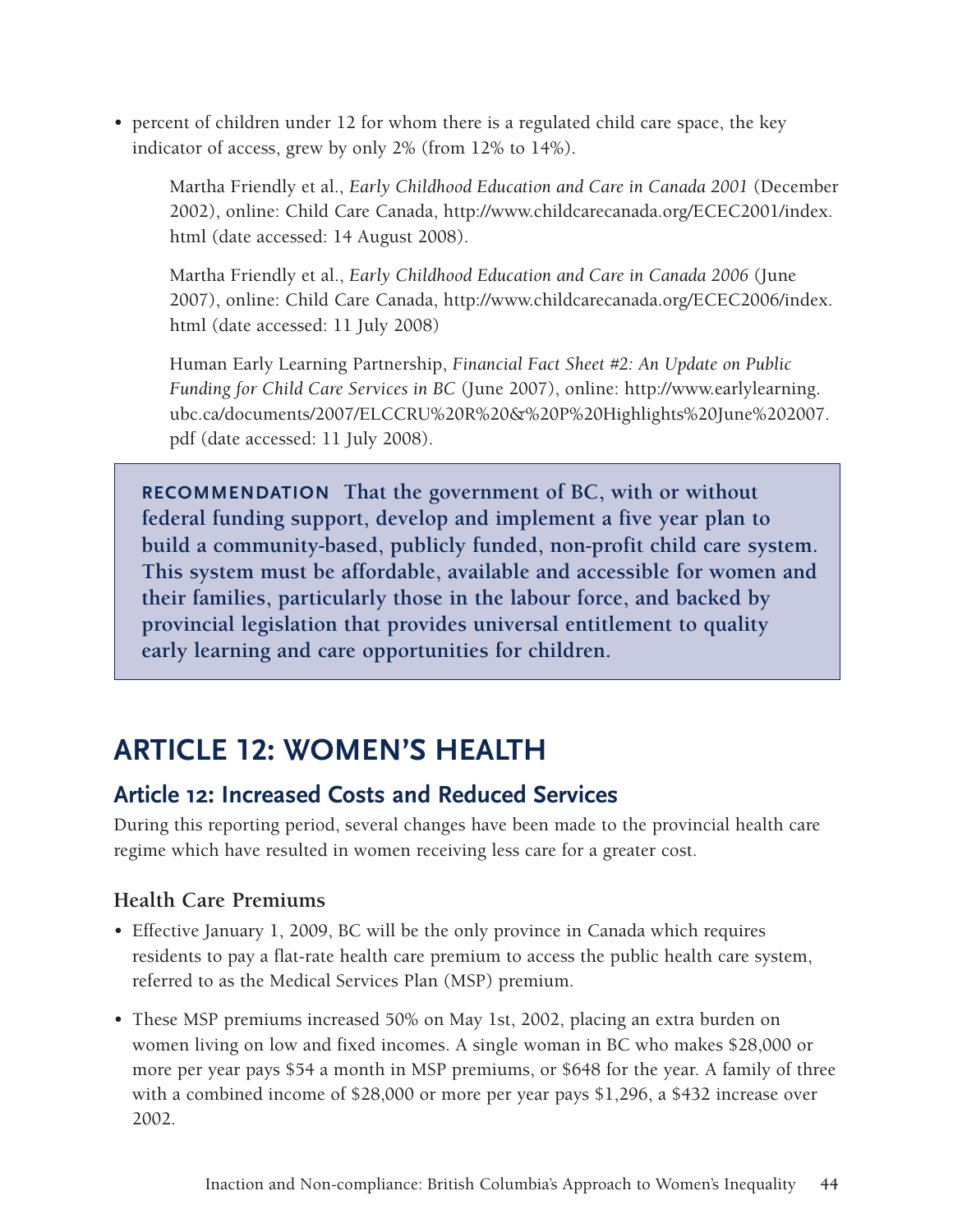• The 2005 BC budget acknowledged the negative impact of premium increases by reducing or eliminating premiums for a further 215,000 people. Despite this, the vast majority of British Columbians, 71.3%, pay the full MSP premium.

## **Reduced MSP Services**

- While MSP premiums have increased, services covered by the Medical Services Plan have been reduced. British Columbians who do not have an extended benefits plan are now paying 100% of the cost of eye examinations, physiotherapy, chiropractic care, massage therapy, podiatry, and visits to a naturopath. Diseases and injuries that women are more prone to are often treated by these medical treatments and complementary services. Requiring payment reduces access to them for women, and particularly elderly women.
- Women on income assistance have had access to physiotherapy, chiropractic care, massage therapy, podiatry, etc. severely reduced to a total of 10 visits a year for all of these health services. Prior to 2002, women on income assistance could access 12 visits for each service, per year.

#### **Pharmacare**

- In 2002, the BC government increased deductibles under the Pharmacare plan further shifting drug costs on to individuals. For example, if a family's net annual income is \$30,000, then the deductible is 3% of family income.
- • Further changes to the Pharmacare plan in May 2003 eliminated universality and introduced income testing. The so-called "Fair" Pharmacare plan resulted in a funding reduction of \$90 million. This shift will have a particular impact on low-income senior women, women with disabilities and those with chronic diseases.
- The 2003 changes to Pharmacare eliminated a separate plan for seniors and eliminated lower deductibles for seniors. The plan now combines seniors with the majority of people and links how much a person pays for her drugs to her income. About 50% of expenditures under Pharmacare are for drugs for seniors. Studies have shown that when the cost of drugs is increased, fewer people take the medications prescribed to them, meaning that low income people, and particularly elderly women, go without medically required drugs.

## **Reduced Community Consultation and Gender Analysis**

- In 2001, the government abolished 52 community health boards, replacing them with 5 regional health authorities, and one provincial health authority. With this change, the mechanisms for community input ended.
- The Vancouver/Richmond Health Board, which was one of the 52 community health boards operating in 2001, had seven community health committees. These committees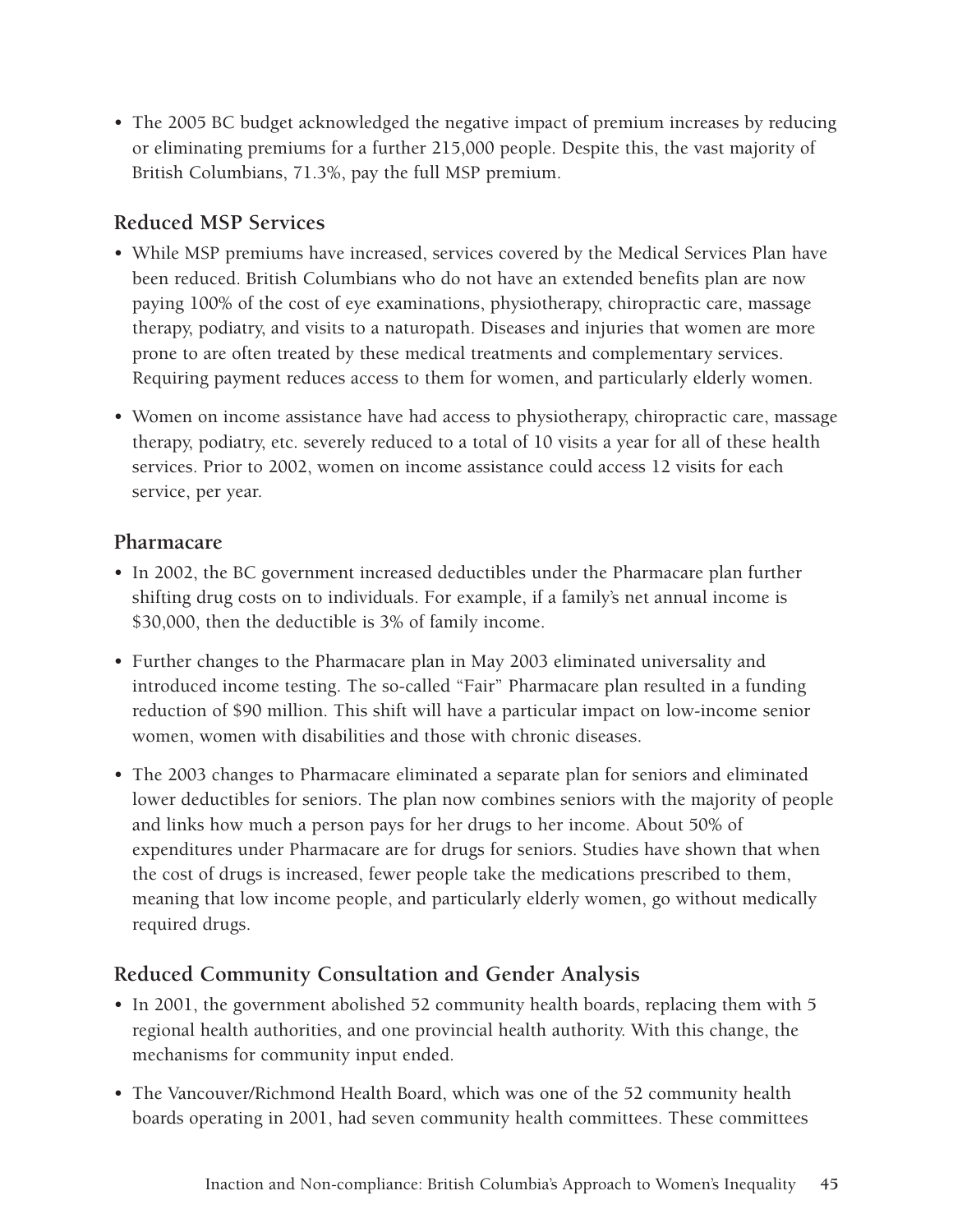represented underserved populations, and provided an opportunity for representatives of these groups to be involved in health planning. These committees included a Women's Committee, and committees focussed on the needs and concerns of Aboriginal people, children and youth, people with disabilities, lesbians and gay men, people with mental health issues, multicultural communities and seniors. All of these committees were eliminated in 2001.

- Since 2001, there has been no mechanism for community consultation or for the provision of guidance to the health authorities on women's health issues, such as violence against women or women's mental health.
- The BC Ministry of Health's 2006/07-2008/09 Service Plan notably fails to address women's particular health needs or issues and does not disaggregate data by gender. Exercises in supposed public consultation such as the provincial government's Conversation on Health (2007), at a cost of \$10 million, appear equally indifferent to the particular circumstances of women and their health in BC.

Vancouver Women's Health Collective, *Women and Health Care in BC: A Gendered Perspective* (May 2006), online: VWHC, [http://www.womenshealthcollective.ca/PDF/](http://www.womenshealthcollective.ca/PDF/women&health titbit.pdf) [women&health%20titbit.pdf](http://www.womenshealthcollective.ca/PDF/women&health titbit.pdf) (date accessed: 20 June 2008).

Women's Health Community Advisory Committee, *Conversation on Women's Health,*  submission to the BC Conversation on Health (31 July 2007), online: Vancouver Women's Health Collective, [http://www.womenshealthcollective.ca/PDF/](http://www.womenshealthcollective.ca/PDF/Conversations on women%27s health.pdf) [Conversations%20on%20women%27s%20health.pdf](http://www.womenshealthcollective.ca/PDF/Conversations on women%27s health.pdf) (date accessed: 22 July 2008).

British Columbia Ministry of Health, "What is Fair PharmaCare" January 2008, online: BCMH, [http://www.hlth.gov.bc.ca/pharme/plani/planiinfo.html#A](http://www.hlth.gov.bc.ca/pharme/plani/planiinfo.html#A ) (date accessed: 11 June 2008).

British Columbia Ministry of Health, Service Plan Summary 2006/7-2008/9 (February 2006), online: BCMH, [http://www.bcbudget.gov.bc.ca/2006/sp/hlth/hlth.pdf](http://www.gov.bc.ca/prem/down/core_review_02/health_services.pdf) (date accessed: 20 June 2008).

**Recommendation That the Government of British Columbia eliminate Medical Services Plan premiums, restore health services covered by the MSP to pre-2002 levels, ensure women's full participation in shaping health care policy, services, and programs in the province, and implement mechanisms to ensure gender analysis of health care.**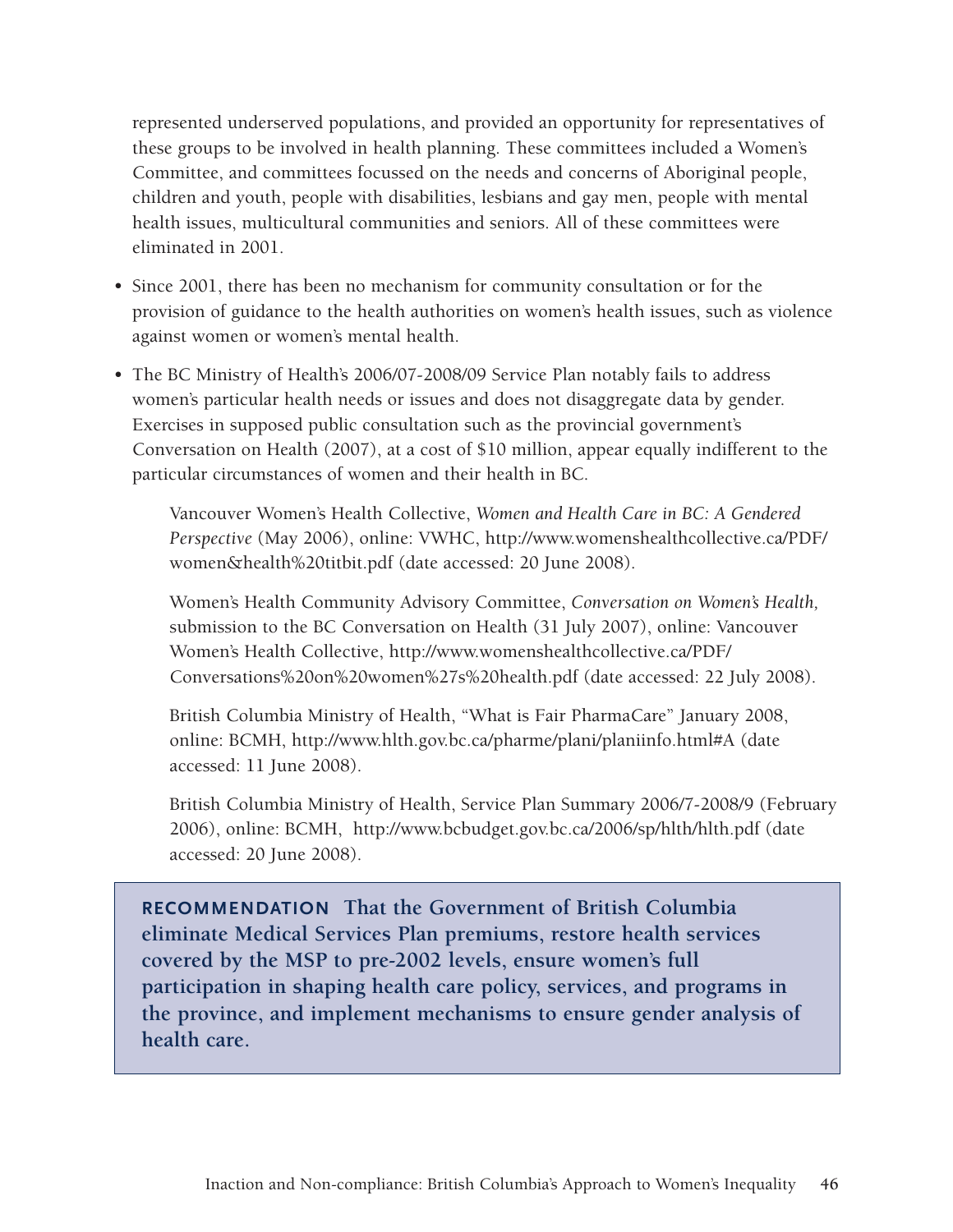# **Article 12: Cuts to Residential Care for Senior Women**

In 2001/02, 25,000 BC seniors lived in residential care facilities (also known as long-term care or nursing homes). The vast majority of those in residential care are women, and 75% are low income. From May 2001 to May 2004, 1,890 long-term beds were closed, while the number of BC seniors over 75 years old increased by more than 10%. In addition to closing residential care beds, the government has also severely restricted access to residential care. An estimated 6,000 - 8,000 seniors, many of whom are women who used to be eligible for residential care, are no longer eligible.

Just prior to the May 2005 election, the provincial government disclosed that it would not meet its 2001 election promise to build 5,000 new not-for-profit residential care beds by 2005. In fact, only 170 new residential care beds were added to the system between 2001 and 2005. The government shifted its goal, promising 5,000 new beds by 2008, of which 3,500 will be assisted living units.

Seniors who live in assisted living complexes are supposed to be able to direct their own care, but require some assistance with daily tasks. Assisted living requires that individuals pay up to 70% of their after-tax income for basic accommodation and support services which include utilities, building maintenance, hospitality services (two meals a day), weekly housekeeping, recreational activities and some personal support. Additional care and services are available for a fee. These seniors must also pay for their drugs, and medical supplies and equipment. Assisted living is defined as housing not facility care. This substitution of assisted living for residential beds does not meet the needs of the large numbers of seniors who need residential care. Each assisted living bed costs government between \$11,000 and \$15,000 a year, while a residential bed costs up to \$70,000 a year.

Vancouver Women's Health Collective, *Women and Health Care in BC: A Gendered Perspective* (May 2006), online: VWHC, [http://www.womenshealthcollective.ca/PDF/](http://www.womenshealthcollective.ca/PDF/women&health titbit.pdf) [women&health%20titbit.pdf](http://www.womenshealthcollective.ca/PDF/women&health titbit.pdf) (date accessed: 20 June 2008).

**Recommendation That the Government of British Columbia stop substituting housing for health care, restore 2001 eligibility guidelines for residential care, and provide funding for new residential care beds to meet the needs of BC's growing population of senior women.** 

# **Article 12: Cuts to Home Care**

At the same time that the provincial government is pushing assisted living, the health authorities across the province have been reducing home support services. The majority of seniors relying on home care and support are women. Home support workers help seniors, the chronically ill, and people with disabilities to live with dignity and independence in their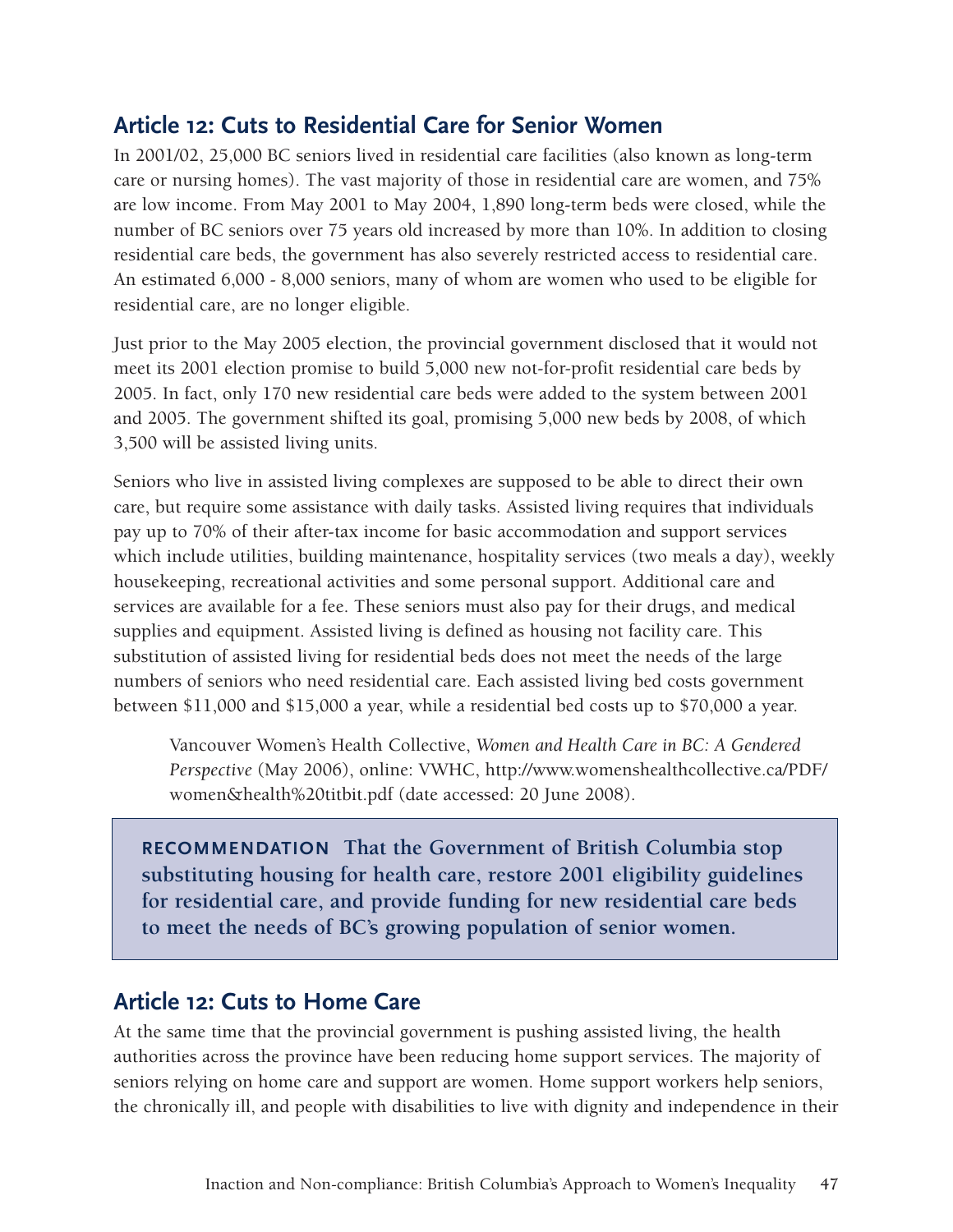home. They help with the tasks of daily living such as getting dressed, bathing, shopping, cleaning, and laundry services.

The number of people receiving home support in BC dropped by 24% between 2000 and 2005, and the number of hours dropped by 12%. Only those with the highest level of need now receive home support. In October 2002, the Vancouver Coastal Health Authority (VCHA) began reducing home support services for about 5,600 residents in the Lower Mainland. The VCHA also subjected 7,000 seniors to a case-by-case reassessment for home support services. About 80% of these seniors had already been judged by professionals to need the services, and have had their home support reduced. The health authorities are now focusing home care on meeting direct health care needs such as the services provided by registered nurses, physiotherapists, and occupational therapists.

Cuts to home support also force women, who are society's traditional caregivers, to take on more care of aging and chronically ill family members and friends in need. This results in greater stress in women's day-to-day lives, more family stress and strain, and for women who choose between paid and unpaid work, fewer hours of paid work. This means even lower pensions for women, when they retire.

As one scholarly assessment put it: "The fact that home support is income-tested rather than universal and therefore serves a very low income and marginalized population with little political clout, may partly explain why the dramatic cuts to this sector have received so little attention in the media and in the policy debates." In short, recurring failures of provincial home support are effectively disenfranchising the elderly and those with disabilities.

Marcy Cohen et al., *From Support to Isolation: The High Cost of BC's Declining Home Support Services* (June 2006), online: Canadian Centre for Policy Alternatives, [http://](http://www.policyalternatives.ca/documents/BC_Office_Pubs/bc_2006/support_to_isolation.pdf) [www.policyalternatives.ca/documents/BC\\_Office\\_Pubs/bc\\_2006/support\\_to\\_isolation.](http://www.policyalternatives.ca/documents/BC_Office_Pubs/bc_2006/support_to_isolation.pdf) [pdf](http://www.policyalternatives.ca/documents/BC_Office_Pubs/bc_2006/support_to_isolation.pdf) (date accessed: 20 June 2008).

Vancouver Women's Health Collective, *Women and Health Care in BC: A Gendered Perspective* (May 2006), online: VWHC, [http://www.womenshealthcollective.ca/PDF/](http://www.womenshealthcollective.ca/PDF/women&health titbit.pdf) [women&health%20titbit.pdf](http://www.womenshealthcollective.ca/PDF/women&health titbit.pdf) (date accessed: 20 June 2008).

M. J. Hollander, N.L. Chappell, M. J. Prince, and E. Shapiro, "Providing Care and Support for an Aging Population: Briefing Notes on Key Policy Issues," *Healthcare Quarterly,* 10: 3 (2007): 34-45.

**Recommendation That the Government of British Columbia restore funding for home support services in the province to at least 2002 levels.**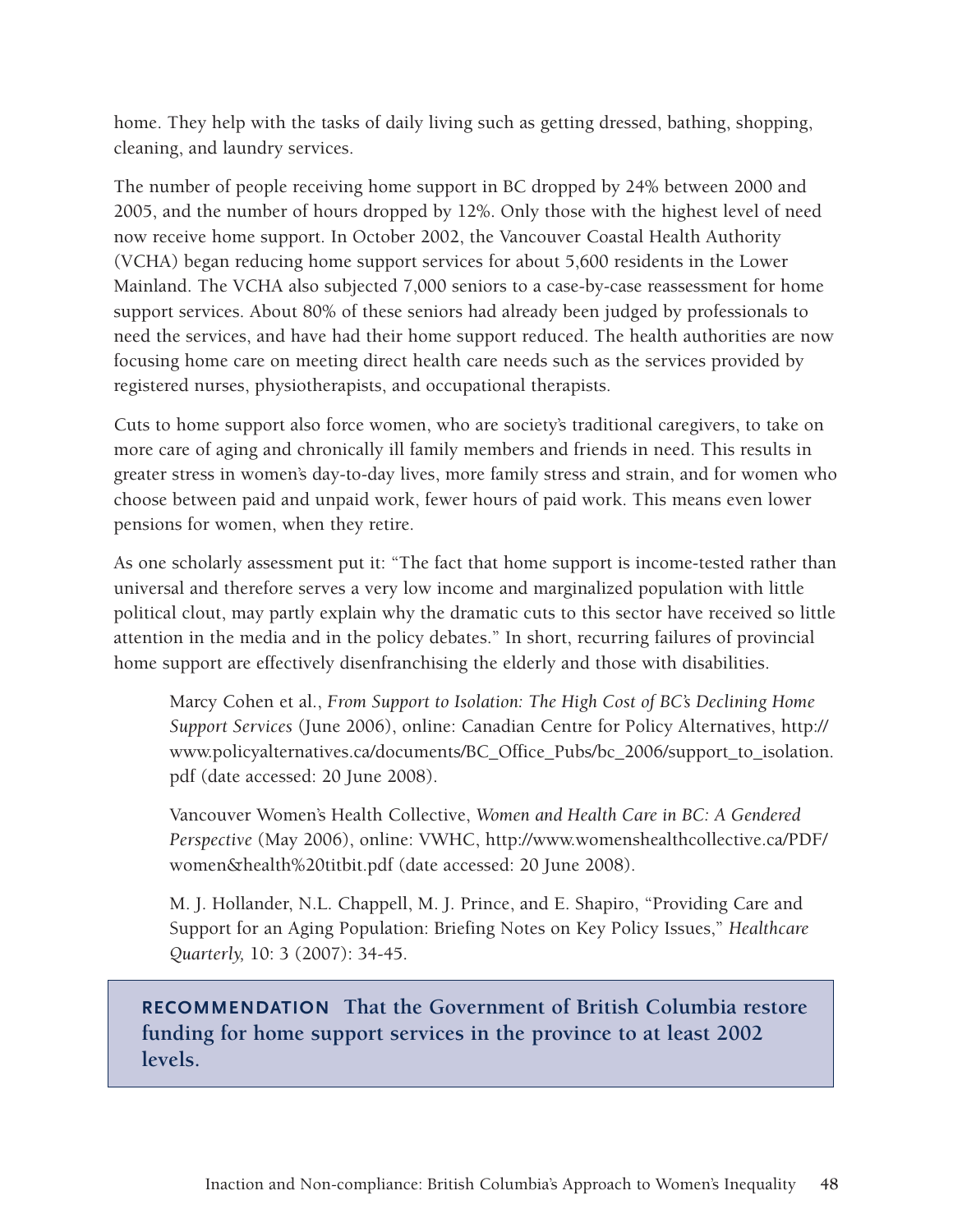# **ARTICLE 13: ECONOMIC AND SOCIAL LIFE**

# **Article 13: Income Assistance**

Income assistance is a key social program for women. Because more women than men are poor, because their employment is more marginal and less well-paid, and because they have greater responsibilities for child care, more women are likely, at one time in their lives or another, to need publicly-provided income assistance. For example, one third of welfare recipients are lone parents, 88.5% of who are lone mothers. Without adequate income assistance, women cannot escape violent relationships with partners, are forced into prostitution, cannot they raise their children alone. They can be trapped in coercive partner or employment relationships, without any means of escape. Adequate income assistance is an essential underpinning for women's equality.

## **Cuts to Income Assistance Rates**

In 2002, the Government of British Columbia restructured and cutback provincial income assistance (welfare), instituting a number of regressive changes to eligibility and cuts to welfare rates:

- In 2006, a single person in BC received \$510 per month; a lone parent with one child \$969. Taking inflation into account, these rates are lower than the benefits recipients received in 1994.
- In 2007 shelter allowances were raised by \$50, plus an additional \$50 for lone parents and single adults. In most cases these new rates remain lower than pre-2002 rates.
- Since the 2002 changes, lone mothers are no longer allowed to keep a monthly \$100 of child support and up to \$200 of earnings exemptions. BC is the only Canadian jurisdiction that does not allow most welfare recipients to retain any earnings. The elimination of earnings exemptions means that employable welfare recipients in BC have no legal way of supplementing their meagre welfare income with employment or other earnings through, for example, part-time or temporary work.
- • Crisis grants for individuals also have been limited to a maximum of \$20 per month for food and \$100 per year for clothing. The limits for families are \$400 per year for clothing and one month's shelter allowance per year.
- • BC continues to claw back the National Child Benefit Supplement from families on income assistance, dollar for dollar. The result is benefit levels even further below Statistics Canada's LICOs and on-going unaddressed financial crises for recipients.
- The magnitude of cuts to income assistance benefits in BC between 1997 and 2005 for employable lone mothers is greater than that observed in any other province in the country. In BC, total welfare incomes declined by 13.6% for employable lone parents with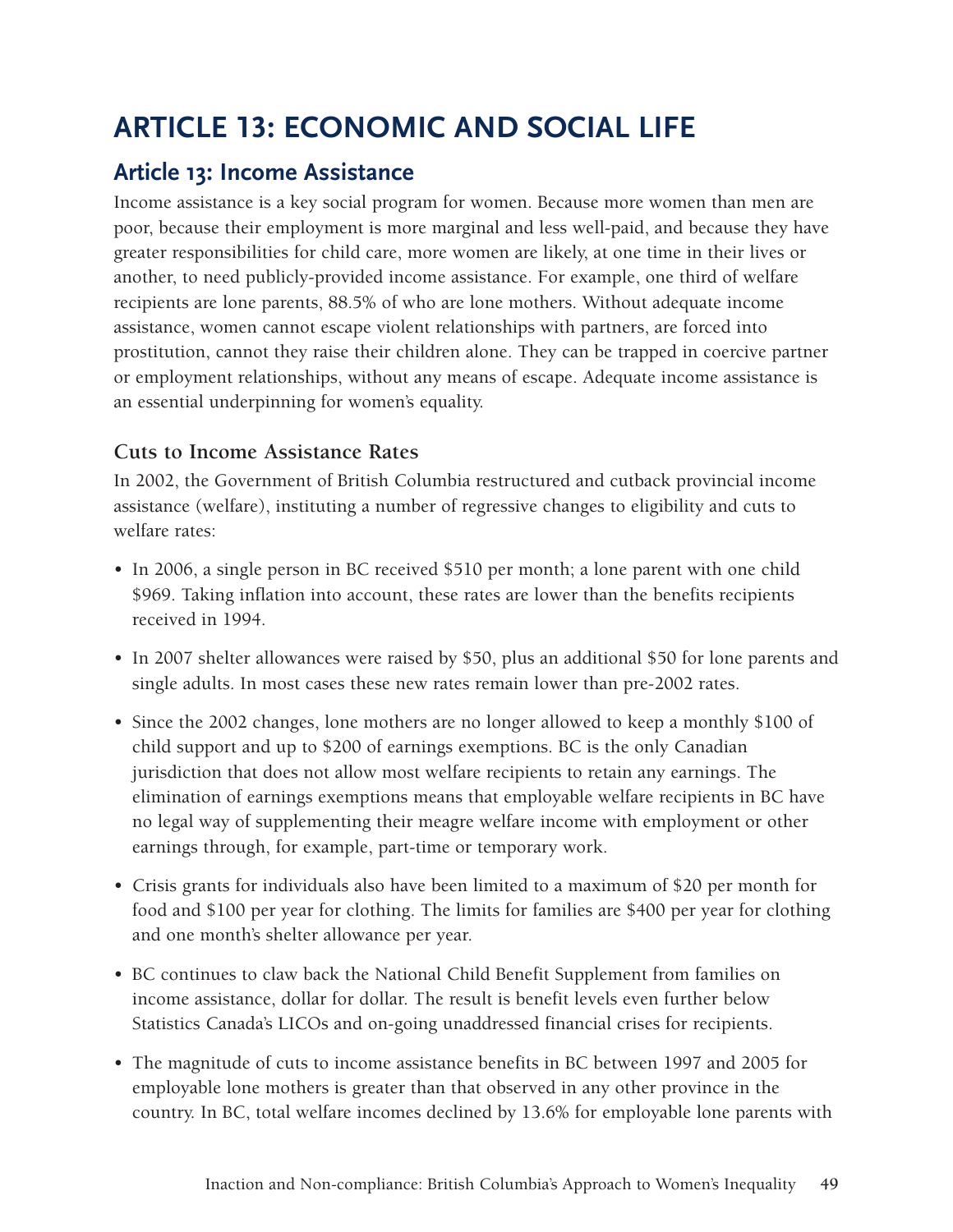one child over this period, a pace that far exceeds that witnessed in Ontario (-10.8%) or Alberta (-4.1%). In 2005 constant dollars, welfare incomes for a lone parent with one child in BC stood at \$13,948 (compared to \$12,326 in Alberta and \$14,451 in Ontario), which is just 54% of the poverty line (and 43% of estimated average income).

Comparing lone parent families in 16 OECD countries, BC ranks 15 out of 16 (only ahead of the United States) in disposable income after paying for housing. Lone mothers in Norway and Austria had over \$1,500 in disposable income after paying for accommodation; lone mothers in BC had only \$414.

National Council on Welfare, *Welfare Incomes 2005,* online: NCW, [http://www.](http://www.ncwcnbes.net/documents/researchpublications/ResearchProjects/WelfareIncomes/2005Report_Summer2006/Factsheets/Factsheet01ENG.pdf) [ncwcnbes.net/documents/researchpublications/ResearchProjects/](http://www.ncwcnbes.net/documents/researchpublications/ResearchProjects/WelfareIncomes/2005Report_Summer2006/Factsheets/Factsheet01ENG.pdf) [WelfareIncomes/2005Report\\_Summer2006/Factsheets/Factsheet01ENG.pdf](http://www.ncwcnbes.net/documents/researchpublications/ResearchProjects/WelfareIncomes/2005Report_Summer2006/Factsheets/Factsheet01ENG.pdf) (date accessed: 9 July 2008).

Seth Klein and Jane Pulkingham, *Living on Welfare in BC. Experiences of Longer-term "Expected to Work" Recipients* (2008), online: Canadian Centre for Policy Alternatives, [http://www.policyalternatives.ca/documents/BC\\_Office\\_Pubs/bc\\_2008/bc\\_LoW\\_full\\_](http://www.policyalternatives.ca/documents/BC_Office_Pubs/bc_2008/bc_LoW_full_web.pdf) [web.pdf\(](http://www.policyalternatives.ca/documents/BC_Office_Pubs/bc_2008/bc_LoW_full_web.pdf)date accessed: 6 August 2008): 65.

Paul Kershaw, "Measuring Up: Family Benefits in British Columbia and Alberta in International Perspective", IRPP Choices, 13:2 (March 2007): 33.

Gillian Creese and Veronica Strong-Boag, *Still Waiting for Justice: Provincial policies and gender inequality in BC 2001-2008*. A report prepared for The British Columbia Federation of Labour (March 2008).

## **Restrictive Welfare Rules**

The government also introduced a number of changes to welfare rules, including the following.

• Employable lone parents are expected to work when their youngest child reaches the age of three, rather than the age of seven as had previously been the case. Full day public education begins at age six. In April 2002, approximately 8,900 lone parent families had status changes from "temporarily excused from work" to "expected to work" as a result of this change. The majority of these are lone mothers. Once considered "expected to work", lone mothers suffer a reduction in their benefit level if they do not take available work, regardless of child care responsibilities. Parents who do not follow their employment plan (created for them by the government, often without consultation with the client) can be cut off welfare entirely, leaving families with children destitute.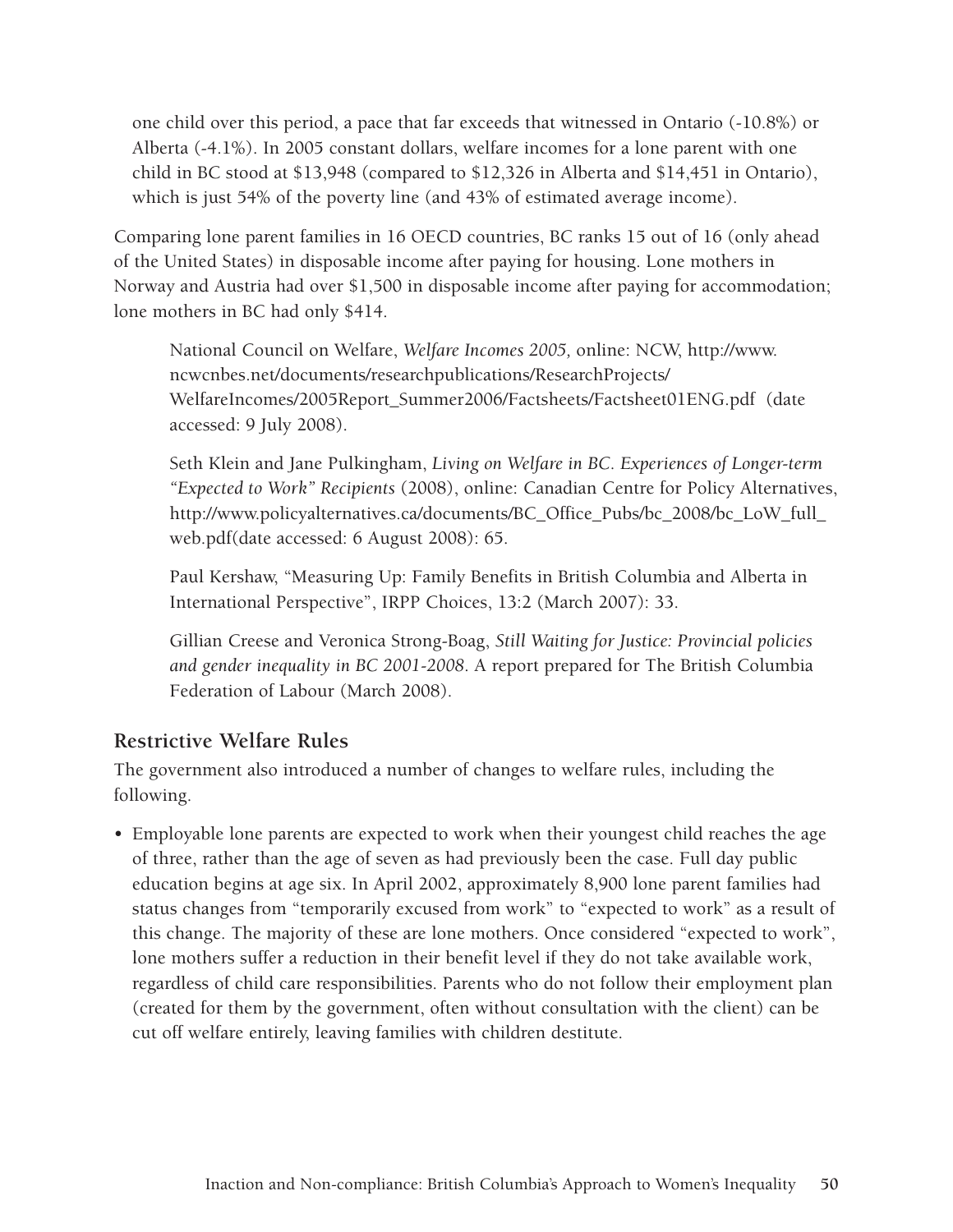- Before receiving income assistance, individuals are required to undertake a "three-week" self-directed job search". There are exceptions, but the bulk of applicants face this requirement regardless of the lack of any resources available to them. Once the job search period is over, applicants typically wait another two to three weeks before they receive benefits. Parents with children three years or older are not exempted from the three week work search agreement unless able to prove "emergency need." This waiting period causes severe hardship, including food insecurity and loss of housing.
- Most income assistance applicants without children must now show that they have been in the paid workforce for two consecutive years in order to be eligible for income assistance. They must demonstrate that they have worked 840 hours per year in each of those two years, or earned \$7,000 per year.
- The government introduced flat time limits for receipt of welfare. "Employable" people without children may only receive welfare for two years during any five-year period. In response to strong criticism from the public, the government introduced a series of exemptions that lessen the impact of this time limit. However, as long as it remains on the books, this arbitrary time limit is the only one of its kind in Canada.
- In addition to any civil or criminal penalty imposed by the courts, those found guilty of welfare "fraud" (which may include failure to report a gift) are now banned from receiving income assistance for periods ranging from three months to lifetime.
- Young adults (19 and over) are now required to demonstrate that they have lived independently of their parents for two years before they are eligible for welfare. This places vulnerable girls at risk.
- Children whose parents receive welfare can be required to seek employment as soon as they reach age 16. This requirement can be made a condition of their family's receipt of income assistance, such that the family is penalized by \$100 if the youth fails to comply. Thus, while other youths are encouraged to concentrate on their education, youths who rely on income assistance are pressured to seek paid employment.
- Individuals who leave jobs "voluntarily" or are fired for cause are ineligible for assistance, with limited exceptions. Individuals may be considered ineligible for welfare even if they have left jobs because of sexual harassment, unsafe working conditions, or labour standards violations. The government's first assumption is that the individual is at fault.

*BC Employment and Assistance Act S.BC.* 2002, c. 40, s. 8, online: Ministry of Management Services, [http://www.qp.gov.bc.ca/statreg/stat/E/02040\\_01.htm](http://www.qp.gov.bc.ca/statreg/stat/E/02040_01.htm ) (date accessed: 6 August 2008).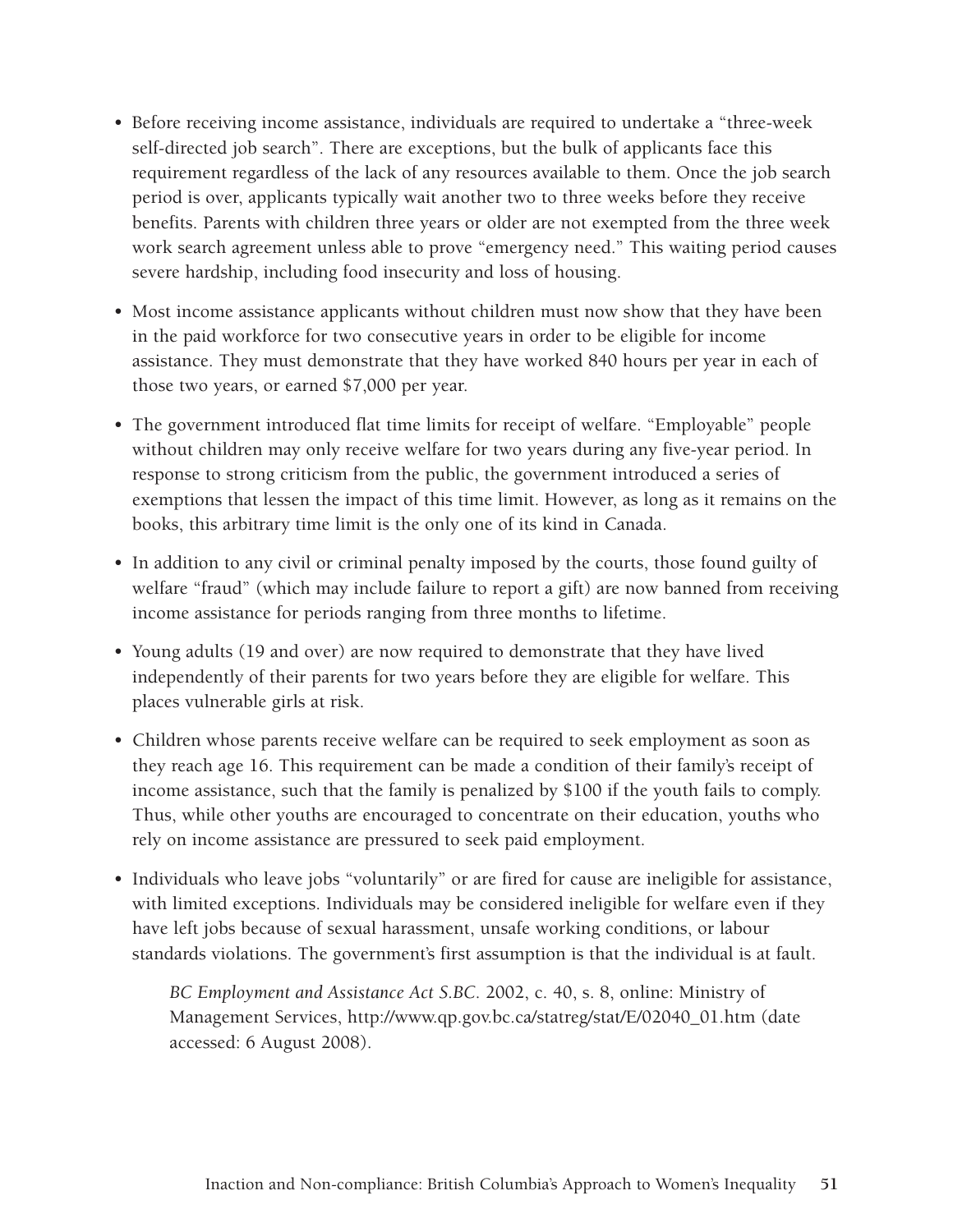BC. Reg. 263/2002, s. 3, 29, and 27 online: Ministry of Management Services, [http://](http://www.qp.gov.bc.ca/statreg/reg/E/263_2002.htm ) [www.qp.gov.bc.ca/statreg/reg/E/263\\_2002.htm](http://www.qp.gov.bc.ca/statreg/reg/E/263_2002.htm ) (date accessed: 6 August 2008).

Employment and Assistance Appeal Tribunal of the Province of British Columbia, *Basis for Appeal to the Tribunal,* online: EAATBC, [http://www.gov.bc.ca/eaat/popt/](http://www.gov.bc.ca/eaat/popt/basis_for_appeal.htm ) [basis\\_for\\_appeal.htm](http://www.gov.bc.ca/eaat/popt/basis_for_appeal.htm ) (date accessed: 6 August 2008).

# **Consequences for Women**

These cuts have had a disproportionate negative impact on women. Negative impacts include the following:

- The process of seeking income assistance (welfare) has become so restrictive and difficult to navigate that many women most in need of help are being systematically excluded from receipt of benefits;
- Benefit provision levels are so inadequate that there is widespread food, housing, and social insecurity among welfare recipients. The Dietitians of Canada have pointed out that it is impossible to maintain a healthy diet on income assistance in BC;
- One outcome of inadequate incomes for income assistance recipients is reliance on food banks. Nearly 2% of the BC population (over 76,000 people) used a Food Bank in March 2007: almost half (42%) were on social assistance; 21.5% were on disability income support, and 11.5% were employed;
- Women are forced to turn to prostitution for survival. Two recent studies report accounts of women put at increasing risk of being trapped in prostitution because of income assistance delays and denials;
- Women are forced to remain in or return to abusive relationships;
- Women who are lone mothers are unable to choose the balance of stay-at-home mothering and paid work that bests suits their and their children's needs.

*Gwen Brodsky, et. al, Human Rights Denied: lone mothers on income assistance in British Columbia* (2005), online: Poverty and Human Rights Centre, [http://www.](http://www.povertyandhumanrights.org/docs/denied.pdf ) [povertyandhumanrights.org/docs/denied.pdf](http://www.povertyandhumanrights.org/docs/denied.pdf ) (date accessed: 6 August 2008).

Gillian Creese and Veronica Strong-Boag, *Losing Ground: The Effects of Government Cutbacks on Women in British Columbia,* 2001 – 2005 (March 2005), a report prepared for the BC Coalition of Women's Centres: 6, 17.

Bruce Wallace, Seth Klein, and Marge Reitsma-Street, *Denied Assistance: Closing the Front Door on Welfare in BC,* (2006), online: Canadian Centre for Policy Alternatives, [http://www.policyalternatives.ca/Reports/2006/03/ReportsStudies1321/index.](http://www.policyalternatives.ca/Reports/2006/03/ReportsStudies1321/index.cfm?pa=BB736455) [cfm?pa=BB736455](http://www.policyalternatives.ca/Reports/2006/03/ReportsStudies1321/index.cfm?pa=BB736455) (date accessed: 30 June 2008).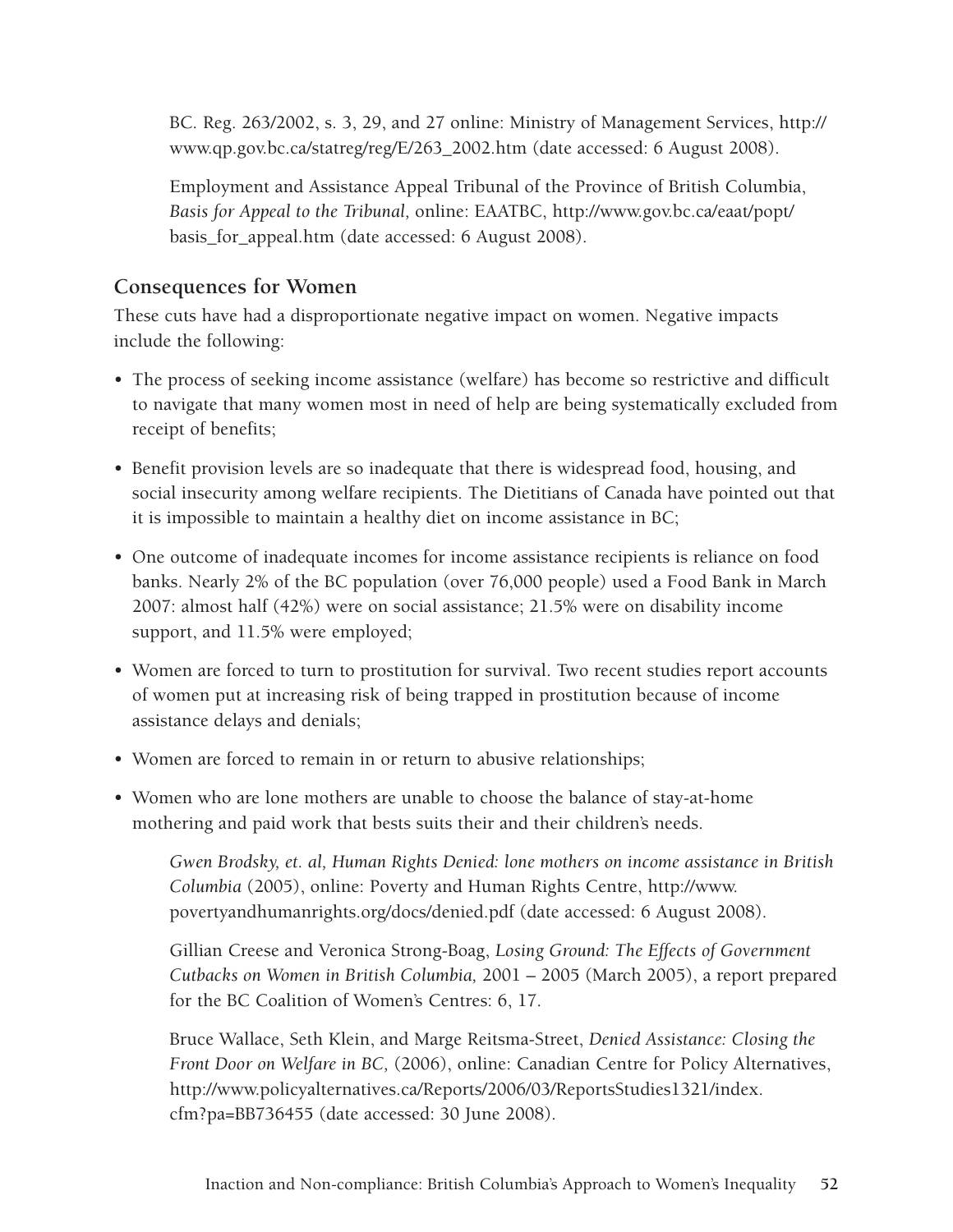The Dietitians of Canada, *The Cost of Eating in BC 2007* (2007), online: DOC, [http://](http://www.dietitians.ca/news/frm_resource/imageserver.asp?id=245&document_type=document&popup=true&contentid=3026) [www.dietitians.ca/news/frm\\_resource/imageserver.asp?id=245&document\\_type=docu](http://www.dietitians.ca/news/frm_resource/imageserver.asp?id=245&document_type=document&popup=true&contentid=3026) [ment&popup=true&contentid=3026](http://www.dietitians.ca/news/frm_resource/imageserver.asp?id=245&document_type=document&popup=true&contentid=3026) (date accessed: 6 August 2008): 3.

The Canadian Association of Food Banks, *Hunger Count 2007* (2007), online: CAFB, <http://www.cafb-acba.ca/documents/HungerCount2007.pdf>(date accessed: 6 August 2008): 21.

The number of people receiving assistance in BC dropped dramatically during this reporting period. Between 1995 and 2007, the number of welfare recipients declined by 62% in BC, a drop that is even more marked than that observed for Canada as a whole. The decline in the welfare rolls in BC, from 9.8 to 3.2% of the population, occurred exclusively in the "Temporary Assistance" income assistance caseload, where the numbers receiving assistance declined by 83%. Beneficiaries receiving temporary assistance are those who are deemed to be employable and expected to work.

In contrast, the number of recipients of income assistance disability benefits (those who are not expected to work) increased by 184%. Income assistance disability recipients now make up the majority (54%) of welfare recipients; by comparison, they made up just 7% of recipients in the mid-1990s. Women make up approximately 54% of the temporary assistance, and 48% of the disability income assistance caseload in BC today.

For lone mothers, while increased employment opportunities explains a small portion of the decline in income assistance participation, declining welfare rolls are primarily the result of changes to welfare benefits that have made welfare less accessible and attractive. And while the government claims that work is better than welfare and declining welfare rolls are a success story, poverty rates in the province for lone mothers tell a very different story. BC's poverty rates for lone mothers remain higher than the national average by a wide margin and continue to rise.

Jane Pulkingham, *Income Assistance Memo,* author's calculations based on data retrieved from the Ministry of Housing and Social Development, 2008, BC Employment and Income Assistance Summary Report. Online: [http://www.eia.gov.](http://www.eia.gov.bc.ca/research/08/06_May2008.pdf) [bc.ca/research/08/06\\_May2008.pdf](http://www.eia.gov.bc.ca/research/08/06_May2008.pdf) (date accessed: 18 July 2008). (Memo on file, the Poverty and Human Rights Centre.)

Jane Pulkingham, "Bucking the National Trend: The Campbell Cuts and Poverty Among Lone Mother in BC," *SPARC BC News,* (Summer 2006), online: SPARC, [http://](http://www.sparc.bc.ca/sparcnews) [www.sparc.bc.ca/sparcnews](http://www.sparc.bc.ca/sparcnews) (date accessed: 24 June 2008): 26-28.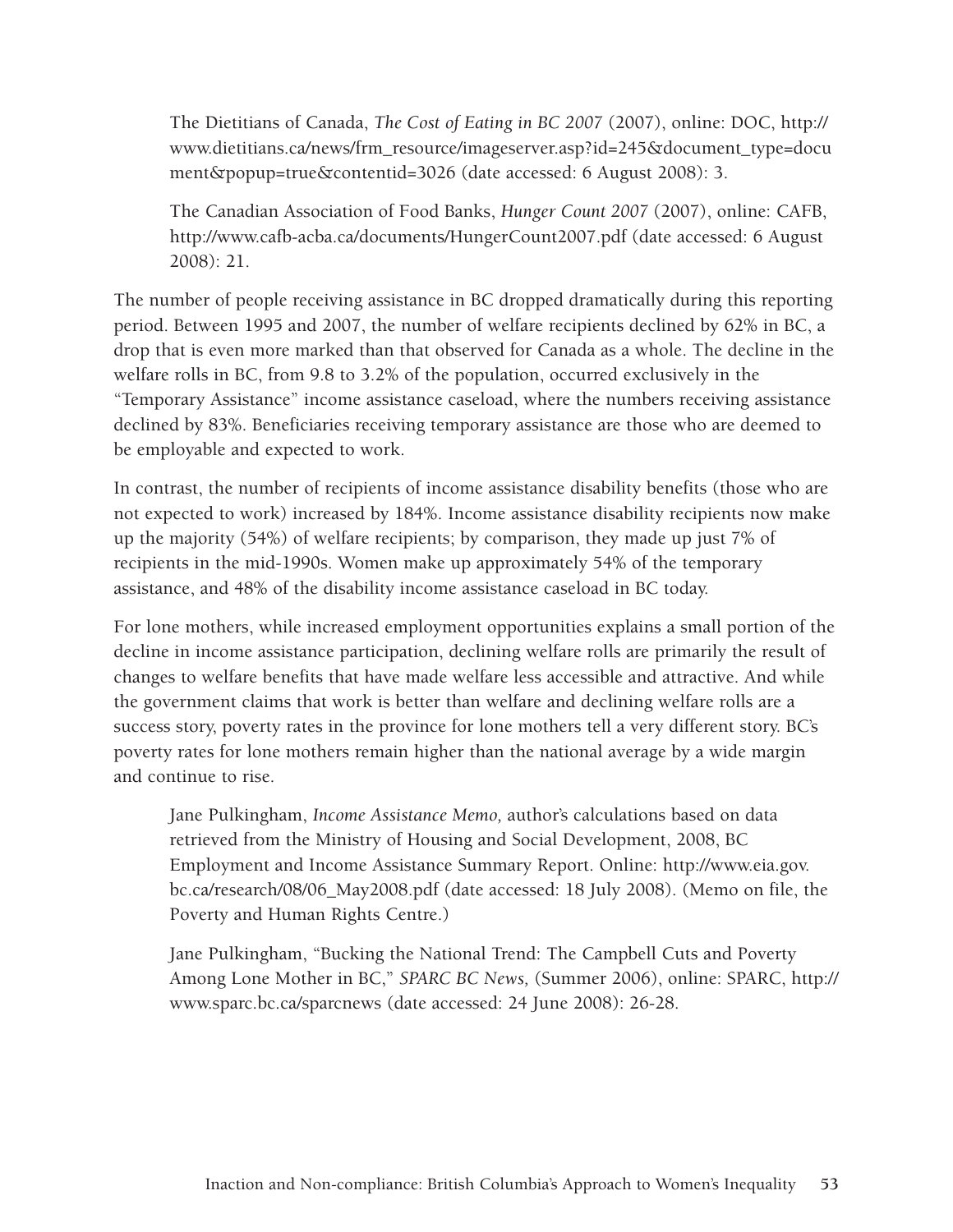**Recommendations That the government of BC raise income assistance rates to levels that permit recipients to have full participation in the social and economic life of BC, drop eligibility rules that bar persons in need from receiving income assistance, and establish rules and policies that will provide women in need, particularly lone mothers, with supports that foster their security and autonomy;**

**That the government of BC develop a coherent plan to address and eliminate poverty, in consultation with groups representing low-income and economically vulnerable individuals in the province. This plan must pay particular attention to groups with high and persistent rates of poverty – such as the poverty of lone-mother-led families, Aboriginal women, immigrant women and disabled women – and to the depth and duration of poverty among these groups.** 

# **Article 13: Child Apprehension**

In 2004, there were 9,115 children in care in BC and 3,740 (41%) of child apprehensions were from families known to be in receipt of income assistance. Physical harm or abuse only accounts for about 10% of child apprehensions. Rather, apprehensions are generally the result of a mother's struggle with poverty, addiction, mental health issues or family violence. Low provincial income assistance rates, a lack of affordable housing, costly public transit and the lack of a universal child care program all negatively affect the ability of poor women to care for their children. Mothers living in poverty are also subject to a high degree of scrutiny, leading to stress, fear and distrust. This makes some mothers reluctant to reach out for help in times of need. The relative poverty and lack of social supports for Aboriginal women, lone mothers, women with disabilities and victims of domestic violence has resulted in the disproportionate representation of these groups in the child protection system.

Of these vulnerable groups, Aboriginal women are the most clearly over-represented in the system. More than half of children currently in care in BC are Aboriginal. An Aboriginal child today is 10 times more likely to be apprehended than a non-Aboriginal child, and less than 16% of apprehended Aboriginal children are placed with an Aboriginal caregiver. The current situation is the result of discrimination against Aboriginal women by government social workers and the child welfare system and highlights the need for the recruitment of Aboriginal workers within these systems in order to address systemic discrimination. There is also a need for ongoing anti-racism and cultural sensitivity training for non-Aboriginal social workers and others who work within the child welfare system with Aboriginal peoples.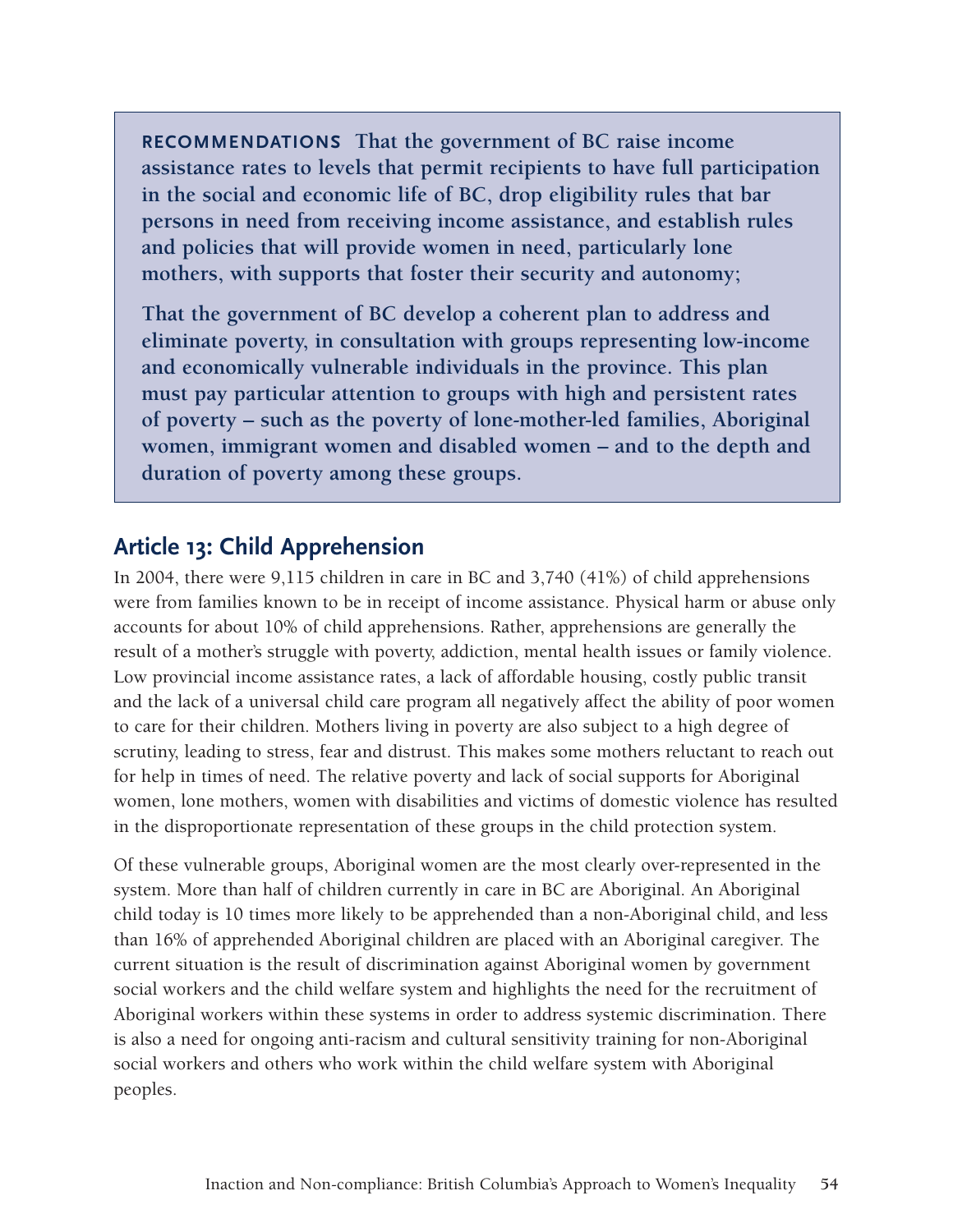In a 2006 government-commissioned report, a retired judge condemned BC's child protection system, calling it an unstable mess that had been decimated by budget cuts since 2001. The government's lack of commitment to providing publicly funded services has severely undermined the ability of the Ministry of Children and Family Development to take a preventative approach to child protection issues, resulting in high rates of child apprehension. Approaches to protecting children remain individualistic, crisis driven and devoid of a real commitment to supporting universal public programs that would reduce poverty and the social and economic stresses on mothers struggling to raise their children.

BC Children and Youth Review, *An Independent Review of BC's Child Protection System* (April 7, 2006), submitted to the Minister of Children and Family Development by the Honourable Ted Hughes O.C., Q.C., LLD.

D. Bennett and L. Sadrehashemi, *Broken Promises: Parents Speak about B.C.'s Child Welfare System* (2008), online: Pivot Legal Society, [http://www.pivotlegal.org/pdfs/](http://www.pivotlegal.org/pdfs/BrokenPromises.pdf) [BrokenPromises.pdf](http://www.pivotlegal.org/pdfs/BrokenPromises.pdf) (accessed 19 June 2008).

Provincial refusal to address the desperate situation of youngsters who "age" out of the foster care system at 19 ensures the continuation of disadvantage into adulthood. According to Mary Ellen Turpel-Lafond, BC's Representative for Children and Youth:

Most children leave care at age 19 without graduating from high school. They enter the adult world with few supports. Given all the difficulties they have struggled through as children and youth, it is unrealistic to expect them to not need supports to achieve success as they enter adulthood. It is imperative that these children receive social, emotional and financial supports to continue their education in a postsecondary setting as they "age out" of care.

Young women in state care are four times as likely as those not in care to get pregnant. Premature pregnancies often compromise hopes for further schooling. Girls in care are also more likely to suffer from anorexia and depression. In addition, abuse and racism are serious issues within the foster care system, and the system response to violence against girls is inadequate. Unlike the majority of the province's 19-year-olds, who are likely to cope with soaring housing and educational costs and demands for education by staying in their parents' home, this is not an option for former foster children. As a result, they are much more likely to become involved in the criminal justice system: 74% of girls and boys incarcerated have been in state care. Girls, whose wages are lower and who are particularly vulnerable to violence and exploitation, may well find themselves trading sex for housing.

Mary Ellen Turpel-Lafond, *Health and Well-Being of Children in Care in BC: Educational Experience and Outcomes* (May 2007), online: BC Representative for Children and Youth, [http://www.rcybc.ca/Groups/Our%20Reports/educational%20](http://www.rcybc.ca/Groups/Our Reports/educational outcomes of cic.pdf) [outcomes%20of%20cic.pdf](http://www.rcybc.ca/Groups/Our Reports/educational outcomes of cic.pdf) (date accessed: 22 July 2008).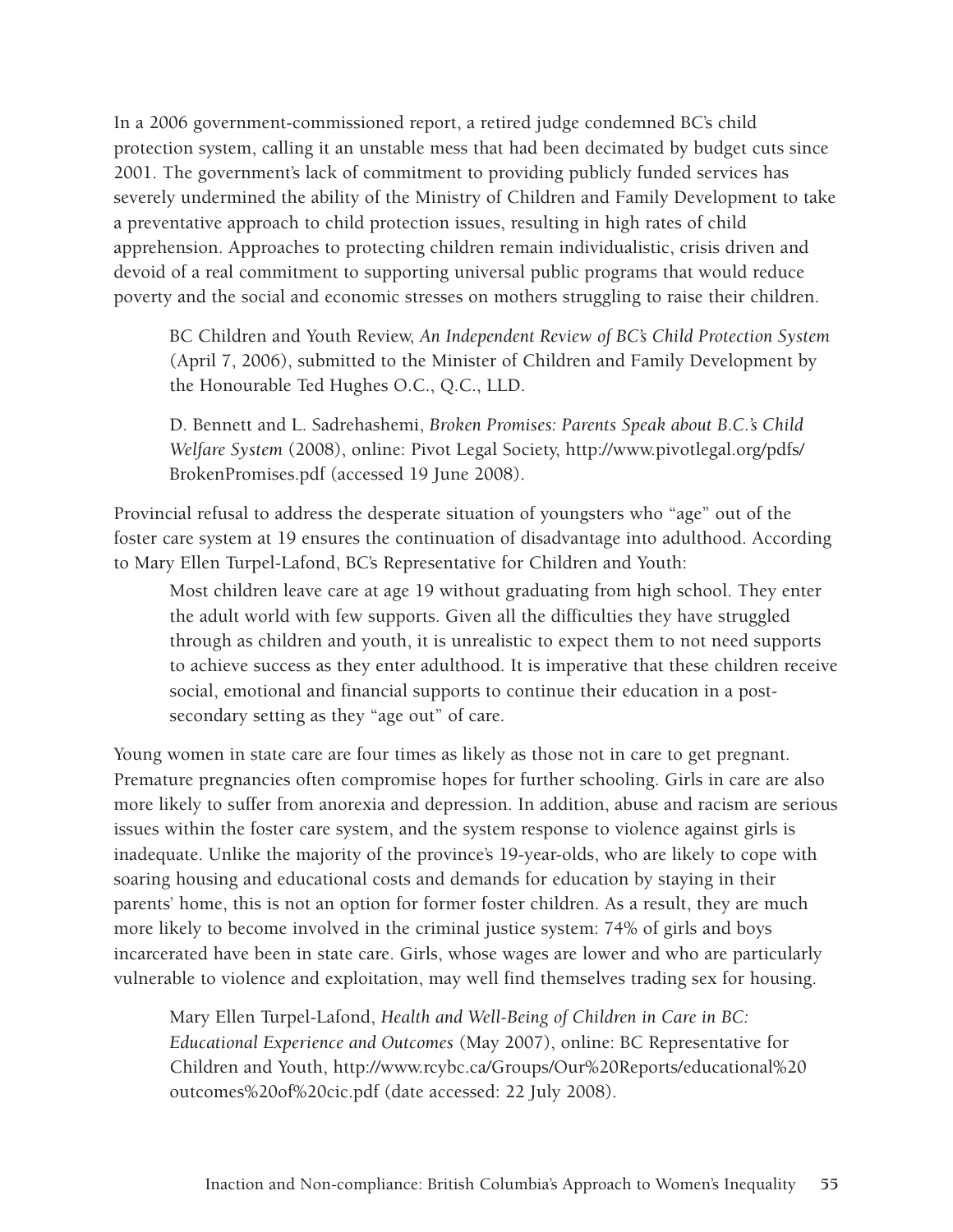D. Rutman, C. Hubberstey and A. Feduniw, with assistance from E. Brown, *When Youth Age Out of Care – Where to from There? Final Report Based on a Three Year Longitudinal Study* (School of Social Work, University of Victoria, September 2007).

Gillian Creese and Veronica Strong-Boag, *Still Waiting for Justice: Provincial policies and gender inequality in BC 2001-2008.* A report prepared for The British Columbia Federation of Labour (March 2008).

The McCreary Centre Society, *Time Out II: A Profile of BC Youth in Custody* (2005), online: MCS, [http://www.mcs.bc.ca/pdf/time\\_out\\_2.pdf](http://www.mcs.bc.ca/pdf/time_out_2.pdf) (date accessed:14 August 2008):26.

**Recommendations That alternatives to child apprehension should be strongly encouraged and given priority, and more funds should be allocated toward support services for mothers and for girls who "age out" of foster care;**

**That the Government of British Columbia make funding available to support the development of culturally appropriate services and resources for Aboriginal mothers, for example, Aboriginal Women's Justice Centres mandated with assisting individual women as well as addressing systemic discrimination against Aboriginal mothers involved in the child protection system.**

# **Article 13: Housing**

## **Background**

The cost of living increases in Vancouver have made British Columbia's largest city unliveable for many, particularly those with the fewest means. Rental market increases have catered to investors but have failed to meet the needs of the poorest residents of the city. Gentrification, combined with an influx of foreign investment on the eve of the 2010 Olympics, has caused rental market rates to soar and has forced many poor tenants out of their homes. Low income tenants have to double up with friends or family, or decrease their standard of living and relocate to the Downtown East side, a community of last resort. Homelessness is growing and the disproportionate poverty of lone mothers, young girls, women of colour, aboriginal women, immigrant women, women with disabilities and women leaving abusive partners make these groups especially vulnerable.

## **Homelessness**

Attempts at measuring the size of the homelessness problem in Vancouver have been undertaken: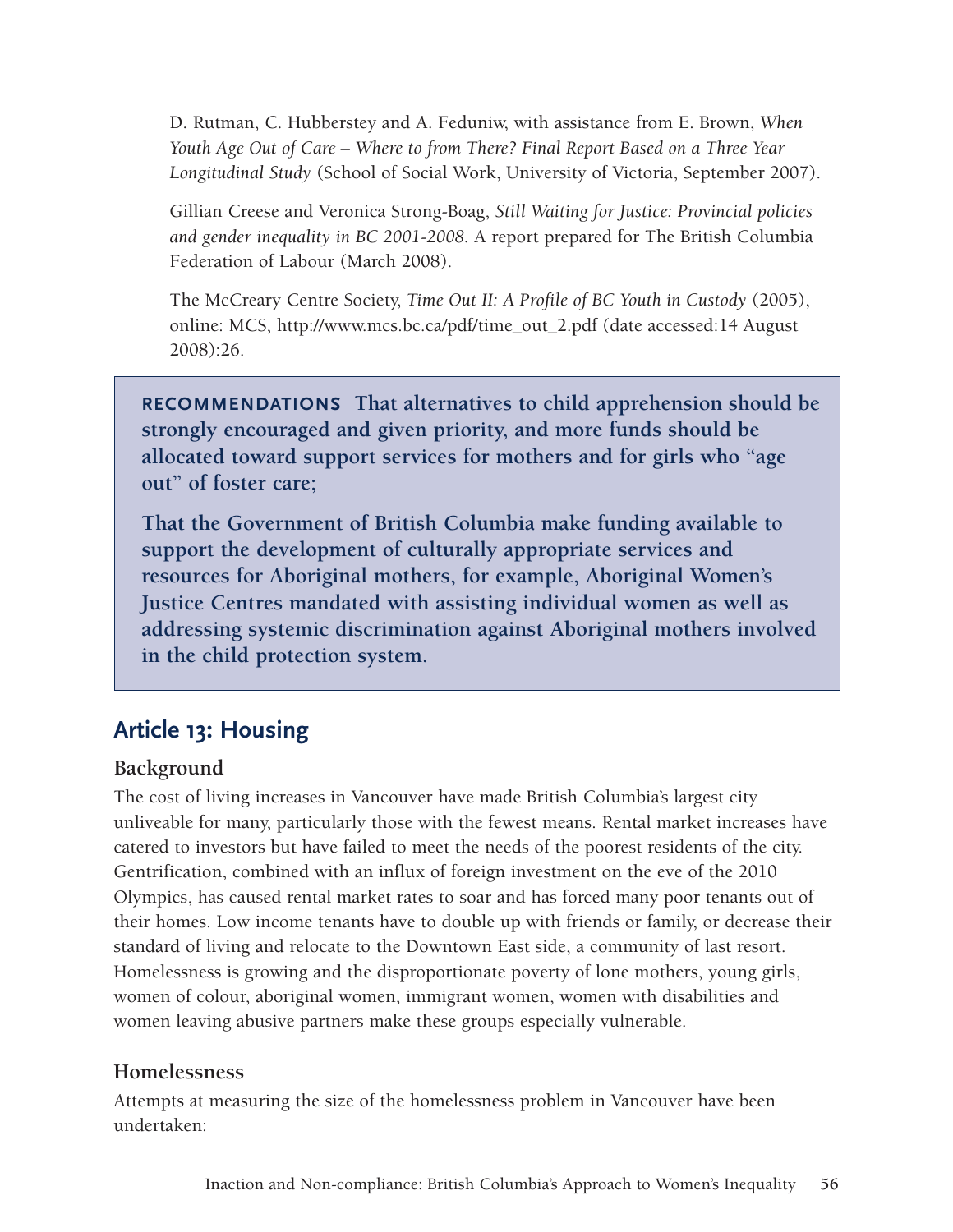- The most recent "homeless count" in Greater Vancouver found 2, 592 people on March 11 of 2008. This number is more than double those counted in 2002 (1,121);
- 26% of those experiencing absolute homelessness counted in 2005 were women;
- Nearly one-third of the homeless were Aboriginal (though only 2% of the total population of Greater Vancouver are Aboriginal), and 35% of these were women;
- Perhaps most distressingly, 40 families, mostly lone mothers, and 74 children were enumerated, nearly one-third of these children were living on the street;
- According to a one-day survey snapshot, taken on 14 April 2004, of the 6,109 women and children residing in emergency shelters across Canada, about 5,000 had escaped an abusive situation representing about three-quarters of all women residing in shelters;
- A 2004 study has shown that the death rate for homeless women is ten times that of women who are housed.

Homeless count figures are just the tip of the iceberg where women's homelessness is concerned. Women will do almost anything to stay off the streets and out of shelters to avoid violence and the apprehension of their children. As a result, women tend not to show up in homelessness counts in proportion to their experiences of homelessness because women who are homeless often "couch surf" with family or friends, live in compromising situations with men, or continue to reside with an abusive partner, all mechanisms to avoid the streets and shelters.

*Metro Vancouver Homeless Count Figures 2008: Preliminary Numbers.* Online: Greater Vancouver Regional District, [http://www.gvrd.bc.ca/homelessness/pdfs/2008Homeless](http://www.gvrd.bc.ca/homelessness/pdfs/2008HomelessCountPreliminaryFS-April.pdf ) [CountPreliminaryFS-April.pdf](http://www.gvrd.bc.ca/homelessness/pdfs/2008HomelessCountPreliminaryFS-April.pdf ) (date accessed: 9 June 2008).

*On Our Streets and in our Shelters: Results of the 2005 Greater Vancouver Homeless Count,* (September 2005), online: Greater Vancouver Regional District, [http://www.](http://www.gvrd.bc.ca/homelessness/pdfs/HomelessCount2005Final.pdf) [gvrd.bc.ca/homelessness/pdfs/HomelessCount2005Final.pdf](http://www.gvrd.bc.ca/homelessness/pdfs/HomelessCount2005Final.pdf) (date accessed: 19 June 2008): 2.

Cheung and Hwang, "Risk of death among homeless women: a cohort study and review of the literature" (April 2004), *Canadian Medical Association Journal* at 1243.

## **Homelessness and Poverty**

In Vancouver, women's homelessness must be understood as occurring as a result of the intersection between women's poverty and the changing housing market.

A single employable women on welfare with three children in Vancouver is given a monthly welfare maximum shelter allowance of \$700, and \$400 to cover the costs of food, transportation, health, recreation, and any unforeseen emergencies that arise for the month.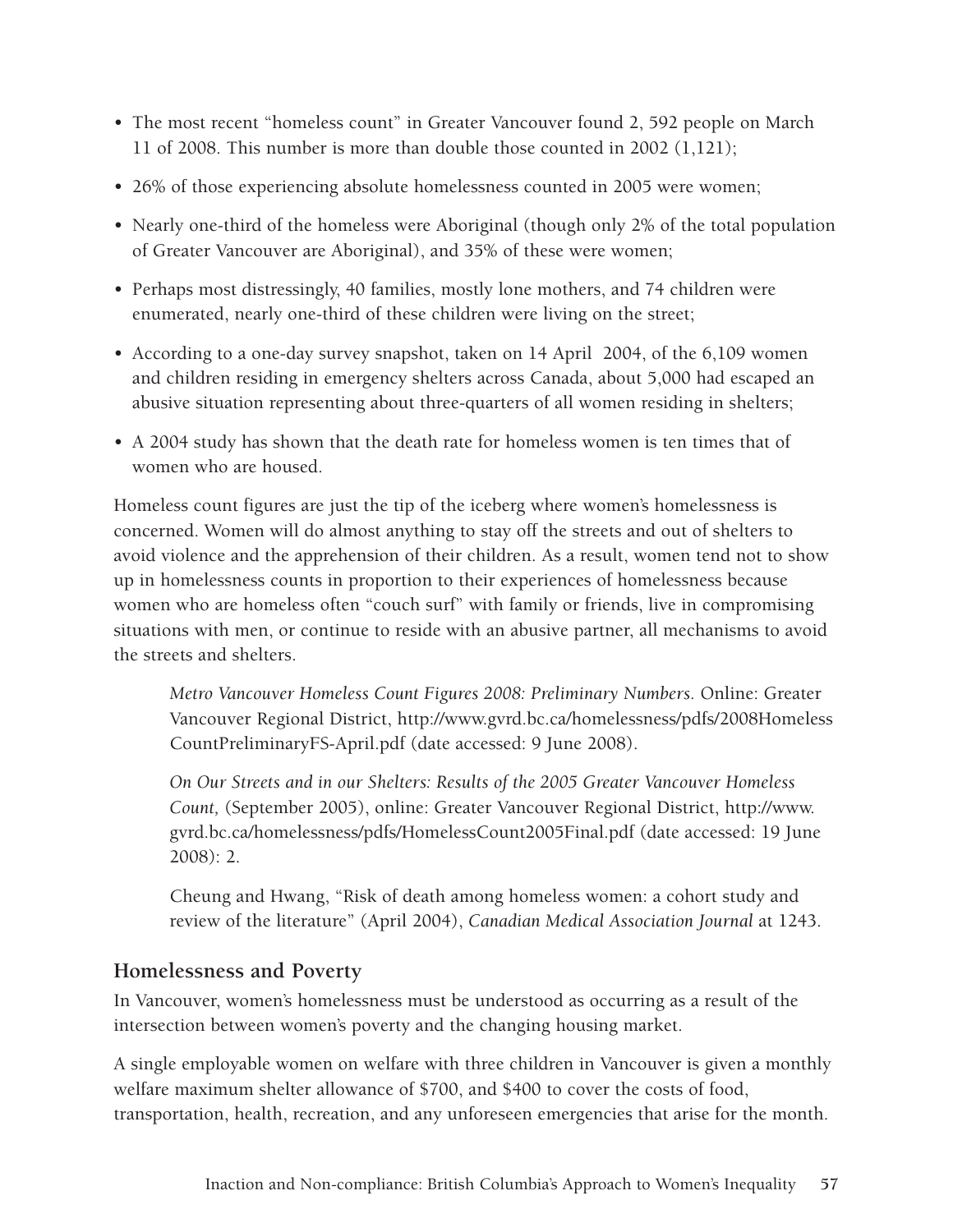These rates are not adjusted for increases in the cost of living, which results in falling welfare incomes year after year. This decline is, of course, further exacerbated by the government reductions in welfare rates documented above. The inadequacy of income assistance in meeting housing needs is demonstrated by the fact that 45% of the homeless receive some income assistance.

Low welfare rates and the low minimum wage have collided with gentrification and rapidly rising house prices to make accommodation in Vancouver increasingly unaffordable and unobtainable for poor women. Housing costs in BC are much higher than the national average (5.7 times the median household income compared to 4.1 nationally), and even higher in the Vancouver area (7.2 times the median income). Rental rates are similarly higher and vacancy rates lower. Market housing is simply unaffordable to anyone on low income.

The relationship between poverty and women's homelessness is particularly acute for older women in Vancouver, whose rates of homelessness are of increasing concern. Because women's work is typically in the service industry, part-time and poorly paid, with no pensions or other benefits, older women find themselves in financial straits, with homelessness a real threat. This is compounded by the stress of age-related health problems.

Of course the tension between women's poverty and the increasing costs of housing is only exacerbated by the demise of public housing across the province. This can be traced to the federal government's cancellation of funding for non-profit and co-op housing in 1993, made worse by the current provincial government's cancellation of the Homes BC program in 2001. Although both levels of government have recently made new commitments to social housing, these commitments fall significantly below current needs. Plans for new social housing and SRO (single resident occupancy) units in the City of Vancouver, where the affordable housing crisis is most serious, will not even replace units lost to redevelopment. Between 2003 and 2005, 99 SRO units were created while 415 disappeared; between 2005 and 2006 the disparity was 82 to 400.

Vancouver Foundation, *Metro Vancouver's Vital Signs* 2007, (2007), online: VF, [http://](http://www.vancouverfoundationvitalsigns.ca/) [www.vancouverfoundationvitalsigns.ca/](http://www.vancouverfoundationvitalsigns.ca/) (date accessed: 22 July 2008): 4-12.

Social Planning and Research Council of BC, *In the Proper Hands: SPARC BC Research on Homelessness and Affordable Housing* (2007), online: SPARC BC, [http://www.sparc.](http://www.sparc.bc.ca/resources-and-publications/category/45/affordable-housing-a-homelessness) [bc.ca/resources-and-publications/category/45/affordable-housing-a-homelessness](http://www.sparc.bc.ca/resources-and-publications/category/45/affordable-housing-a-homelessness) (date accessed: 22 July 2008): 3.

David Eby et al., *Cracks in the Foundation: Solving the Housing Crisis in Canada's Poorest Neighbourhood,* (2006), online: Pivot Legal Society, [http://www.pivotlegal.org/](http://www.pivotlegal.org/pdfs/CracksinFoundation.pdf) [pdfs/CracksinFoundation.pdf](http://www.pivotlegal.org/pdfs/CracksinFoundation.pdf) (date accessed: 22 July 2008).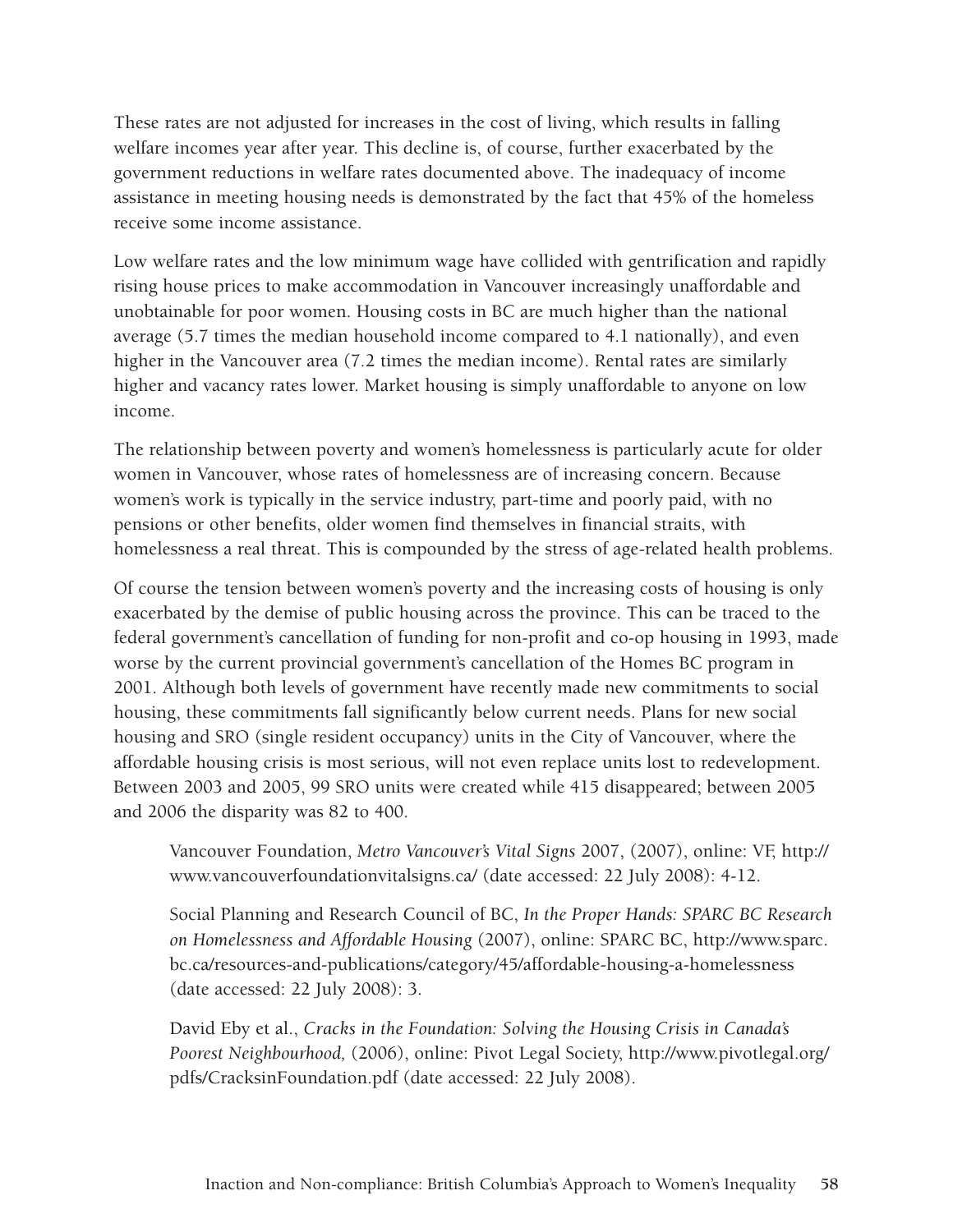Gillian Creese and Veronica Strong-Boag, *Still Waiting for Justice: Provincial policies and gender inequality in BC 2001-2008.* A report prepared for The British Columbia Federation of Labour (March 2008).

# **Housing and Legislation**

The housing market in Vancouver is largely characterized as a "landlords' market". Residential tenancy legislation, though supposedly designed to protect the interests of both tenants and landlords, has failed to meet the needs of tenants in Vancouver. Particularly vulnerable renters in Vancouver, including low income women, have been forced to decrease their living standards becoming accustomed to insect and rodent infestation and living with the constant threat of eviction.

The current government has made cuts to the residential tenancy branch offices throughout British Columbia, including branches in Surrey, Kelowna, Vancouver, and Nanaimo. In a 2006 report conducted by the Pivot Legal Society, tenants reported 2-3 hour waits at residential tenancy offices for small tasks such as filing of applications, and often tenants are turned away for lack of capacity and long wait times. Low income women battling the stress of work and keeping families together have little time to deal with the stress of navigating through the legal and bureaucratic loop holes of the Residential Tenancy regime. This has resulted in women tenants not being able to access their rights under the *Residential Tenancy Act.* 

David Eby et al., *Cracks in the Foundation: Solving the Housing Crisis in Canada's Poorest Neighbourhood,* (2006), online: Pivot Legal Society, [http://www.pivotlegal.org/](http://www.pivotlegal.org/pdfs/CracksinFoundation.pdf) [pdfs/CracksinFoundation.pdf](http://www.pivotlegal.org/pdfs/CracksinFoundation.pdf) (date accessed: 22 July 2008): v-vi.

## **Conclusion - Housing**

For women experiencing poverty, securing safe, affordable, housing is the highest priority. Without safe, secure, affordable housing, women are exposed to unacceptable risks of violence, of poor health, and of losing their children to child welfare authorities. The resources required to provide foster care for children would be better spent on providing adequate housing and support services to their mothers.

In October 2007, United Nations Special Rapporteur Mr. Miloon Kothari, conducted a mission to Canada to examine the status of realization of the right to adequate housing, particularly focusing on women and other vulnerable groups and the possible impact of the 2010 Olympic Games on the housing situation in Vancouver. Mr. Kothari confirmed the deep and devastating impact of Canada's national housing crisis and its disproportionate impact on women and other groups particularly vulnerable to poverty.

Press Release: *United Nations Expert on Adequate Housing Calls for Immediate Attention to Tackle National Housing Crisis in Canada* (November 2007), online: United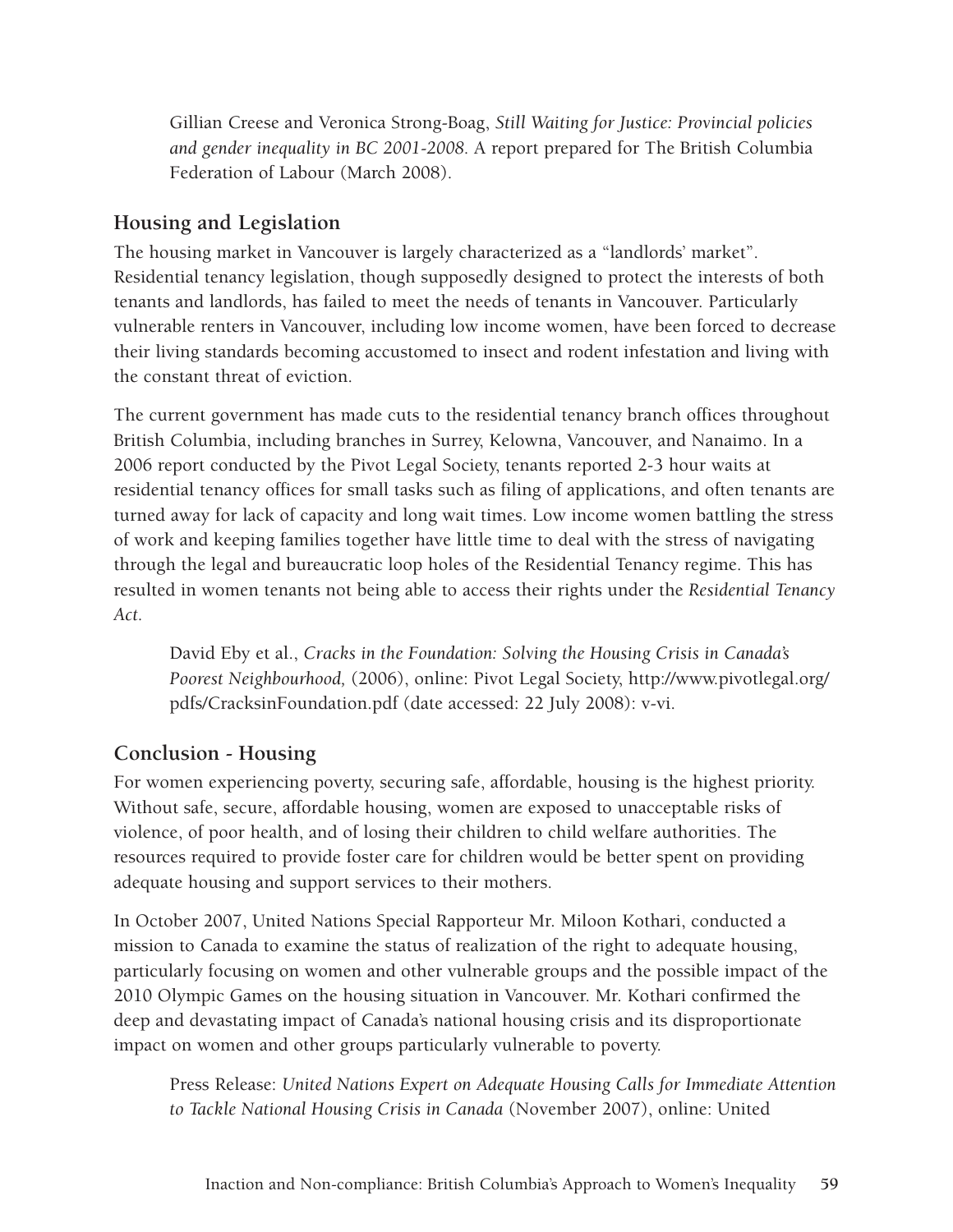Nations, [http://www.unhchr.ch/huricane/huricane.nsf/0/90995D69CE8153C3C12573](http://www.unhchr.ch/huricane/huricane.nsf/0/90995D69CE8153C3C1257387004F40B5?opendocument) [87004F40B5?opendocument](http://www.unhchr.ch/huricane/huricane.nsf/0/90995D69CE8153C3C1257387004F40B5?opendocument) (date accessed: 19 June 2008).

**Recommendations That the Government of British Columbia commit stable and long-term funding and programmes to realize a comprehensive provincial housing strategy;**

**That particular funding be directed to women from racialized communities, Aboriginal women, victims of domestic violence, elderly women, and youth. This might include: developing more social housing units, establishing or increasing rent supplement programs, developing creative means of ensuring children are not apprehended by state authorities because of a woman's poverty and inadequate housing;**

**That the Government of British Columbia ensure that income assistance rates are set at realistic levels that reflect the actual costs of adequate and safe housing.**

# **ARTICLE 14: RURAL WOMEN**

# **Article 14: Rural Access to Courts**

Since 2001, the Government of British Columbia has closed approximately one third of the courthouses in the province. This brings the number of staffed courthouses down from 68 to 44. The closure of courthouses has affected access to justice for many rural women, who now have to travel long distances to attend court.

A report of the Provincial Court of British Columbia states:

A large proportion of the Court's work involves matters of an urgent or emergent nature, such as child apprehensions, restraining orders, applications for peace bonds …[often no-contact or restraining orders]…domestic violence cases, and young offender matters. Such matters require accommodation within a tight or legislatively mandated time frame, so Court and Registry accessibility is of paramount importance.

Thus, lack of access to courthouses has a very specific impact on rural women and on Aboriginal women living in rural and remote areas who experience violence in their homes, because they will have to wait longer and travel farther in order to obtain court orders to protect themselves and their children. Further, because of the closures, rural women and girls and Aboriginal women and girls living in rural and remote areas who have been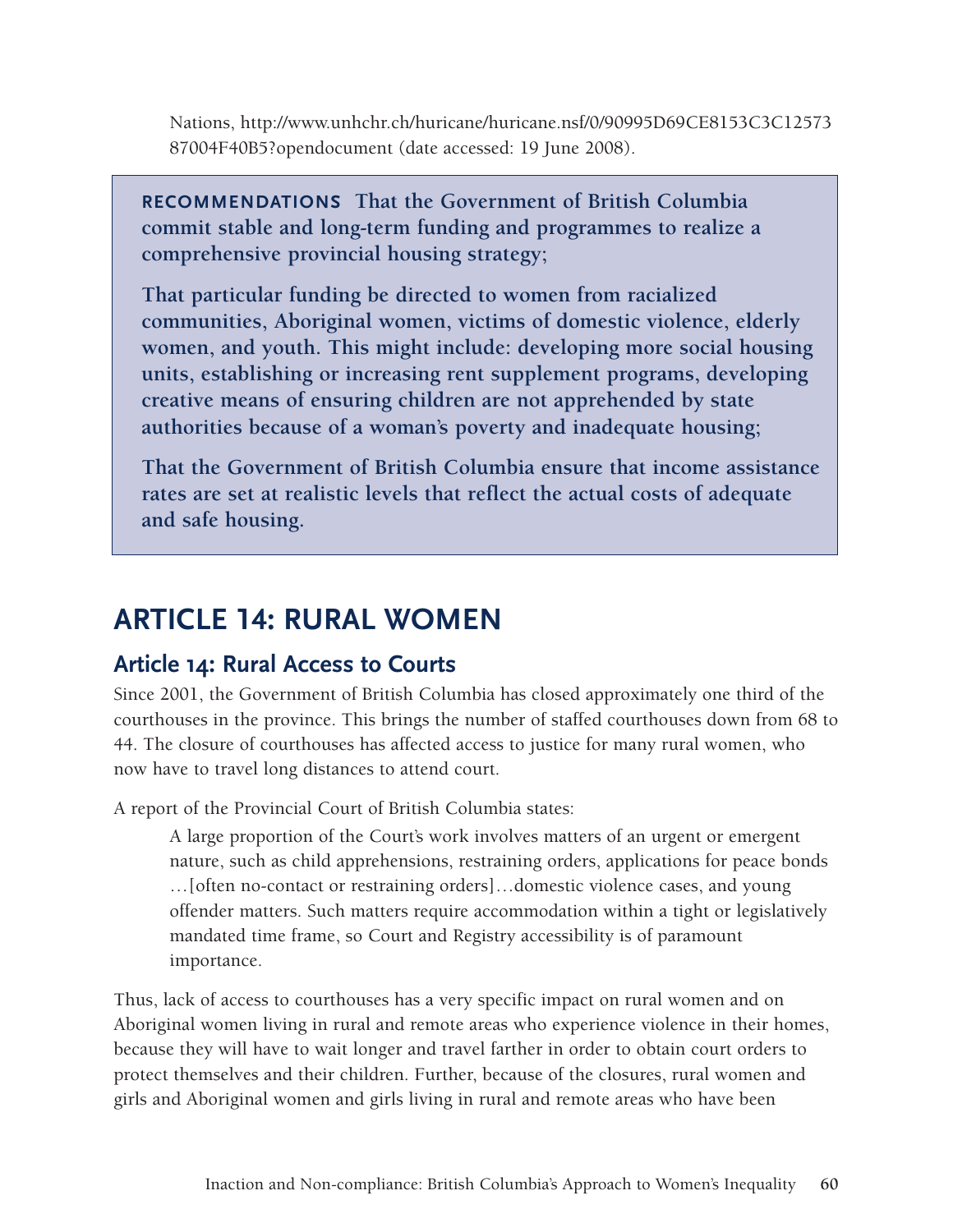charged with an offence are held in holding cells further away from their own communities, for longer periods, and in harsher conditions.

British Columbia Ministry of Attorney General and Minister Responsible for Treaty Negotiations, *Media Release Regarding Court Closures* (February 2002), online: British Columbia Provincial Court, [http://www.provincialcourt.bc.ca/downloads/pdf/](http://www.gov.bc.ca/prem/popt/corereview/srv_pln/ag/AG.pdf) [mediarelease-feb18.pdf](http://www.gov.bc.ca/prem/popt/corereview/srv_pln/ag/AG.pdf) (date accessed: 14 July 2008).

# **Article 14: Rural Access to Government Services**

Other government departments have closed their rural offices, including Community Legal Aid and Native Law Offices. As noted above, women's centres across the province have lost their funding and been forced to close or scale down their services. These changes are particularly harmful in towns where that centre offers the only services related to women's health and safety. Further, hospitals in rural areas have been closed, and health services are becoming increasingly centralized in urban centres. Because rural women and girls now have to travel increased distances to receive emergency and non-emergency services, including assault and rape-related care, and pregnancy and childbirth-related services, they and their children incur increased risks.

Friends of Women and Children in B.C., *Report Card,* Vol. 4 No. 2 (February 2005), online: University of British Columbia Centre for Women's Studies and Gender Relations [http://www.wmst.ubc.ca/pdf\\_files/fwcbcRep/FWCBCFeb05.pdf](http://www.wmst.ubc.ca/FWCBCAug02.pdf) (date accessed: 14 July 2008).

Friends of Women and Children in B.C., *Report Card,* Vol. 1 No.6 (September 2002), online: University of British Columbia Centre for Women's Studies and Gender Relations [http://www.wmst.ubc.ca/pdf\\_files/fwcbcRep/FWCBCSep02.pdf](http://www.wmst.ubc.ca/FWCBCSep02.pdf) (date accessed: 14 July 2008).

**Recommendation That the Government of British Columbia ensure that essential courthouse and government services are available to women living in rural British Columbia.**

# **CONCLUSION**

The cumulative effect of the policies discussed in this report is that women in British Columbia are marginalized and politically disempowered, that women in the province face increasing social and economic deprivation, and that issues of women's equality are erased from the political agenda.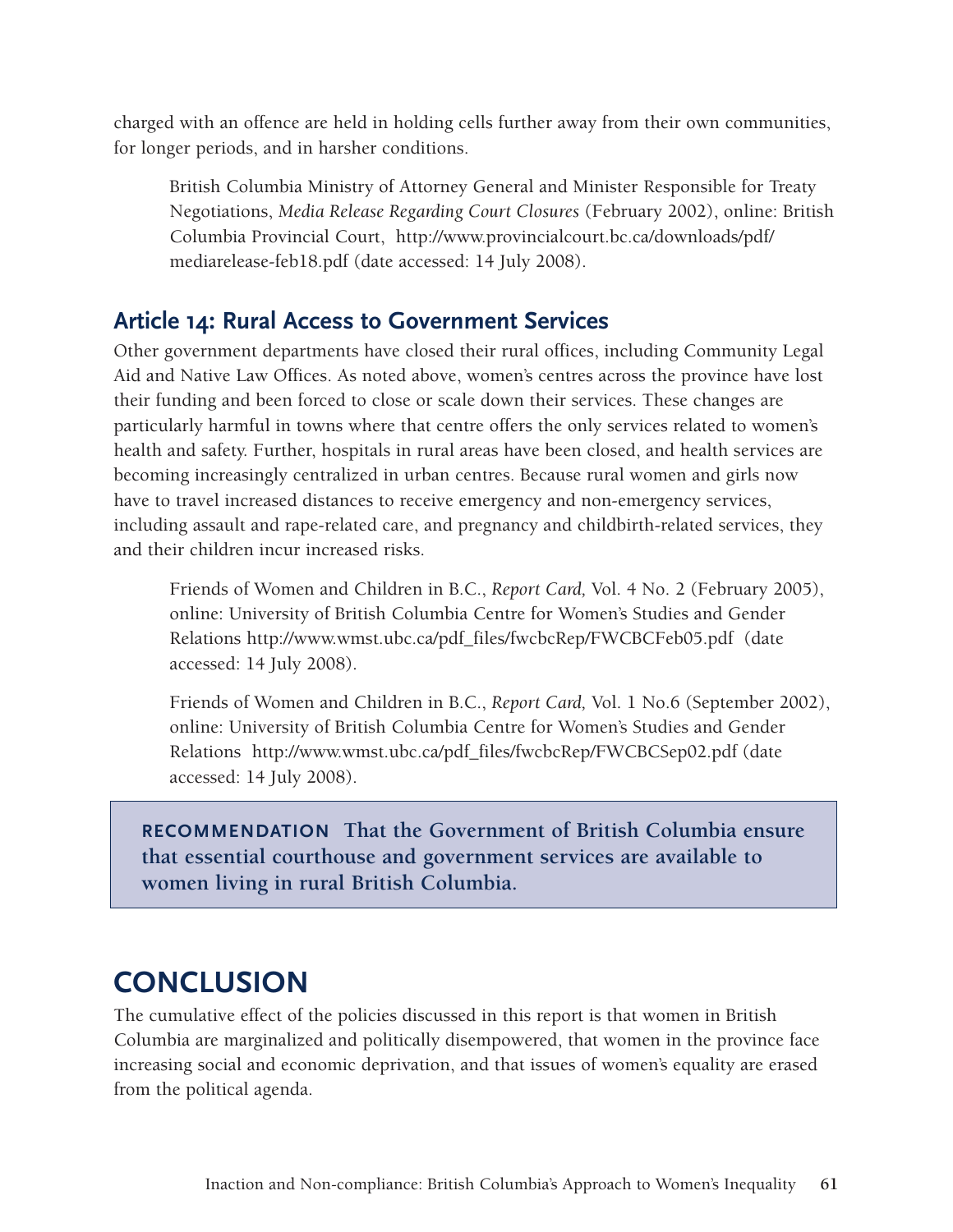Obvious examples are the explicit refusal of the Government of BC to comply with the Committee's 2003 recommendations, the elimination of the Ministry of Women's Equality, and dramatic cuts to programs and services essential for women's well-being, such as social assistance, child care, women's centres, legal aid, housing, and support for survivors of violence against women. These policy decisions are part of a broad ideological shift that permeates every aspect of British Columbian society. This shift is characterized by indifference toward women's inequality. The negative effects of this shift are cumulative and go beyond the specific harms detailed in this report; they threaten to render women's inequality, unchanging and invisible in the province.

The current BC Government perpetuates and condones lack of concern over women's social, economic, and political inequality and disadvantage. This is in direct contravention of Article 5 of the *Convention*, which obligates the Government of BC to take all appropriate measures to modify social and cultural patterns in order to eliminate prejudice and stereotyping of women. The BC CEDAW Group asks that the Committee hold the Government of British Columbia accountable not only for each of the specific breaches of the *Convention* outlined in this report, but also for its failure to put into place programmes and policies that have the goals of changing cultural attitudes and social patterns that foster, minimize or ignore women's inequality in British Columbia.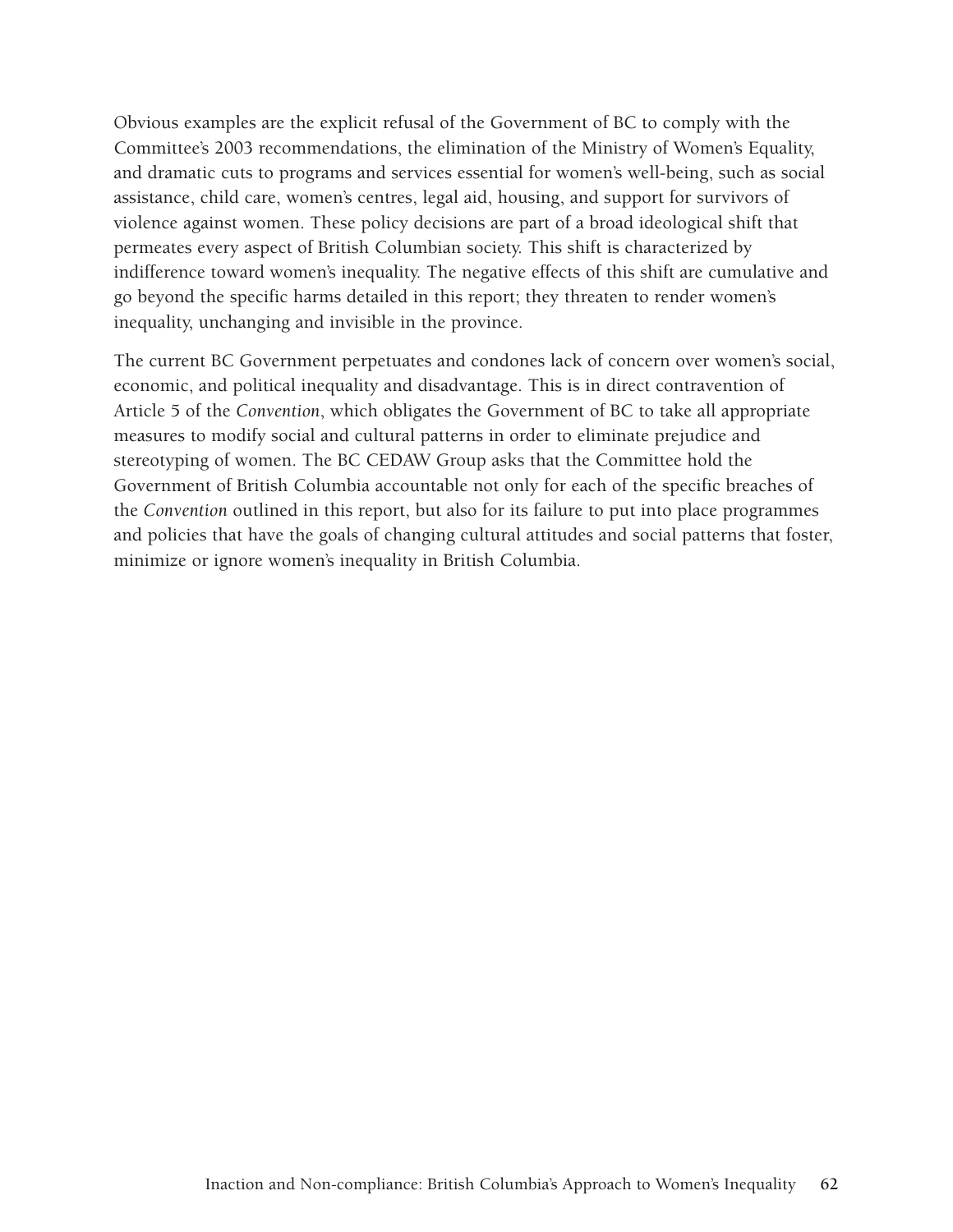# **Appendix I: List of Recommendations**

# **Aboriginal Women in British Columbia**

### Recommendation:

That the Government of British Columbia take action to address the pervasive discrimination faced by Aboriginal women in the province. For example, it is recommended that Aboriginal Women's Justice Centres be established at the regional levels in urban and rural communities to address systemic discrimination within the legal system and to provide assistance to Aboriginal women engaged with the family justice, child welfare, social welfare, and criminal justice systems.

# **Repeated Calls for British Columbia's Compliance with the Convention on the Elimination of All Forms of Discrimination against Women**

#### Recommendation:

That the Government of British Columbia address the 2003 CEDAW recommendations and all applicable 2008 recommendations through a legislative committee, which, in cooperation with women's groups, is required to report back to the CEDAW committee within 18 months.

# **ARTICLE 2: ANTI-DISCRIMINATION MEASURES**

## **Article 2: Restrictive Constitutional Interpretation**

#### Recommendation:

That the Government of British Columbia uphold *Charter* values when involved in *Charter* litigation and conduct itself in a manner that promotes and protects women's *Charter* right to substantive equality, in accordance with Canada's obligations under international human rights law.

## **Article 2: Elimination of the Human Rights Commission**

#### Recommendations:

That the Government of British Columbia establish a Human Rights Commission, according to the Paris principles, which is responsible for public education, conducting inquiries, initiating complaints, public reporting, and providing systemic oversight of human rights complaints;

That the Government of British Columbia ensure that there is adequate legal representation for human rights complainants.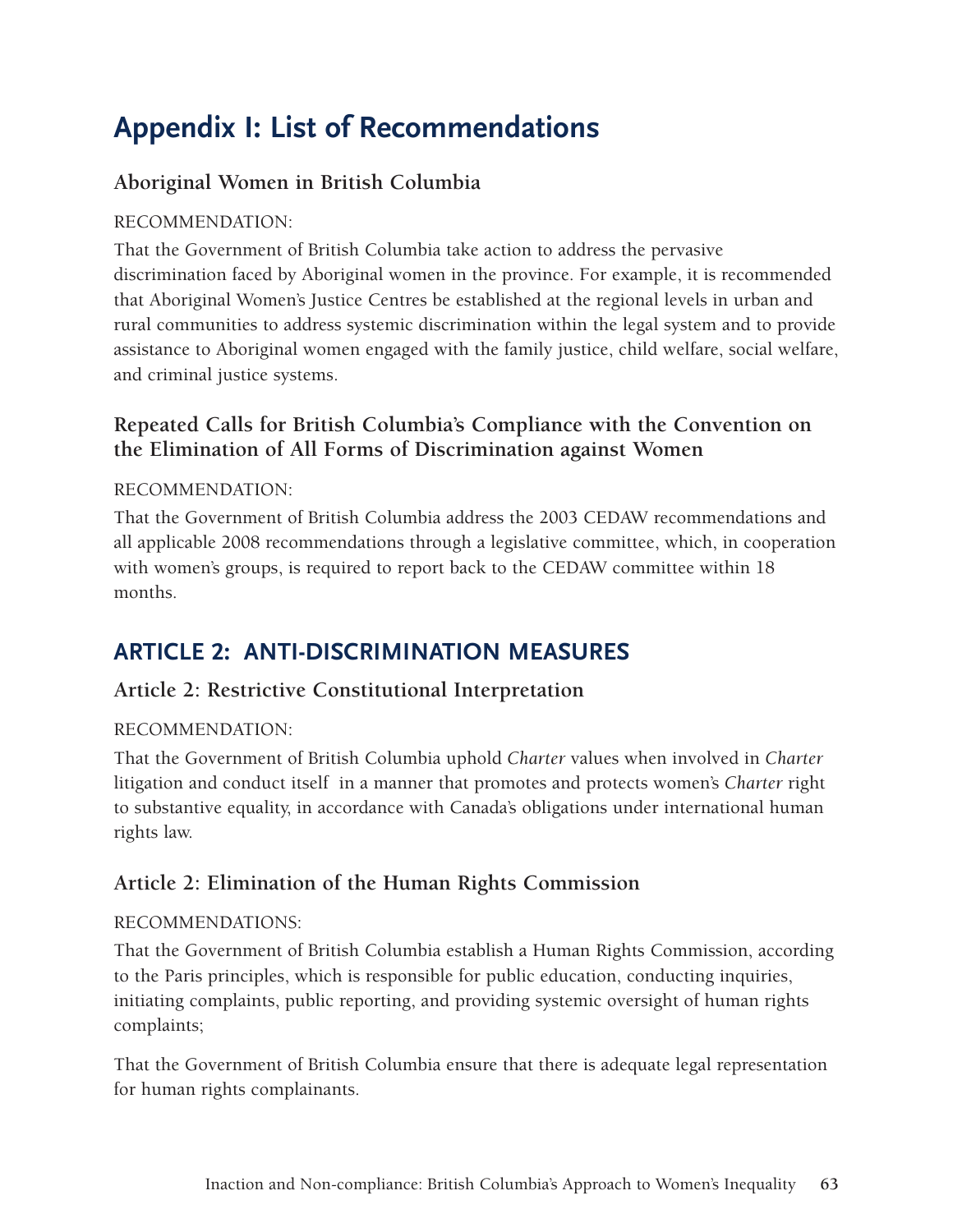# **Article 2: Elimination of the Ministry of Women's Equality**

#### Recommendation:

That the Government of British Columbia re-establish a free-standing Ministry of Women's Equality with an adequate budget to ensure consistent gender analysis of public policy and advancement of the interests of women at the provincial level.

# **Article 2: Reductions in Legal Aid**

#### Recommendations:

That the Government of British Columbia ensure full and meaningful access to legal aid and legal representation for BC women, in particular, for family and poverty law. The provincial and federal governments must cooperate to establish national standards for legal aid in these areas, consistent with the *Canadian Charter of Rights and Freedoms* and international human rights;

That the Government of British Columbia ensure adequate legal assistance for women victims of crime, for witnesses in cases of violence against women, and for intervening equality-seeking women's groups.

# **ARTICLE 3: ADVANCEMENT OF WOMEN**

## **Article 3: Elimination of Funding for Women's Centres**

#### Recommendation:

That the government of British Columbia provide stable, core operating funding to women's centres across the province and ensure that women in all regions of the province have adequate access to a women's centre.

## **Article 3: Violence Against Women**

*Police Protection of Women* 

#### Recommendations:

That the Government of British Columbia ensure that all women experiencing violence in BC receive timely protection from police, and receive translation services if they need them so that they can understand and communicate with police.

That police in British Columbia receive specialized training and monitoring to ensure adherence to the provincial *Violence Against Women in Relationships Policy.*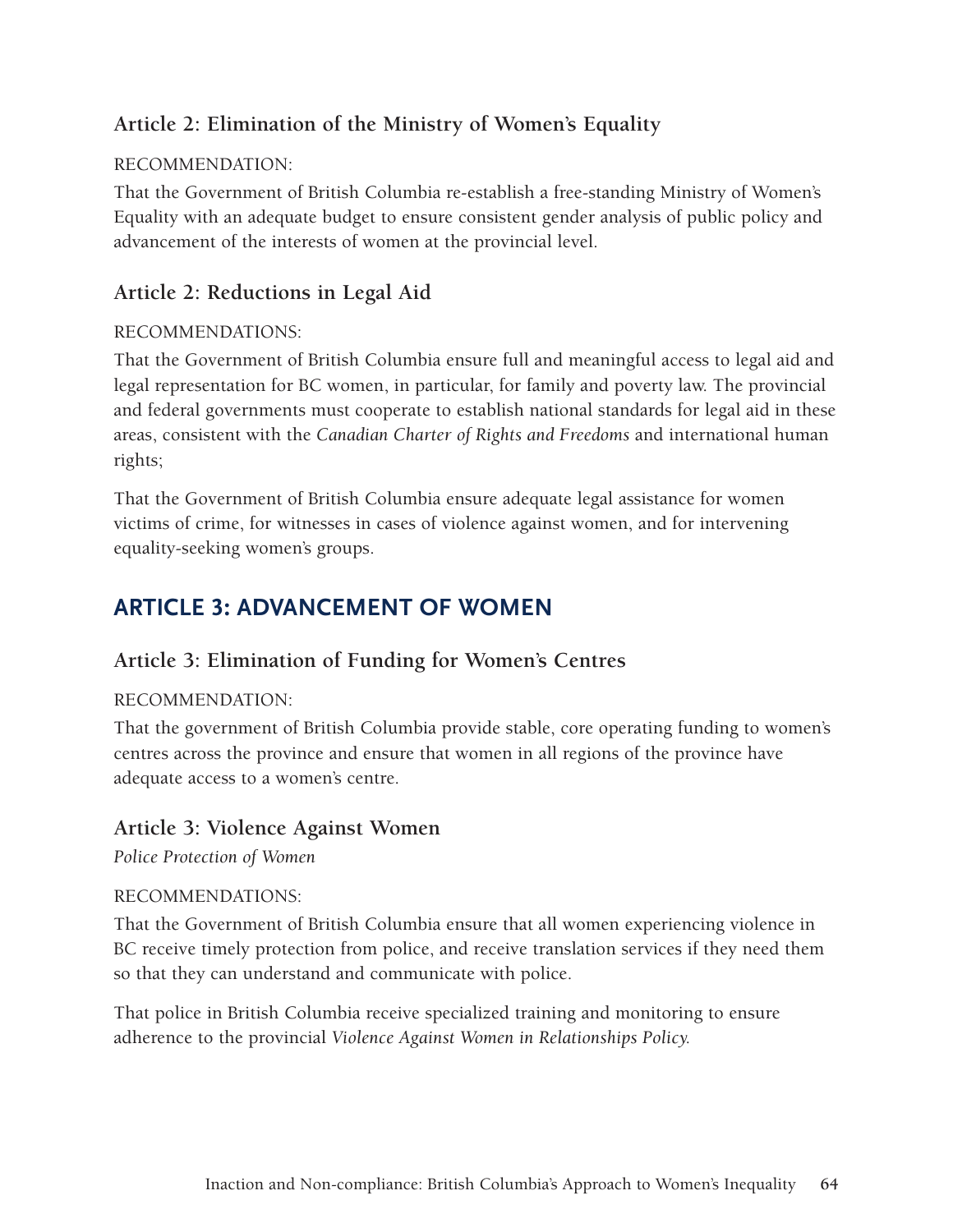# **Crown Charging Policies**

#### Recommendations:

That the Government of British Columbia affirm and enforce a policy which treats violence against women as a serious criminal matter; that violent offenders be charged consistently and not diverted to civil procedures or criminal protection orders;

That the Government of British Columbia direct Crown prosecutors to uphold the *Charter* rights of women who experience violence to equal protection of the law.

#### **Victim Services**

#### Recommendation:

That the Government of British Columbia provide funding to community-based women's organizations for transition housing, counselling, and other support services for women who experience violence.

#### **Violence Against Aboriginal Women**

#### Recommendations:

That the Government of British Columbia develop a plan to address violence against Aboriginal women, including the investment of more resources and infrastructure to address systemic forms of discrimination;

That the Government of British Columbia create a toll-free phone number specifically for Aboriginal women who are experiencing or who have experienced violence;

That Robert Pickton be tried for the outstanding 20 murder charges against him;

That Alternative Measures and Restorative Justice programs not be used in cases of violence against Aboriginal women, and that the wishes of the women in such cases be taken into consideration by Crown Counsel.

## **Exit Programs for Aboriginal Women in Prostitution**

#### Recommendation:

That the Government of British Columbia invest in exit programs for Aboriginal women in prostitution, including funding for treatment and recovery programs, education, housing, and culturally appropriate support services.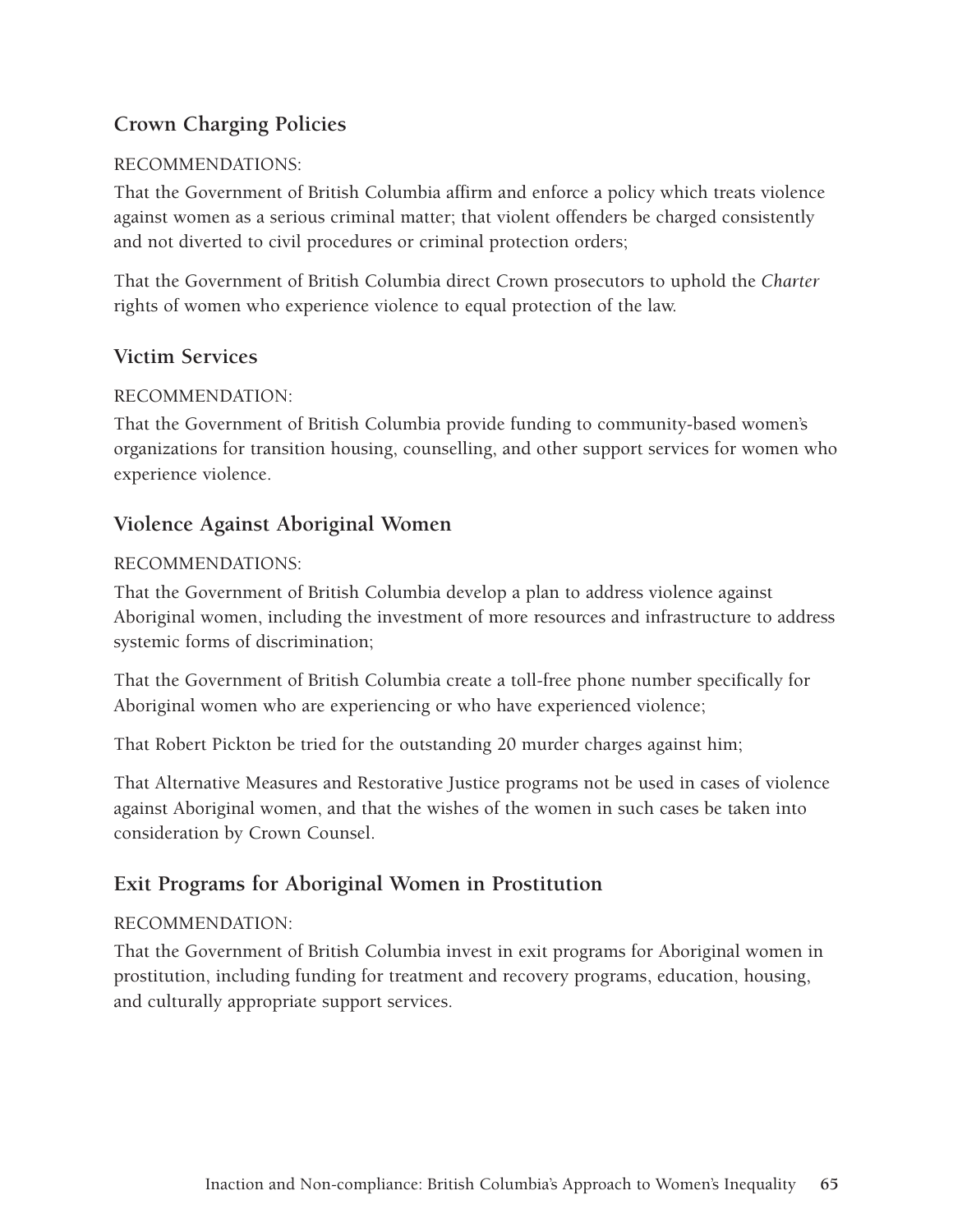# **Article 3: Use of Mediation in Family Law**

#### Recommendations:

That the Government of British Columbia not introduce mandatory mediation into the resolution of family law matters;

That the Government of British Columbia ensure that women engaged in family law disputes have access to adequate legal representation.

# **ARTICLE 7: POLITICAL AND PUBLIC LIFE**

# **Article 7: Under-Representation of Women**

#### Recommendations:

That the Government of British Columbia institute and support programs that promote women's full participation in the electoral process. These could include active recruitment of and support for women candidates, offering family-friendly work environments, and public awareness campaigns;

That all political parties in British Columbia commit to increasing their number of women candidates, and that they put in place affirmative action programs to help realize those commitments.

# **ARTICLE 10: EDUCATION**

# **Article 10: Post-Secondary Tuition Increases**

#### Recommendations:

That the Government of British Columbia enact province-wide legislation regulating feesetting by colleges and universities;

That the Government of British Columbia ensure equal access to post-secondary education for economically vulnerable women by providing a generous grants program.

# **Article 10: Restricted Access to Adult Education**

#### Recommendations:

That the BC Government change welfare rules so that income assistance recipients can participate in postsecondary education;

That the BC Government restore and increase designated funding to post-secondary institutions to support income assistance recipients;

That the BC Government restore tuition-free Adult Basic Education in BC's public postsecondary institutions.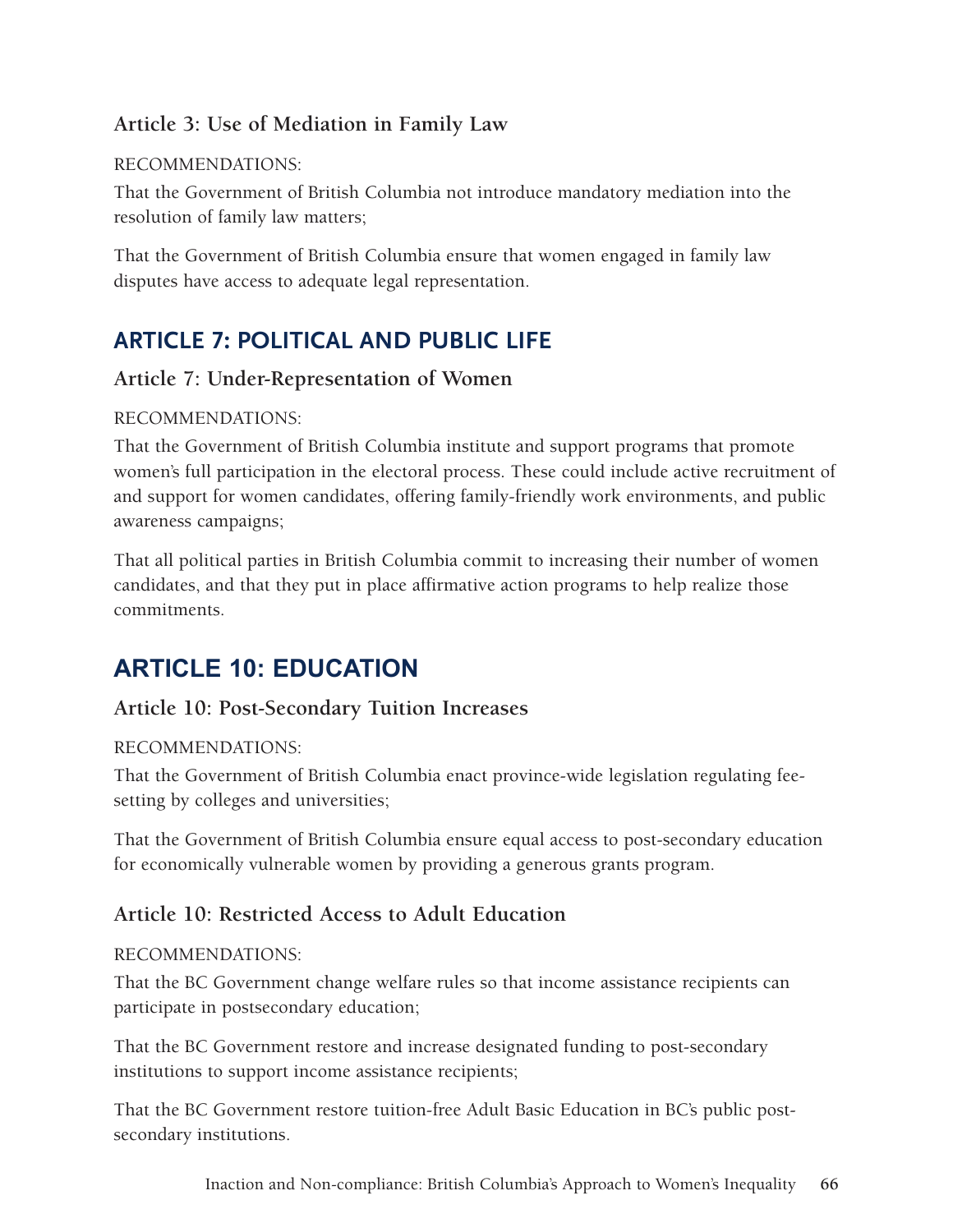# **ARTICLE 11: EMPLOYMENT**

# **Article 11: Inadequate Minimum Wage**

## Recommendation:

That the Government of British Columbia repeal the lower new worker minimum wage, and raise the minimum wage to a level that puts all persons earning minimum wages above the poverty line.

# **Article 11: Employment Standards**

## Recommendations:

That the Government of British Columbia re-instate a 40-hour work week, increase the minimum shift from two to four hours, and increase employer liability for unpaid wages to two years;

That the Government of British Columbia replace self-help kits with increased numbers of Employment Standards Officers available to support and educate employees and to help enforce employment contracts, particularly for domestic workers and other women vulnerable to exploitation by employers.

# **Immigrant and Temporary Foreign Workers**

## Recommendations:

That the Government of British Columbia fund community agencies to provide workers' rights education and advocacy for particularly vulnerable groups of women workers;

That the Government of British Columbia subject employers of domestic workers and farmworkers to full employment standards and health and safety regulations, and ensure their compliance through increased inspections and adequate enforcement mechanisms.

# **Article 11: The Gendered Wage Gap**

## Recommendation:

That the Government of British Columbia enact and enforce legislation which requires equal pay for work of equal value.

# **Article 11: Collective Bargaining Rights**

## Recommendations:

That the Government of British Columbia respect and facilitate collective bargaining, paying special attention to the equality rights of women workers;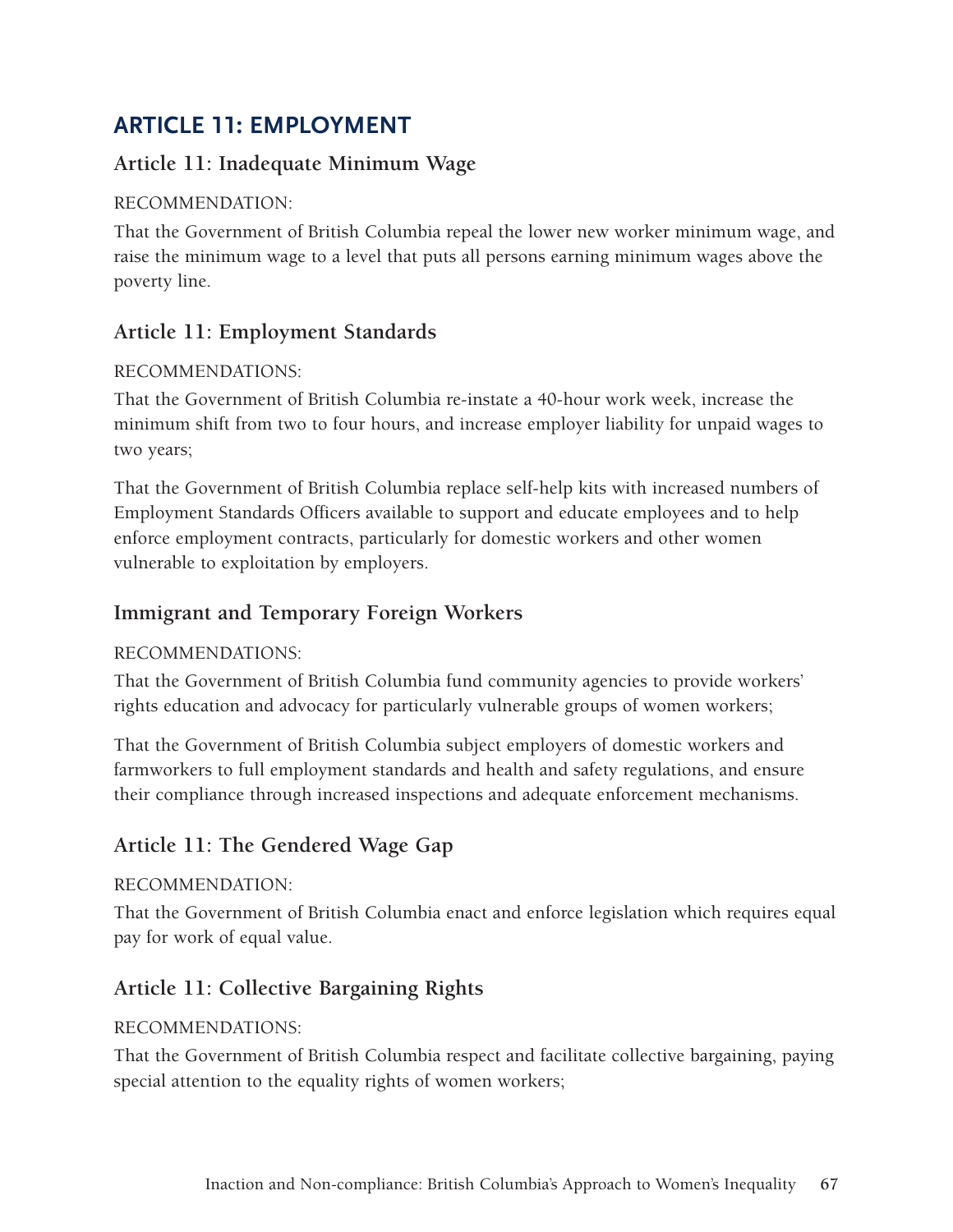That the Government of British Columbia and its regional health authorities implement policies to ensure that private companies who receive public contracts from government agencies provide living wages for their predominantly female workers and ensure safe working conditions for their employees.

# **Article 11: Reduced Access to Childcare**

#### Recommendation:

That the government of BC, with or without federal funding support, develop and implement a five year plan to build a community-based, publicly funded, non-profit child care system. This system must be affordable, available and accessible for women and their families, particularly those in the labour force, and backed by provincial legislation that provides universal entitlement to quality early learning and care opportunities for children.

# **ARTICLE 12: WOMEN'S HEALTH**

## **Article 12: Increased Costs and Reduced Services**

#### Recommendation:

That the Government of British Columbia eliminate Medical Services Plan premiums, restore health services covered by the MSP to pre-2002 levels, ensure women's full participation in shaping health care policy, services, and programs in the province, and implement mechanisms to ensure gender analysis of health care.

## **Article 12: Cuts to Residential Care for Senior Women**

#### Recommendation:

That the Government of British Columbia stop substituting housing for health care, restore 2001 eligibility guidelines for residential care, and provide funding for new residential care beds to meet the needs of BC's growing population of senior women.

## **Article 12: Cuts to Home Care**

#### Recommendation:

That the Government of British Columbia restore funding for home support services in the province to at least 2002 levels.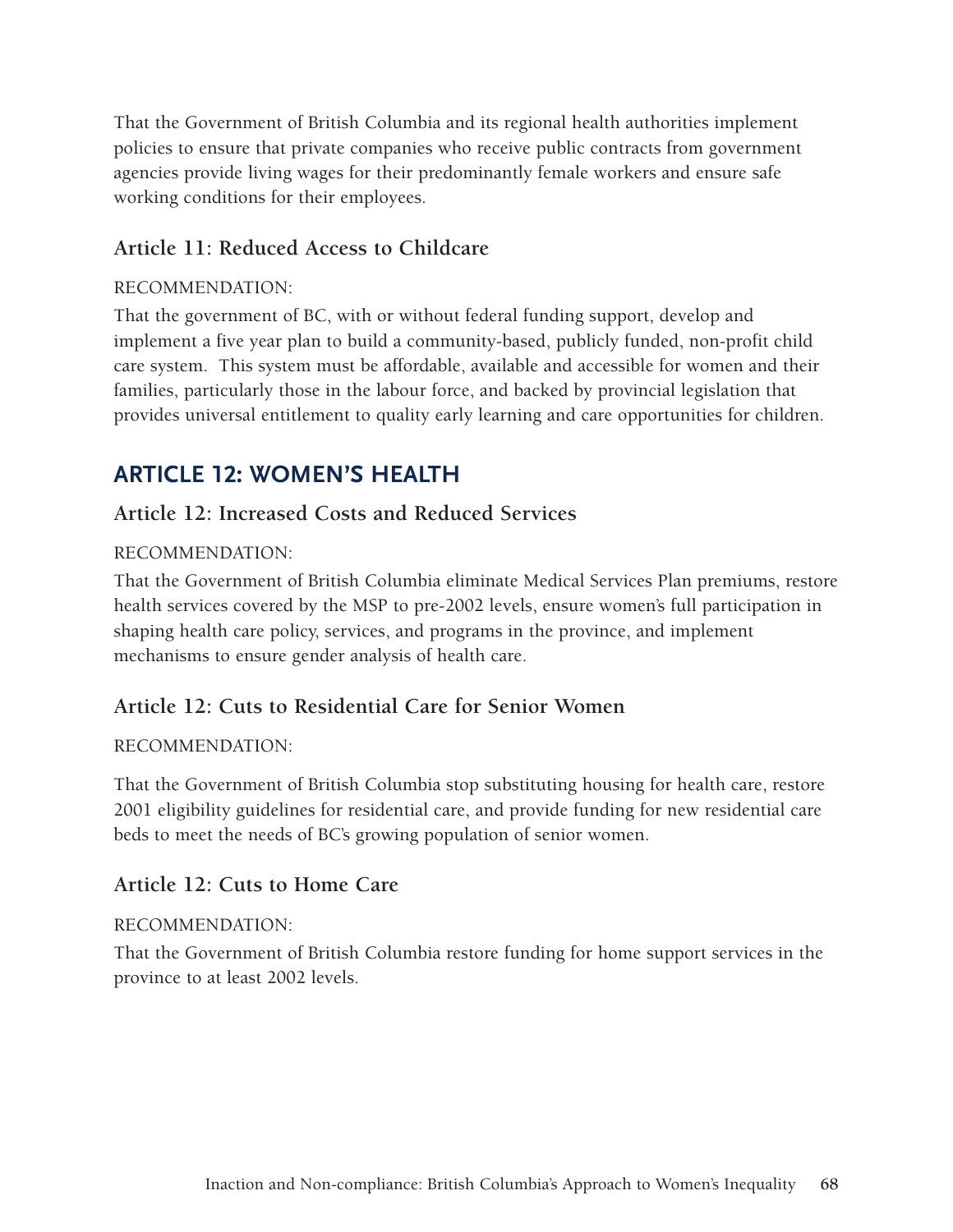# **ARTICLE 13: ECONOMIC AND SOCIAL LIFE**

# **Article 13: Income Assistance**

#### Recommendations:

That the government of BC raise income assistance rates to levels that permit recipients to have full participation in the social and economic life of BC, drop eligibility rules that bar persons in need from receiving income assistance, and establish rules and policies that will provide women in need, particularly lone mothers, with supports that foster their security and autonomy;

That the government of BC develop a coherent plan to address and eliminate poverty, in consultation with groups representing low-income and economically vulnerable individuals in the province. This plan must pay particular attention to groups with high and persistent rates of poverty—such as the poverty of lone-mother-led families, Aboriginal women, immigrant women and disabled women—and to the depth and duration of poverty among these groups.

# **Article 13: Child Apprehension**

#### Recommendations:

That alternatives to an apprehension should be strongly encouraged and given priority, and more funds should be allocated toward support services for mothers and for girls who "age out" of foster care;

That the Government of British Columbia make funding available to support the development of culturally appropriate services and resources for Aboriginal mothers. For example, the establishment of Aboriginal Women's Justice Centres mandated with assisting individual women as well as addressing systemic discrimination against Aboriginal mothers involved in the child protection system.

# **Article 13: Housing**

#### Recommendations:

That the Government of British Columbia commit stable and long-term funding and programmes to realize a comprehensive provincial housing strategy;

That particular funding is directed to women from racialized communities, Aboriginal women, victims of domestic violence, elderly women, and youth. This might include: developing more social housing units, establishing or increasing rent supplement programs, developing creative means of ensuring children are not apprehended by state authorities because of a woman's poverty and inadequate housing;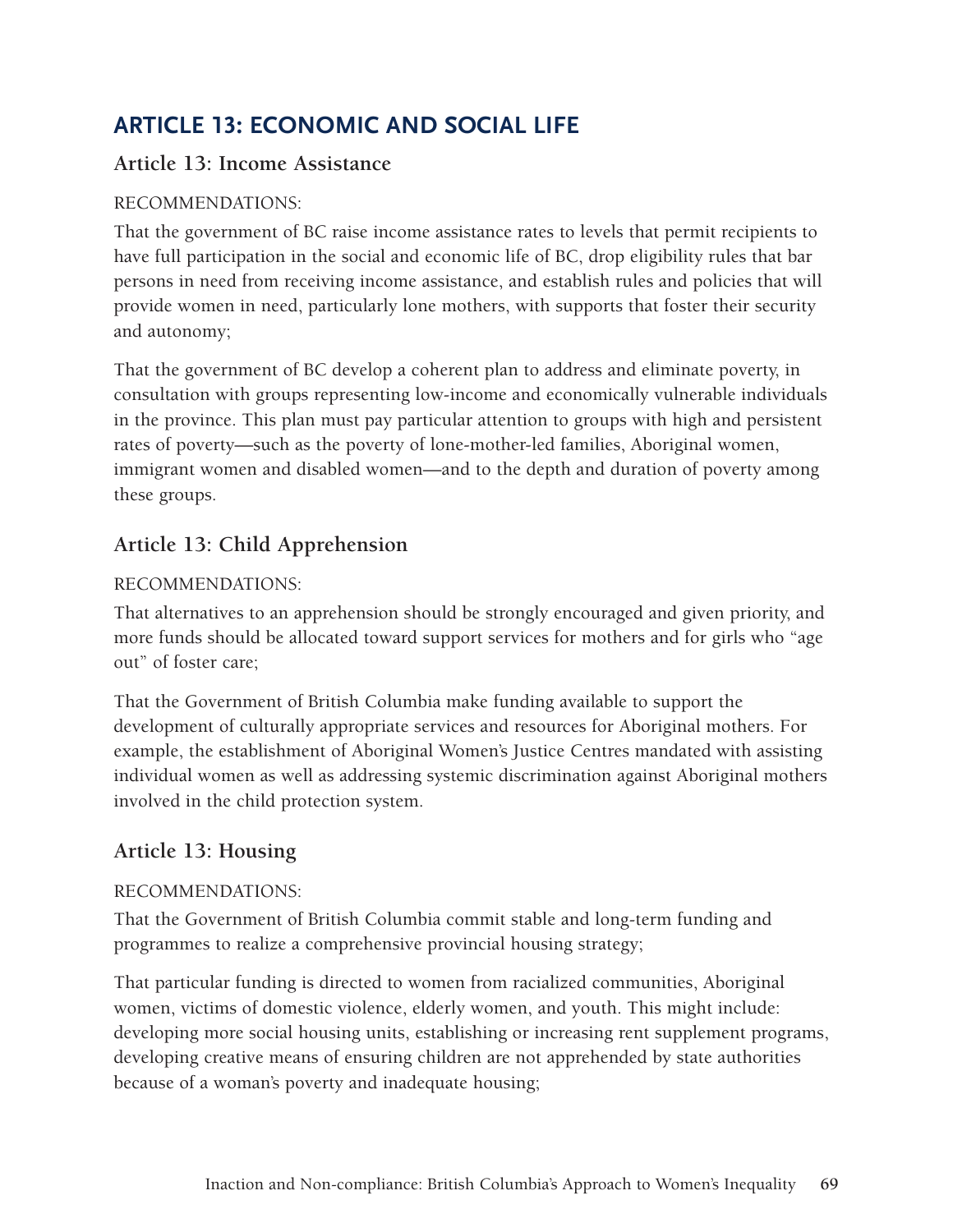That the Government of British Columbia ensure that income assistance rates are set at realistic levels that reflect the actual costs of adequate and safe housing.

# **ARTICLE 14: RURAL WOMEN**

#### Recommendation:

That the Government of British Columbia ensure that essential courthouse and government services are available to women living in rural British Columbia.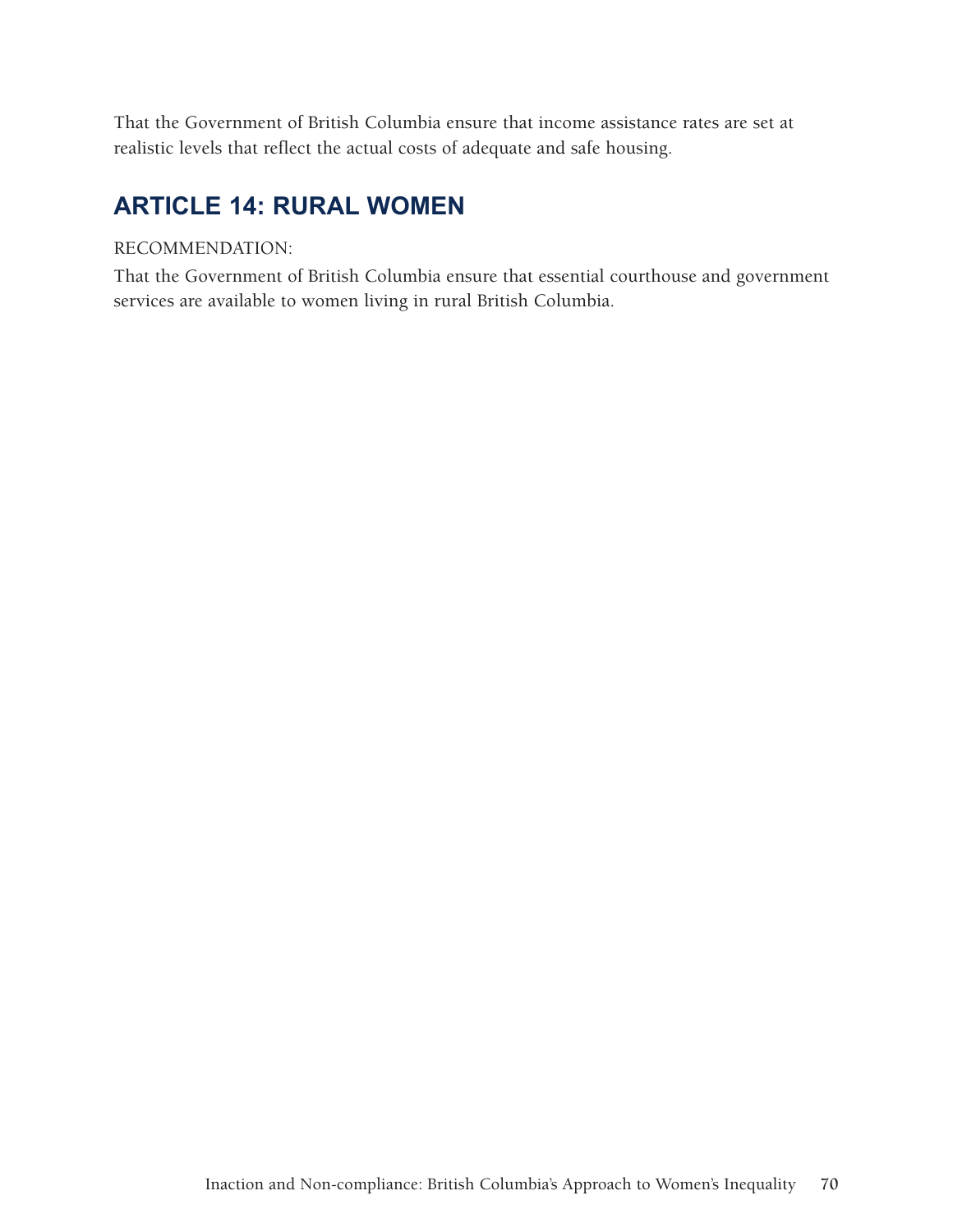# **Appendix II: Pay Equity in Canada**

| <b>JURISDICTION</b>     | <b>TYPE OF LEGISLATION</b>                                                                                                  | <b>APPLICATION &amp; ENFORCEMENT</b>                                                                                                                                                                                                                                     |
|-------------------------|-----------------------------------------------------------------------------------------------------------------------------|--------------------------------------------------------------------------------------------------------------------------------------------------------------------------------------------------------------------------------------------------------------------------|
| Federal                 | Pay equity applying to public and<br>private sectors<br>Canadian Human Rights Act (s.<br>11)<br>Equal Wages Guidelines 1986 | Private and public sectors<br>All federal sector employers -<br>public and private, male & female<br>employees employed in same<br>establishment. Enforced by the<br>Cdn Human Rights Commission.                                                                        |
| Newfoundland & Labrador | No pay equity legislation<br>Some administrative pay equity<br>programs for some public service<br>employees.               | Public sector - Pay equity<br>agreements have been negotiated<br>that apply to the direct employees<br>of the Government of<br>Newfoundland and Labrador,<br>some groups of health care<br>workers, employees of<br>Newfoundland Hydro, and library<br>workers.          |
|                         | Equal pay for same or similar<br>work<br>Human Rights Code (s. 11)                                                          | Private sector and public sectors<br>HRC applies to public & private<br>sector employers. Enforced by<br>Nfld & Labrador Human Rights<br>Commission                                                                                                                      |
| PEI                     | Pay equity legislation applying to<br>public sector only<br>Pay Equity Act (s. 7)                                           | Public sector<br>PEA applies to Government of<br>Prince Edward Island, specified<br>agencies of the government,<br>University of Prince Edward Island<br>and Holland College; and to a<br>nursing home.<br>Enforced by Pay Equity Bureau &<br>Commissioner of Pay Equity |
|                         | Equal pay for same or similar<br>work<br>Human Rights Act (s. 7)                                                            | Private and public sectors<br>HRA applies to public & private<br>sectors; enforced by PEI Human<br>Rights Commission                                                                                                                                                     |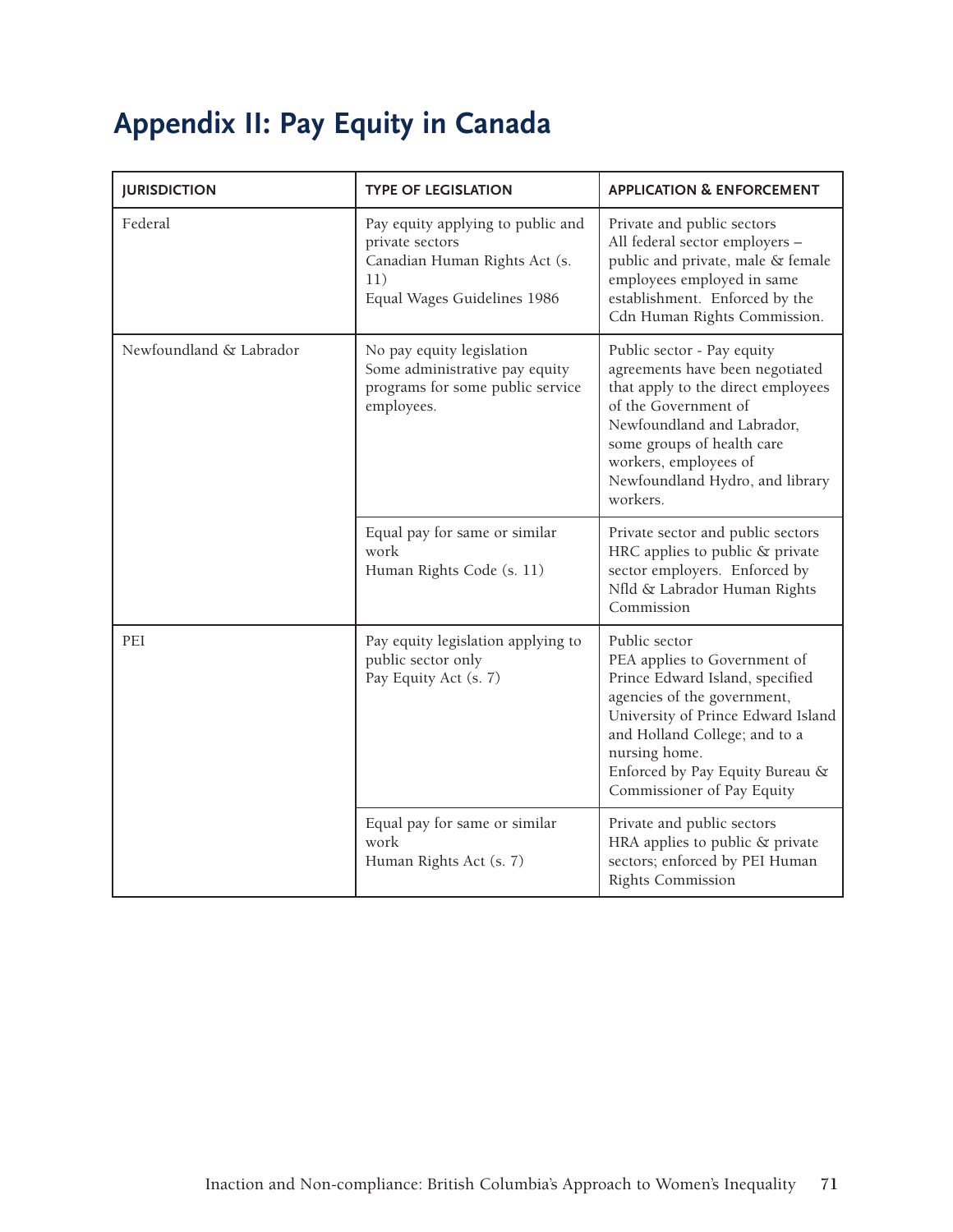| Nova Scotia   | Pay equity legislation applying to<br>public sector only<br>N.S. Pay Equity Act              | Public sector<br>PEA applies to specified employers<br>& employees of the public sector<br>(civil service, corrections<br>employees, highway workers, &<br>employees of the Victoria General<br>Hospital and Nova Scotia Hospital<br>who are not part of the civil<br>service; hospitals, school boards<br>and specified Crown corporations;<br>and universities, municipalities &<br>municipal enterprises [s. 4]).<br>Administered by the Pay Equity<br>Commission. |
|---------------|----------------------------------------------------------------------------------------------|-----------------------------------------------------------------------------------------------------------------------------------------------------------------------------------------------------------------------------------------------------------------------------------------------------------------------------------------------------------------------------------------------------------------------------------------------------------------------|
|               | Equal pay for same or similar<br>work<br>Labour Standards Code (s. 57)                       | Private and public sectors<br>LSC applies to public & private<br>sectors. Enforced by Minister of<br>Environments and Labour & the<br>Labour Standards Division                                                                                                                                                                                                                                                                                                       |
| New Brunswick | Pay equity legislation<br>applying to public sector only<br>N.B. Pay Equity Act              | Public sector<br>Applies only to a certain part of<br>the public service (see Part I of<br>Schedule I to the Public Service<br>Labour Relations Act; includes<br>government departments, the Civil<br>Service Commission and other<br>specified commissions and<br>corporations (ss. $1(1)$ and 3).<br>Enforced by Pay Equity Bureau.                                                                                                                                 |
|               | Equal pay for same or similar<br>work<br>Employment Standards Act                            | Private and public sectors<br>ESA applies to private & public<br>sectors. Enforced by Employment<br>Standards Bureau                                                                                                                                                                                                                                                                                                                                                  |
| Quebec        | Pay equity legislation applying to<br>all employers<br>Quebec Pay Equity Act                 | Private and public sectors<br>PEA applies to every employer in<br>the public or private sector who<br>employs at least 10 employees (s.<br>4)<br>Enforced by the Pay Equity<br>Commission.                                                                                                                                                                                                                                                                            |
|               | Equal pay for work of equivalent<br>value<br>Charter of human rights and<br>freedoms (s. 19) | Charter applies to employers of all<br>sectors.<br>Enforced by the Commission de<br>l'équité salariale, with a possible<br>recourse to the Labour Court.                                                                                                                                                                                                                                                                                                              |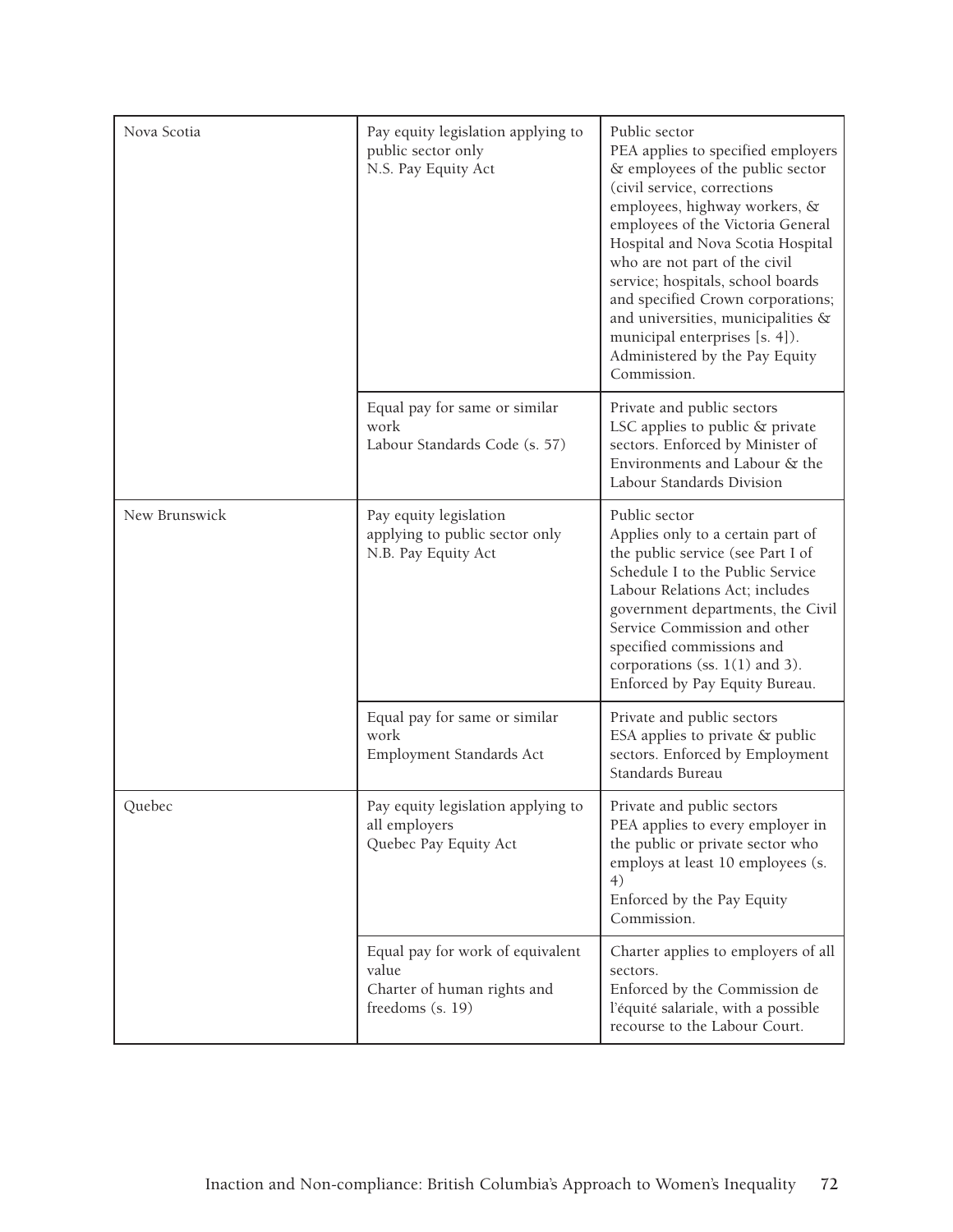| Ontario      | Pay equity legislation applying to<br>all employers<br>Ontario Pay Equity Act applying<br>to public and private sectors   | Private and public sectors<br>Applies to the public sector $\&$ to<br>all employers in the private sector<br>who employ 10 or more<br>employees (s. 3(2)). PEA enforced<br>by the Pay Equity Commission;<br>adjudication is conducted by the<br>Pay Equity Hearings Tribunal.                                                                             |
|--------------|---------------------------------------------------------------------------------------------------------------------------|-----------------------------------------------------------------------------------------------------------------------------------------------------------------------------------------------------------------------------------------------------------------------------------------------------------------------------------------------------------|
|              | Equal pay for same or similar<br>work<br>Employment Standards Act, 2000,<br>s. $42(1)$<br>Ontario Human Rights Code, s. 5 | ESA applies to public & private<br>sectors.<br>Enforced by the Ministry of<br>Labour, through its Employment<br>Standards Program.                                                                                                                                                                                                                        |
| Manitoba     | Pay equity legislation applying to<br>public sector only<br>Manitoba Pay Equity Act                                       | Public sector<br>PEA applies only to provincial<br>public sector (civil service, MB<br>government and all government<br>entities); does not cover municipal<br>governments or independent<br>boards & commissions, including<br>public schools $-$ ss. 1, 3.<br>Enforced by MB Labour &<br>Immigration, Conciliation,<br>Mediation & Pay Equity Services. |
|              | Equal pay for same or similar<br>work<br>Employment Standards Code (s.<br>37.1(1)<br>Manitoba Human Rights Code           | Private and public sectors<br>ESC & HRC apply to public &<br>private sectors. ESC enforced by<br>the Employment Standards<br>Branch, under the MB Labour and<br>Immigration. HRC enforced by<br>Human Rights Commission                                                                                                                                   |
| Saskatchewan | No pay equity legislation<br>Equal Pay for Work of Equal Value<br>and Pay Equity Policy Framework                         | Public sector<br>Policy framework applies to the<br>public sector, & includes Crown<br>corporations, Treasury Board<br>agencies, boards & commissions,<br>the Sask. Institute of Applied<br>Science and Technology, regional<br>colleges & the health care sector.                                                                                        |
|              | Equal pay for same or similar<br>work<br>Labour Standards Act (s. 17(1))                                                  | Private and public sectors<br>LSA applies to public & private<br>sectors. Enforced by<br>Saskatchewan Labour Standards                                                                                                                                                                                                                                    |